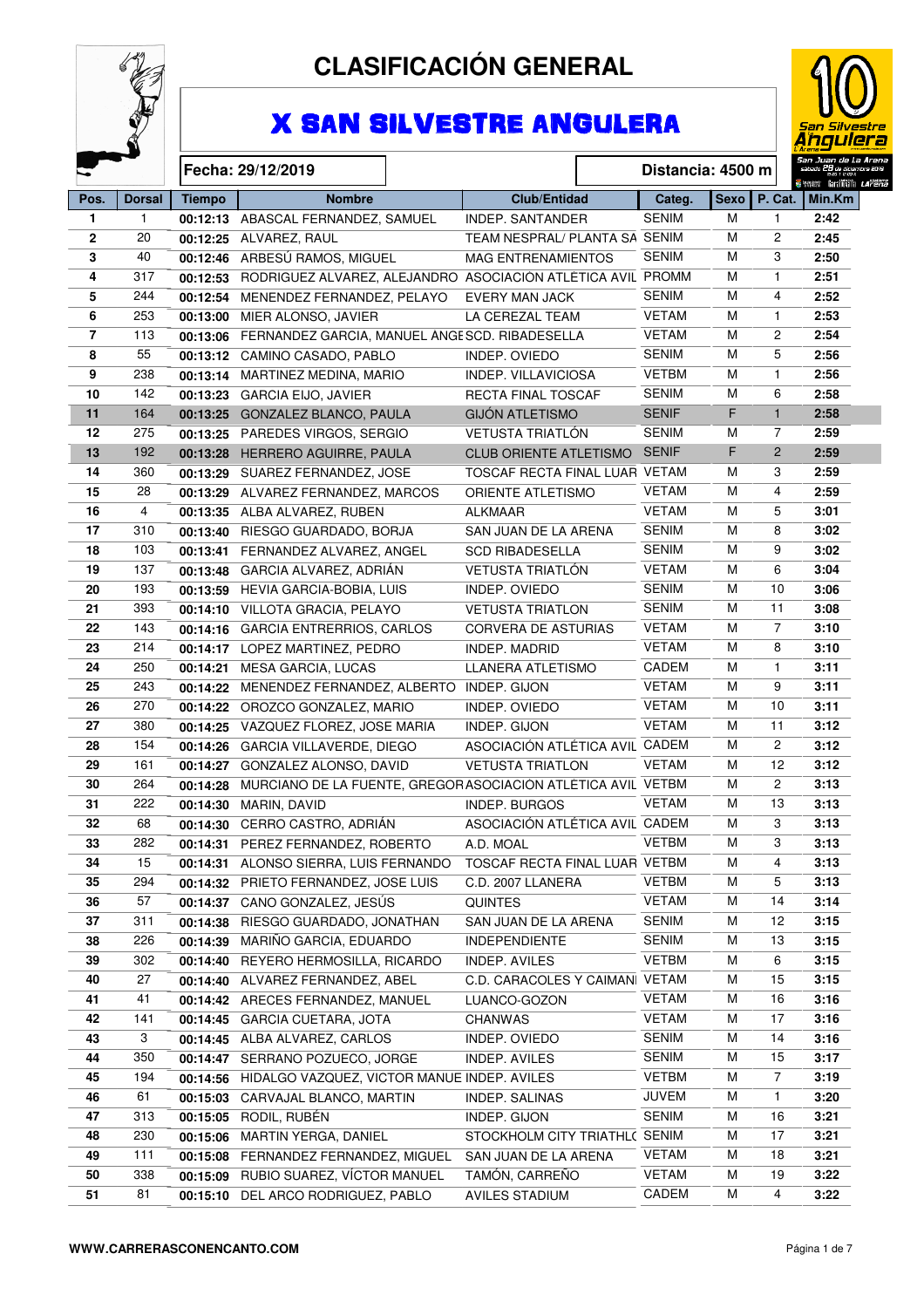| Pos.       | <b>Dorsal</b> | <b>Tiempo</b> | <b>Nombre</b>                                                      | Club/Entidad                   | Categ.       |    |                | Sexo   P. Cat.   Min.Km |
|------------|---------------|---------------|--------------------------------------------------------------------|--------------------------------|--------------|----|----------------|-------------------------|
| 52         | 5             |               | 00:15:12 ALBUERNE ACEDO, DANIEL                                    | <b>INDEP. AVILES</b>           | <b>JUNIM</b> | м  | $\mathbf{1}$   | 3:22                    |
| 53         | 197           |               | 00:15:13 IGLESIAS GONZALEZ, JESUS                                  | <b>CHANWAS</b>                 | <b>VETBM</b> | M  | 8              | 3:23                    |
| 54         | 377           |               | 00:15:18 VALLE VILLANUEVA, NURIA                                   | <b>AVILES ATLETISMO</b>        | <b>PROMF</b> | F  | $\mathbf{1}$   | 3:24                    |
| 55         | 95            |               | 00:15:19 ENRIQUEZ FERNANDEZ, BORJA                                 | <b>PRAVIA</b>                  | <b>VETAM</b> | М  | 20             | 3:24                    |
| 56         | 228           |               | 00:15:20 MARTIN GARCIA, JOSE IGNACIO                               | <b>INDEP. AVILES</b>           | <b>VETBM</b> | M  | 9              | 3:24                    |
| 57         | 50            |               | 00:15:23 BLANCO JUBETE, BLANCA MAR                                 | ASOCIACIÓN ATLÉTICA AVIL VETBF |              | F. | $\mathbf{1}$   | 3:25                    |
| 58         | 53            |               | 00:15:23 CABEZA PEREZ, FRANCISCO MANUECHANWAS                      |                                | <b>VETBM</b> | М  | 10             | 3:25                    |
| 59         | 13            |               | 00:15:26 ALONSO PEREZ, VÍCTOR                                      | <b>SETIENES</b>                | <b>SENIM</b> | м  | 18             | 3:25                    |
| 60         | 76            |               | 00:15:27 DA COSTA GARCIA, MARIO                                    | INFICANT VILLA DE NOJA         | <b>VETAM</b> | м  | 21             | 3:26                    |
| 61         | 277           |               | 00:15:27 PASTUR FERNANDEZ, JUAN MAURO INDEPENDIENTE                |                                | <b>VETAM</b> | м  | 22             | 3:26                    |
| 62         | 337           | 00:15:29      | RUBIO ORDOÑEZ, ÁLVARO                                              | TAMÓN, CARREÑO                 | <b>JUVEM</b> | М  | $\overline{2}$ | 3:26                    |
| 63         | 168           |               | 00:15:29 GONZALEZ FERNANDEZ, JOSE FRAN INDEP. AVILES               |                                | <b>VETBM</b> | м  | 11             | 3:26                    |
| 64         | 82            |               | 00:15:30 DEL RIO FERNANDEZ, GABRIEL                                | ARNAO (CASTRILLON)             | CADEM        | м  | 5              | 3:26                    |
| 65         | 334           |               | 00:15:31 ROJAS BARRIGON, MIGUEL ÁNGEL TRASONA CORVERA DE AS1 VETAM |                                |              | М  | 23             | 3:27                    |
|            | 370           |               |                                                                    |                                | <b>JUVEM</b> | M  | 3              | 3:27                    |
| 66         |               |               | 00:15:35 TRIGO ALBARRAN, MARIO                                     | CORVERA DE ASTURIAS            |              |    | $\mathbf{2}$   |                         |
| 67         | 357           |               | 00:15:37 SUAREZ ALVAREZ, CHRISTIAN                                 | REMEROS DEL NALÓN              | <b>PROMM</b> | М  |                | 3:28                    |
| 68         | 364           |               | 00:15:37 SUAREZ RODRIGUEZ, JAVIER                                  | INDEP. CANDAS                  | <b>VETAM</b> | М  | 24             | 3:28                    |
| 69         | 209           |               | 00:15:40 LOMBARDIA MEANA, CHEMA                                    | <b>CHANWAS</b>                 | <b>VETCM</b> | м  | $\mathbf{1}$   | 3:28                    |
| 70         | 180           |               | 00:15:45 GONZALEZ SANCHEZ, LUIS ALBERT(INDEP. AVILES               |                                | <b>VETAM</b> | М  | 25             | 3:30                    |
| 71         | 397           |               | 00:15:46 WEIBLE MATA, XURDE                                        | <b>L'ARENA</b>                 | <b>VETBM</b> | М  | 12             | 3:30                    |
| 72         | 510           |               | 00:15:51 ORDOÑEZ LLANIO, OSCAR                                     | <b>INDEP. AVILES</b>           | CADEM        | М  | 6              | 3:31                    |
| 73         | 219           |               | 00:15:56 LUPEI, GABRIEL                                            | INDEP. OVIEDO                  | <b>JUVEM</b> | М  | 4              | 3:32                    |
| 74         | 18            |               | 00:15:57 ALVAREZ, EFREN                                            | INDEP. CUDILLERO               | <b>VETCM</b> | М  | $\overline{c}$ | 3:32                    |
| 75         | 344           |               | 00:15:59 SANCHEZ CLEMENTE, ADRIÁN                                  | ASOCIACIÓN ATLÉTICA AVIL JUVEM |              | M  | 5              | 3:33                    |
| 76         | 269           |               | 00:16:00 ORDOÑEZ FERNANDEZ, JAVIER                                 | <b>INDEP. AVILES</b>           | <b>VETAM</b> | M  | 26             | 3:33                    |
| 77         | 69            |               | 00:16:03 COMITRE COUTO, DAVID                                      | <b>INDEP. RANON</b>            | <b>JUNIM</b> | M  | $\overline{2}$ | 3:34                    |
| 78         | 52            |               | 00:16:04 BUSTO VEGA, MARCOS                                        | CASTRILLÓN TRIATLÓN            | <b>VETAM</b> | м  | 27             | 3:34                    |
| 79         | 227           |               | 00:16:05 MARQUES GONZALEZ, CARLOS                                  | INDEP. CUDILLERO               | <b>VETAM</b> | м  | 28             | 3:34                    |
| 80         | 315           |               | 00:16:05 RODRIGUEZ GONZALEZ, FIDEL                                 | SANTOSESO                      | <b>VETAM</b> | м  | 29             | 3:34                    |
| 81         | 301           | 00:16:09      | RENDUELES GARCIA, PABLO                                            | INDEP. GIJON                   | <b>VETAM</b> | м  | 30             | 3:35                    |
| 82         | 373           | 00:16:09      | TUSET FERNANDEZ, JAIRO                                             | <b>INDEP. AVILES</b>           | <b>JUNIM</b> | М  | 3              | 3:35                    |
| 83         | 58            |               | 00:16:10 CANTERO RODRIGUEZ, IVAN                                   | <b>TORRESOL</b>                | <b>VETAM</b> | M  | 31             | 3:35                    |
| 84         | 105           |               | 00:16:10 FERNANDEZ CASTILLO, JAIRO                                 | CLUB NAUTICO ENSIDESA          | <b>JUNIM</b> | м  | 4              | 3:35                    |
| 85         | 205           |               | 00:16:14 LANZA PEREZ, ISAAC                                        | <b>INDEP, NAVIA</b>            | <b>VETAM</b> | М  | 32             | 3:36                    |
| 86         | 83            |               | 00:16:16 DEL RIO FERNANDEZ, GABRIEL                                | INDEP. CASTRILLÓN              | CADEM        | м  | $\overline{7}$ | 3:37                    |
| 87         | 67            |               | 00:16:24 CERRO CAMBERO, ALEJANDRO                                  | <b>CASTRILLON TRIATLON</b>     | <b>VETBM</b> | м  | 13             | 3:38                    |
| 88         | 183           |               | 00:16:30 GONZALEZ VALENTIN, JOSE MARIA                             | <b>VIVAC</b>                   | <b>VETAM</b> | М  | 33             | 3:40                    |
| 89         | $\mathbf{2}$  |               | 00:16:33 ACEDO MARTINEZ, EDUARDO                                   | <b>INDEP. AVILES</b>           | <b>VETAM</b> | м  | 34             | 3:40                    |
| 90         | 213           |               | 00:16:37 LOPEZ DE LA ROSA, IVAN                                    | EL ÁGUILA TEAM                 | <b>PROMM</b> | м  | 3              | 3:41                    |
| 91         | 298           | 00:16:38      | REDONDO ALVAREZ, MIRIAM                                            | <b>INDEP. AVILES</b>           | <b>VETAF</b> | F  | $\mathbf{1}$   | 3:41                    |
| 92         | 6             | 00:16:40      | ALFONSO GARCIA, JUAN JOSE                                          | <b>INDEP. AVILES</b>           | <b>SENIM</b> | М  | 19             | 3:42                    |
| 93         | 241           | 00:16:42      | MENENDEZ BARRERA, DIEGO                                            | CA VILLA DEL ADELANTADO CADEM  |              | М  | 8              | 3:42                    |
| 94         | 252           | 00:16:46      | MESA VILLABRILLE, FRANCISCO JAVLLANERA ATLETISMO                   |                                | <b>VETBM</b> | М  | 14             | 3:43                    |
| 95         | 330           |               | 00:16:47 RODRIGUEZ RODRIGUEZ, CARLOS                               | INDEP. AVILES                  | <b>VETAM</b> | М  | 35             | 3:43                    |
| 96         | 293           | 00:16:49      | PRENDES FERNANDEZ, JOSÉ                                            | TOSCAF RECTA FINAL LUAR CADEM  |              | М  | 9              | 3:44                    |
| 97         | 199           | 00:16:50      | LAGO ALVAREZ, DIEGO                                                | ASOCIACIÓN ATLÉTICA AVIL CADEM |              | М  | 10             | 3:44                    |
| 98         | 117           |               | 00:16:50 FERNANDEZ LEON, ALEJANDRO                                 | INDEP. GIJON                   | <b>VETAM</b> | М  | 36             | 3:44                    |
| 99         | 374           | 00:16:54      | TUSET FERNANDEZ, LLARA                                             | ASOCIACIÓN ATLÉTICA AVIL CADEF |              | F  | $\mathbf{1}$   | 3:45                    |
| 100        | 345           |               | 00:16:56 SANCHEZ CLEMENTE, AITANA                                  | ASOCIACIÓN ATLÉTICA AVIL CADEF |              | F  | $\overline{c}$ | 3:45                    |
| 101        | 174           | 00:16:59      | GONZALEZ MUÑOZ, DIEGO                                              | <b>HEROS ATLETISMO</b>         | <b>PROMM</b> | М  | 4              | 3:46                    |
| 102        | 398           | 00:16:59      | DE LA MANO GIL, ANDREA                                             | <b>INDEP. AVILES</b>           | <b>JUVEF</b> | F  | $\mathbf{1}$   | 3:46                    |
| 103        | 136           | 00:17:00      | GALLARDO BRUZOS, JONATAN                                           | LA CAMOCHA                     | <b>VETAM</b> | М  | 37             | 3:46                    |
| 104        | 115           |               | 00:17:02 FERNANDEZ GONZALEZ, SANTIAGO INDEPENDIENTE                |                                | <b>JUNIM</b> | М  | 5              | 3:47                    |
| 105        | 150           | 00:17:03      | GARCIA RODRIGUEZ, EDUARDO                                          | <b>OVETUS CROSSFIT</b>         | <b>VETAM</b> | M  | 38             | 3:47                    |
|            | 148           |               |                                                                    |                                | <b>VETBM</b> | М  | 15             | 3:47                    |
| 106<br>107 | 49            |               | 00:17:05 GARCIA PEREZ, ALBERTO                                     | <b>INDEPENDIENTE</b>           | <b>VETAM</b> | М  | 39             | 3:48                    |
|            |               | 00:17:06      | <b>BARTSCH CASARES, CHRISTIAN</b>                                  | INDEP. AVILES                  |              | F  | $\overline{2}$ |                         |
| 108        | 85            |               | 00:17:06 DIAZ ALBA, LAURA                                          | INDEP. SOTO DEL BARCO          | <b>VETAF</b> |    |                | 3:48                    |
| 109        | 274           |               | 00:17:07 PALOMARES VARELA, SERGIO                                  | LA ARENA                       | JUNIM        | М  | 6              | 3:48                    |
| 110        | 273           |               | 00:17:09 PALACIOS SANCHEZ, MANUEL                                  | INDEP. GIJON                   | <b>JUNIM</b> | м  | 7              | 3:48                    |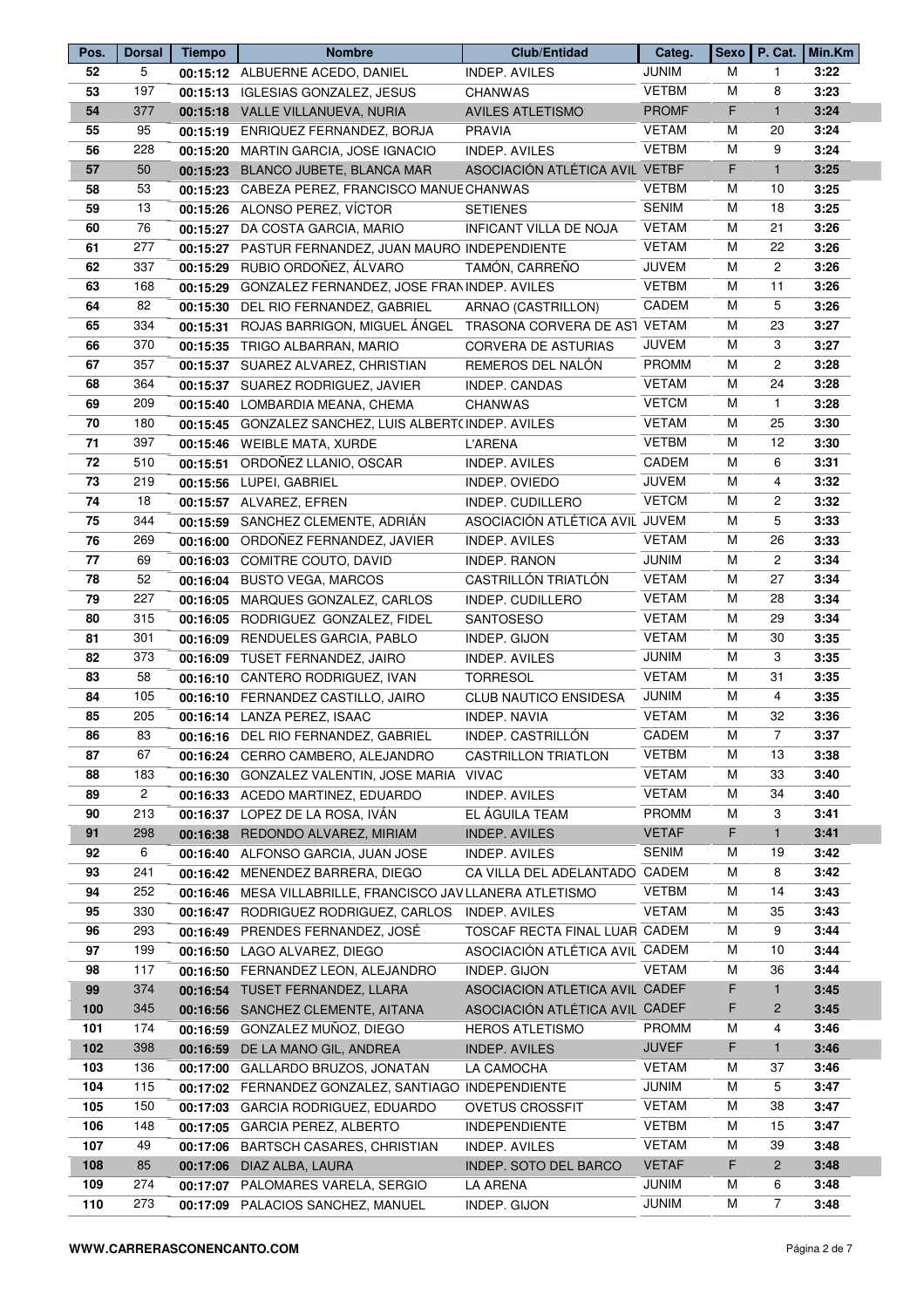| Pos. | <b>Dorsal</b>  | <b>Tiempo</b> | <b>Nombre</b>                                                       | <b>Club/Entidad</b>            | Categ.       | <b>Sexo</b> |                | P. Cat.   Min.Km |
|------|----------------|---------------|---------------------------------------------------------------------|--------------------------------|--------------|-------------|----------------|------------------|
| 111  | 114            |               | 00:17:15 FERNANDEZ GONZALEZ, MARCO AN INDEP. RANON                  |                                | <b>VETBM</b> | м           | 16             | 3:50             |
| 112  | 118            |               | 00:17:17 FERNANDEZ LLERA, ROBERTO                                   | INDEP. AVILES                  | <b>VETAM</b> | M           | 40             | 3:50             |
| 113  | 98             |               | 00:17:17 FERNADEZ ARENAS, MIGUEL                                    | PIEDRAS BLANCAS                | <b>VETAM</b> | M           | 41             | 3:50             |
| 114  | 125            |               | 00:17:18 FERNANDEZ RATERO, MARIA                                    | ESCUELA MULTIDEPORTES SENIF    |              | F           | $\mathbf{3}$   | 3:50             |
| 115  | 389            |               | 00:17:19 VILLANUEVA FERNANDEZ, LUCIA                                | <b>INDEP. LUARCA</b>           | <b>SENIF</b> | F           | $\overline{4}$ | 3:51             |
| 116  | 314            |               | 00:17:20 RODRIGO PERALES, JOSE MANUEL PEÑA BARCELONISTA FARO VETBM  |                                |              | м           | 17             | 3:51             |
| 117  | 22             |               | 00:17:20 ALVAREZ ALVAREZ, RUBÉN                                     | <b>LA ARENA</b>                | <b>JUNIM</b> | м           | 8              | 3:51             |
| 118  | 80             |               | 00:17:23 DEL ARCO DE SOUSA, JOSE MANUEIINDEP. AVILES                |                                | <b>VETBM</b> | M           | 18             | 3:51             |
| 119  | 202            |               | 00:17:23 LAMA CAMPOS, RAFEL                                         | <b>CD RELIEVE</b>              | <b>VETAM</b> | M           | 42             | 3:51             |
| 120  | 369            | 00:17:25      | TRIGO ALBARRAN, ANDREA                                              | CORVERA DE ASTURIAS            | <b>JUNIF</b> | F           | $\mathbf{1}$   | 3:52             |
| 121  | 263            |               | 00:17:26 MUÑIZ SUAREZ, SERGIO                                       | LATERAL SPORT CLUB             | <b>VETAM</b> | м           | 43             | 3:52             |
| 122  | $\overline{7}$ |               | 00:17:28 ALIJA, ALEJANDRO                                           | INDEP. MAJADAHONDA             | <b>VETAM</b> | м           | 44             | 3:52             |
| 123  | 348            |               | 00:17:28 SANDOVAL, MANUEL                                           | <b>INDEP. AVILES</b>           | CADEM        | м           | 11             | 3:52             |
| 124  | 379            |               | 00:17:28 VAZQUEZ ALONSO, ANTONIO JOAQUIOS CAMPOS - CORVERA          |                                | <b>VETBM</b> | M           | 19             | 3:53             |
| 125  | 157            |               | 00:17:34 GOMEZ SAEZ, ANGEL                                          | <b>MEDINA DE POMAR</b>         | <b>SENIM</b> | M           | 20             | 3:54             |
|      | 268            |               |                                                                     |                                | <b>SENIF</b> | F           | 5              | 3:54             |
| 126  |                |               | 00:17:35 OCHOA TAMARGO, RAQUEL                                      | <b>OVIEDO ATLETISMO</b>        |              |             |                |                  |
| 127  | 9              |               | 00:17:36 ALONSO ALBUERNE, RAUL                                      | SOTO DEL BARCO                 | VETBM        | м           | 20             | 3:54             |
| 128  | 11             |               | 00:17:36 ALONSO BUSTO, JOSÉ RAMÓN                                   | <b>CORRER ASTURIAS</b>         | <b>VETAM</b> | M           | 45             | 3:54             |
| 129  | 26             |               | 00:17:39 ALVAREZ DOSANTOS, DIEGO                                    | <b>INDEP. MADRID</b>           | <b>VETAM</b> | M           | 46             | 3:55             |
| 130  | 175            |               | 00:17:39 GONZALEZ NIDO, MANUEL                                      | <b>INDEP. AVILES</b>           | <b>VETBM</b> | M           | 21             | 3:55             |
| 131  | 79             |               | 00:17:39 DE LA HOZ TERNERO, PABLO                                   | <b>DEPORTES MLBLACK</b>        | <b>VETAM</b> | M           | 47             | 3:55             |
| 132  | 130            |               | 00:17:39 FERNANDEZ SUAREZ, LUIS RAMÓN SOCIEDAD CULTURAL Y DEI VETDM |                                |              | M           | $\mathbf{1}$   | 3:55             |
| 133  | 505            |               | 00:17:48 GARCIA SANCHEZ, JULIO CESAR                                | PEÑA FARO DE LUARCA            | <b>VETBM</b> | M           | 22             | 3:57             |
| 134  | 201            |               | 00:17:48 LALAGUNA CASADO, ADRIAN                                    | <b>CORVERA DE ASTURIAS</b>     | <b>SENIM</b> | M           | 21             | 3:57             |
| 135  | 159            |               | 00:17:51 GOMEZ SANTAMARIA, ÁNGEL                                    | INDEP. SANTANDER               | <b>SENIM</b> | M           | 22             | 3:58             |
| 136  | 247            |               | 00:17:52 MERINO BARREÑADA, MIGUEL                                   | ASOCIACIÓN ATLÉTICA AVIL VETBM |              | м           | 23             | 3:58             |
| 137  | 336            |               | 00:17:55 RUBIO MARTINEZ, PABLO                                      | ASOCIACIÓN ATLÉTICA AVIL CADEM |              | м           | 12             | 3:58             |
| 138  | 372            |               | 00:17:55 TUSET FERNANDEZ, GABRIEL                                   | <b>INDEP. AVILES</b>           | <b>PROMM</b> | м           | 5              | 3:59             |
| 139  | 272            |               | 00:17:56 PADILLA CANTERO, MANUEL                                    | CORVERA DE ASTURIAS            | <b>VETAM</b> | M           | 48             | 3:59             |
| 140  | 232            |               | 00:17:57 MARTINEZ ARIAS, FRANCISCO                                  | INDEP. OVIEDO                  | <b>VETAM</b> | M           | 49             | 3:59             |
| 141  | 333            |               | 00:17:58 RODRIGUEZ SUAREZ, PABLO                                    | INDEP. AVILES                  | <b>VETBM</b> | M           | 24             | 3:59             |
| 142  | 78             |               | 00:17:59 DE LA CALLE DIAZ, JAVIER                                   | ESCUELA DE NATACIÓN CO VETAM   |              | M           | 50             | 3:59             |
| 143  | 387            |               | 00:17:59 VILLABRILLE PATALLO, DIEGO                                 | CLUB ATLETISMO PALMA           | <b>JUVEM</b> | м           | 6              | 3:59             |
| 144  | 234            |               | 00:18:00 MARTINEZ GIRALDA, JESUS ANGEL SANTA MARIA DEL MAR          |                                | <b>VETAM</b> | M           | 51             | 4:00             |
| 145  | 151            |               | 00:18:00 GARCIA RODRIGUEZ, NACHO                                    | SANTOSESO                      | <b>VETAM</b> | м           | 52             | 4:00             |
| 146  | 37             |               | 00:18:00 ALVAREZ RODRIGUEZ, PABLO                                   | <b>INDEP. AVILES</b>           | <b>VETAM</b> | M           | 53             | 4:00             |
| 147  | 51             | 00:18:01      | BUSTO MENENDEZ, CARLOS ANDRÉ INDEP. GIJON                           |                                | <b>VETCM</b> | м           | 3              | 4:00             |
| 148  | 140            |               | 00:18:02 GARCIA CORCOS, MIGUEL ANGEL                                | TACORONTE, TENERIFE            | <b>VETBM</b> | м           | 25             | 4:00             |
| 149  | 319            |               |                                                                     |                                |              | M           | 2              | 4:00             |
| 150  | 295            |               | 00:18:03 RODRIGUEZ CAL, ENRIQUE<br>PULIDO FERNANDEZ, MIGUEL         | ASOCIACIÓN ATLÉTICA AVIL VETDM | <b>VETAM</b> | м           | 54             | 4:01             |
|      |                | 00:18:07      |                                                                     | BTT PEÑA LA DEVA               |              |             |                |                  |
| 151  | 332            |               | 00:18:10 RODRIGUEZ SUAREZ, NACHO                                    | SAN JUAN DE LA ARENA           | <b>SENIM</b> | м           | 23             | 4:02             |
| 152  | 331            | 00:18:11      | RODRIGUEZ SUAREZ, JUAN LUIS                                         | <b>PRAVIA</b>                  | <b>VETAM</b> | м           | 55             | 4:02             |
| 153  | 176            |               | 00:18:14 GONZALEZ PERIANES, JOSE JULIO                              | <b>INDEP. AVILES</b>           | <b>VETAM</b> | м           | 56             | 4:03             |
| 154  | 342            |               | 00:18:14 SANCHEZ ALVAREZ, LUIS                                      | <b>INDEP. AVILES</b>           | <b>VETAM</b> | м           | 57             | 4:03             |
| 155  | 133            |               | 00:18:15 FOLGUEIRAS ARTIME, MARIA                                   | <b>INDEP. AVILES</b>           | <b>VETAF</b> | F           | 3              | 4:03             |
| 156  | 160            |               | 00:18:15 GONZALEZ ALONSO, ARSENIO                                   | <b>CORVERA DE ASTURIAS</b>     | <b>VETBM</b> | M           | 26             | 4:03             |
| 157  | 17             |               | 00:18:19 ALONSO VEGA, ANA                                           | ASOCIACION ATLETICA AVIL CADEF |              | F           | 3              | 4:04             |
| 158  | 265            | 00:18:19      | NAVARRO BRAGA, JOSÉ ANTONIO                                         | <b>CHANWAS</b>                 | <b>VETBM</b> | м           | 27             | 4:04             |
| 159  | 156            |               | 00:18:19 GOMEZ MARTIN, SONIA                                        | <b>CHANWAS</b>                 | <b>VETBF</b> | F           | $\overline{2}$ | 4:04             |
| 160  | 381            | 00:18:22      | VAZQUEZ FREIRE, JUAN CARLOS                                         | INDEP. GIJON                   | <b>VETAM</b> | M           | 58             | 4:04             |
| 161  | 179            | 00:18:23      | GONZALEZ ROMAN, ANTONIO                                             | LOS CAMPOS - CORVERA           | <b>VETAM</b> | M           | 59             | 4:05             |
| 162  | 366            | 00:18:24      | TARRIO ALADRO, DANIEL                                               | INDEP. OVIEDO                  | <b>VETBM</b> | M           | 28             | 4:05             |
| 163  | 62             | 00:18:35      | CARVAJAL HERNANDEZ, RUBEN                                           | <b>INDEP. SALINAS</b>          | <b>VETBM</b> | м           | 29             | 4:07             |
| 164  | 101            |               | 00:18:38 FERNANDEZ ALVAREZ, ALEJANDRO INDEP. OVIEDO                 |                                | <b>JUVEM</b> | м           | $\overline{7}$ | 4:08             |
| 165  | 75             | 00:18:40      | CUERVO RODRIGUEZ, IVAN                                              | BTT PEÑA LA DEVA               | <b>VETAM</b> | M           | 60             | 4:09             |
| 166  | 163            |               | 00:18:44 GONZALEZ AZCARATE, GONZALO                                 | RUN04                          | <b>VETBM</b> | M           | 30             | 4:09             |
| 167  | 131            |               | 00:18:45 FERNANDEZ VAZQUEZ, DANIEL                                  | <b>INDEP. AVILES</b>           | <b>VETCM</b> | M           | 4              | 4:10             |
| 168  | 171            | 00:18:48      | GONZALEZ LOPEZ, GONZALO                                             | C.R.L.                         | <b>VETAM</b> | м           | 61             | 4:10             |
| 169  | 144            |               |                                                                     |                                | <b>VETAM</b> | M           | 62             | 4:11             |
|      |                |               | 00:18:49 GARCIA GARCIA, JAVIER                                      | INDEP. CANDAS                  |              |             |                |                  |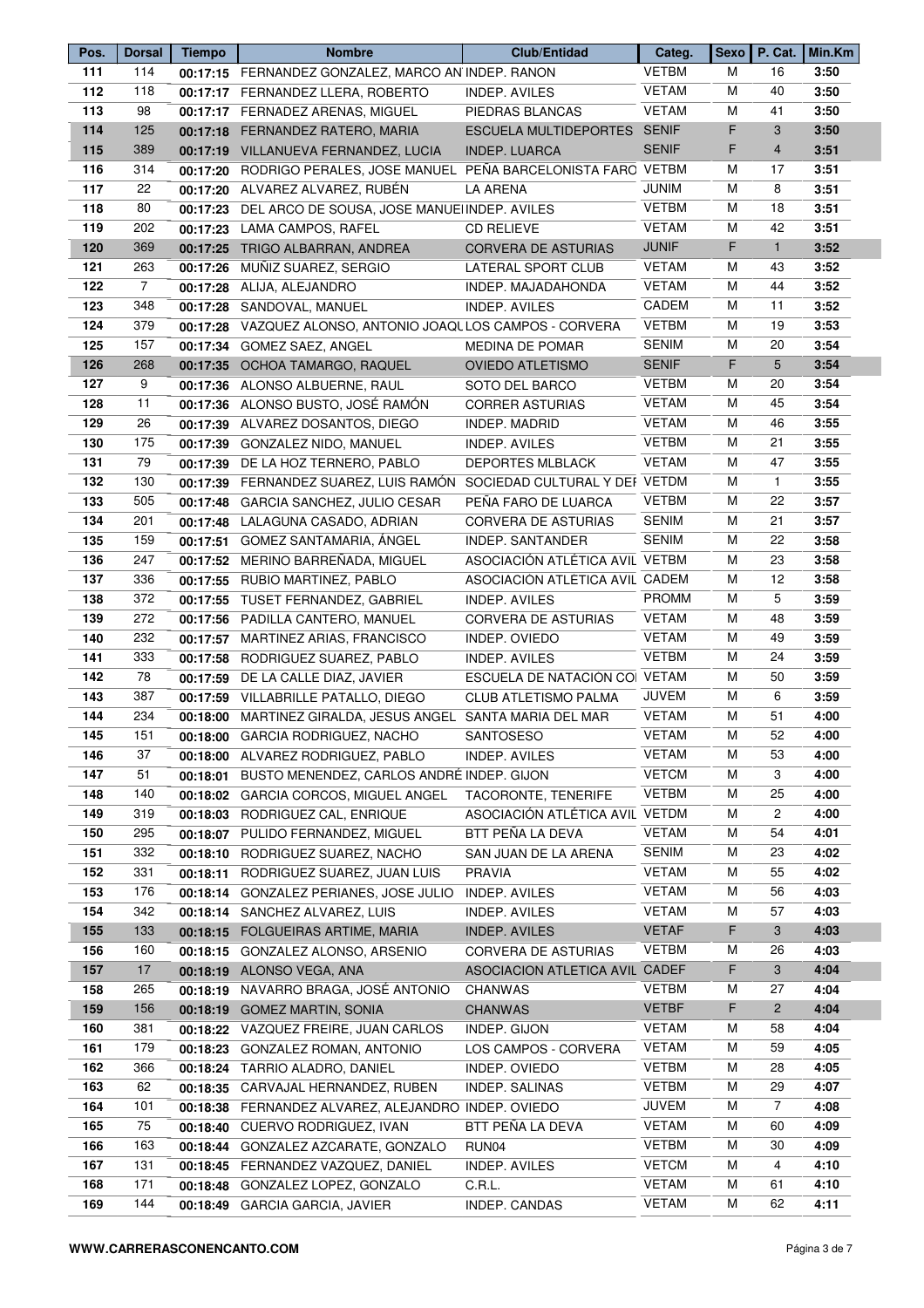| Pos. | <b>Dorsal</b> | <b>Tiempo</b> | <b>Nombre</b>                                                        | <b>Club/Entidad</b>            | Categ.       | <b>Sexo</b> |                | P. Cat.   Min.Km |
|------|---------------|---------------|----------------------------------------------------------------------|--------------------------------|--------------|-------------|----------------|------------------|
| 170  | 110           |               | 00:18:50 FERNANDEZ FERNANDEZ, DIEGO                                  | SAN JUAN DE LA ARENA           | <b>JUVEM</b> | м           | 8              | 4:11             |
| 171  | 190           |               | 00:18:52 GUTIERREZ FERNANDEZ, ESTEFANI MIRANDA- AVILES               |                                | <b>SENIF</b> | F           | 6              | 4:11             |
| 172  | 128           |               | 00:18:55 FERNANDEZ SAN MARTIN, ALFREDO CASTRILLON TRIATLON           |                                | <b>VETBM</b> | M           | 31             | 4:12             |
| 173  | 116           |               | 00:18:55 FERNANDEZ IZQUIERDO, ALFREDO GORILAS CANDAS                 |                                | <b>JUNIM</b> | M           | 9              | 4:12             |
| 174  | 599           |               | 00:18:56 DOVAO SOLIS, HECTOR                                         | <b>AVILES</b>                  | <b>SENIM</b> | M           | 24             | 4:12             |
| 175  | 216           |               | 00:18:57 LOPEZ VEGA, LEONARDO                                        | <b>INDEP. MADRID</b>           | <b>VETAM</b> | м           | 63             | 4:12             |
| 176  | 304           |               | 00:18:57 RICO ROCES, SERGIO                                          | <b>INDEP. MADRID</b>           | <b>SENIM</b> | M           | 25             | 4:12             |
| 177  | 165           |               | 00:18:58 GONZALEZ CORUGEDO, FÁTIMA                                   | <b>INDEP. AVILES</b>           | <b>VETCF</b> | F           | $\mathbf{1}$   | 4:13             |
| 178  | 120           |               | 00:18:59 FERNANDEZ LOPEZ, JUAN MANUEL SAN JUAN DE LA ARENA           |                                | <b>VETAM</b> | M           | 64             | 4:13             |
| 179  | 299           |               | 00:18:59 REEDS, KEN                                                  | BOSTON-MASSACHUSETTS           | <b>VETAM</b> | M           | 65             | 4:13             |
| 180  | 86            |               | 00:19:00 DIAZ ALVAREZ, GONZALO                                       | SAN JUAN DE LA ARENA           | <b>VETAM</b> | м           | 66             | 4:13             |
| 181  | 34            |               | 00:19:01 ALVAREZ ONDINA, PAULINO                                     | <b>RANERS</b>                  | <b>VETAM</b> | м           | 67             | 4:13             |
| 182  | 217           |               | 00:19:02 LUCIO ARAUJO, ALEJANDRO                                     | <b>INDEP. AVILES</b>           | CADEM        | м           | 13             | 4:13             |
| 183  | 218           |               | 00:19:02 LUCIO SUAREZ, CARLOS                                        | <b>INDEP. AVILES</b>           | <b>VETBM</b> | M           | 32             | 4:13             |
| 184  | 104           |               | 00:19:03 FERNANDEZ ARTACHO, JONATHAN GRASIAS                         |                                | <b>VETAM</b> | M           | 68             | 4:14             |
| 185  | 8             |               | 00:19:04 ALONSO, SERGIO                                              | <b>INDEP. AVILES</b>           | <b>VETBM</b> | м           | 33             | 4:14             |
| 186  | 390           |               | 00:19:04 VILLANUEVA GONZALEZ, SERGIO                                 | ASOCIACIÓN ATLÉTICA AVIL VETDM |              | м           | 3              | 4:14             |
| 187  | 35            |               |                                                                      | <b>INDEP. MADRID</b>           | <b>VETAM</b> | M           | 69             | 4:14             |
|      | 89            |               | 00:19:06 ALVAREZ ONDINA, PEDRO                                       |                                | <b>VETBM</b> | M           | 34             | 4:15             |
| 188  |               | 00:19:08      | DIAZ GARCIA, FRANCISCO ELADIO                                        | <b>GRASIAS</b>                 | <b>JUVEM</b> | M           | 9              |                  |
| 189  | 258           |               | 00:19:09 MUÑIZ RODRIGUEZ, ALBERTO                                    | <b>JUDO SANFER</b>             |              |             |                | 4:15             |
| 190  | 271           |               | 00:19:10 OSORIO SECADES, AITANA                                      | ESCUELA DE NATACIÓN CO VETAF   |              | F           | $\overline{4}$ | 4:15             |
| 191  | 328           |               | 00:19:10 RODRIGUEZ PRIETO, MARIA GLORIA INDEP. OVIEDO                |                                | <b>VETBF</b> | F           | 3              | 4:15             |
| 192  | 177           |               | 00:19:10 GONZALEZ REGUEIRO, LEIRE                                    | ASOCIACIÓN ATLÉTICA AVIL CADEF |              | F           | $\overline{4}$ | 4:15             |
| 193  | 158           |               | 00:19:13 GOMEZ SALAS, MARÍA MAGDALENA LATERAL SPORT CLUB             |                                | <b>VETAF</b> | F           | 5              | 4:16             |
| 194  | 208           |               | 00:19:13 LLERA DIAZ, BEGOÑA                                          | <b>INDEP. SALINAS</b>          | <b>VETBF</b> | F           | $\overline{4}$ | 4:16             |
| 195  | 285           |               | 00:19:19 PEREZ MARTINEZ, CARLOS                                      | INDEP. MADRID                  | <b>VETAM</b> | м           | 70             | 4:17             |
| 196  | 109           |               | 00:19:25 FERNANDEZ FERNANDEZ, DAVID                                  | <b>INDP. PINTO</b>             | <b>VETAM</b> | м           | 71             | 4:18             |
| 197  | 25            |               | 00:19:27 ALVAREZ CASTAÑON, JOSÉ RAMÓN INDEP. MAJADAHONDA             |                                | <b>VETBM</b> | м           | 35             | 4:19             |
| 198  | 24            |               | 00:19:28 ALVAREZ BRANDI, MARÍA                                       | ASOCIACION ATLETICA AVIL PROMF |              | F           | $\overline{2}$ | 4:19             |
| 199  | 65            |               | 00:19:29 CASTRO MANSO, FRANCISCO JOSE CLUB ATLETISMO OCCIDEN VETCM   |                                |              | M           | 5              | 4:19             |
| 200  | 221           |               | 00:19:29 MADRID VEGA, OSCAR                                          | PIEDRAS BLANCAS                | <b>VETAM</b> | M           | 72             | 4:19             |
| 201  | 220           |               | 00:19:29 MADRID GARCIA, LUCAS                                        | PIEDRAS BLANCAS                | CADEM        | м           | 14             | 4:19             |
| 202  | 123           |               | 00:19:30 FERNANDEZ PEÑA, AITOR                                       | LA ARENA                       | <b>SENIM</b> | м           | 26             | 4:20             |
| 203  | 321           |               | 00:19:34 RODRIGUEZ GONZALEZ, MARCOS                                  | INDEP. MADRID                  | <b>SENIM</b> | M           | 27             | 4:20             |
| 204  | 340           |               | 00:19:37 SACRISTAN HERAS, JAVIER                                     | INDEP. MADRID                  | VETBM        | м           | 36             | 4:21             |
| 205  | 169           |               | 00:19:38 GONZALEZ GOMEZ, JORGE                                       | #PROBITINOS                    | <b>VETAM</b> | M           | 73             | 4:21             |
| 206  | 138           |               | 00:19:39 GARCIA ALVAREZ, JORGE                                       | LIBERBANK                      | <b>VETAM</b> | м           | 74             | 4:22             |
| 207  | 108           |               | 00:19:39 FERNANDEZ FERNANDEZ, ANDRES L'ARENA                         |                                | <b>SENIM</b> | м           | 28             | 4:22             |
| 208  | 198           | 00:19:40      | IZQUIERDO ALONSO, CELIA                                              | <b>CASTRILLON TRIATLON</b>     | <b>VETBF</b> | F           | 5              | 4:22             |
| 209  | 235           | 00:19:40      | MARTINEZ GONZALEZ, SERGIO                                            | <b>PILLARNO</b>                | <b>VETAM</b> | M           | 75             | 4:22             |
| 210  | 96            |               | 00:19:42 ESCALADA GONZALEZ, SERGIO                                   | <b>INDEP. AVILES</b>           | <b>SENIM</b> | M           | 29             | 4:22             |
| 211  | 324           |               | 00:19:44 RODRIGUEZ LOPEZ, VÍCTOR MANUE BTT LA DEVA                   |                                | <b>VETAM</b> | м           | 76             | 4:23             |
| 212  | 501           |               | 00:19:47 SUAREA PANDIELLO, ESTEBAN                                   | INDEP. AVILES                  | <b>VETBM</b> | м           | 37             | 4:23             |
| 213  | 185           |               | 00:19:47 GONZALEZ VICENTE, CONCHI                                    | <b>CD RELIEVE</b>              | <b>VETAF</b> | F           | 6              | 4:23             |
| 214  | 119           |               |                                                                      | ESCUELA MULTIDEPORTES VETBM    |              | M           | 38             | 4:24             |
|      | 212           |               | 00:19:48 FERNANDEZ LOPEZ, FRANCISCO                                  |                                | <b>VETCM</b> | M           | 6              |                  |
| 215  |               |               | 00:19:49 LOPEZ CAMPO, ANTONIO                                        | EL AGUILA TEAM                 |              |             |                | 4:24             |
| 216  | 278           | 00:19:53      | PELAEZ ABELLA, JONATHAN                                              | <b>INDEP. AVILES</b>           | <b>VETAM</b> | М           | 77             | 4:25             |
| 217  | 383           |               | 00:19:55 VEGA GARCIA, LUIS                                           | <b>NIKE AMERICA</b>            | <b>VETBM</b> | м           | 39             | 4:25             |
| 218  | 242           | 00:19:57      | MENENDEZ DE LUARCA, PABLO                                            | OCLE SOTO DEL BARCO            | <b>VETDM</b> | м           | 4              | 4:26             |
| 219  | 391           |               | 00:20:02 VILLAR GARCIA, ROCIO                                        | <b>INDEP. AGONES</b>           | <b>VETAF</b> | F           | $\overline{7}$ | 4:27             |
| 220  | 74            |               | 00:20:02 CUERVO DE LA UZ, MARÍA TERESA CALLE CASTILLA LA MANCH VETAF |                                |              | F           | 8              | 4:27             |
| 221  | 335           |               | 00:20:03 RUBIA CALVO, LUIS FELIPE                                    | YO NO ENTRENO                  | <b>VETAM</b> | M           | 78             | 4:27             |
| 222  | 45            |               | 00:20:03 ARTIME GONZALEZ, PABLO                                      | <b>INDEPENDIENTE</b>           | CADEM        | м           | 15             | 4:27             |
| 223  | 506           |               | 00:20:03 ROMERO PEREZ, MARTIN                                        | <b>INDEP. AVILES</b>           | CADEM        | м           | 16             | 4:27             |
| 224  | 305           |               | 00:20:04 RIESCO VILLAR, JOSE                                         | C.A.P                          | <b>JUNIM</b> | м           | 10             | 4:27             |
| 225  | 266           |               | 00:20:06 NAVARRO GOMEZ, MARTA                                        | <b>CHANWAS</b>                 | CADEF        | F           | 5              | 4:28             |
| 226  | 166           | 00:20:09      | GONZALEZ CORUGEDO, PAULINO                                           | INDEP. AVILES                  | <b>VETBM</b> | M           | 40             | 4:28             |
| 227  | 56            |               | 00:20:10 CANDAS, JAVIER                                              | LATERAL SPORT CLUB             | <b>SENIM</b> | м           | 30             | 4:28             |
| 228  | 358           |               | 00:20:11 SUAREZ BAYON, GUILLERMO                                     | INDEP. SALINAS                 | <b>SENIM</b> | М           | 31             | 4:29             |
|      |               |               |                                                                      |                                |              |             |                |                  |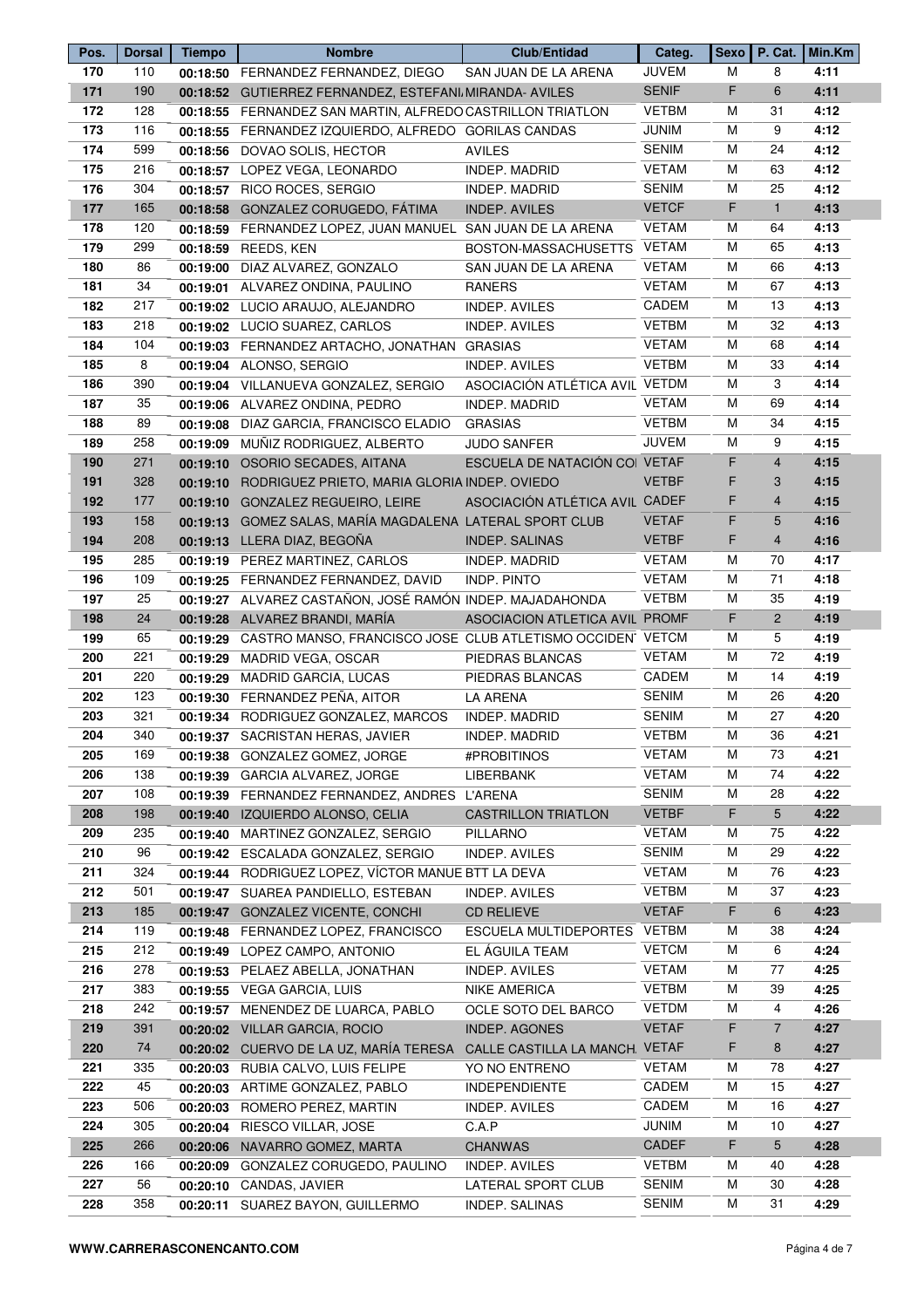| Pos. | <b>Dorsal</b> | <b>Tiempo</b> | <b>Nombre</b>                                               | <b>Club/Entidad</b>          | Categ.       | <b>Sexo</b> |                | P. Cat.   Min.Km |
|------|---------------|---------------|-------------------------------------------------------------|------------------------------|--------------|-------------|----------------|------------------|
| 229  | 66            |               | 00:20:20 CASTRO RODRIGUEZ, PATRICIA                         | <b>TFC</b>                   | <b>VETAF</b> | F.          | 9              | 4:31             |
| 230  | 92            | 00:20:23      | DIEZ DE LA ROSA, JORGE                                      | PIEDRAS BLANCAS              | <b>VETAM</b> | М           | 79             | 4:31             |
| 231  | 225           |               | 00:20:23 MARIÑO GARCIA, ANGEL                               | <b>INDEP. AVILES</b>         | <b>VETCM</b> | M           | $\overline{7}$ | 4:31             |
| 232  | 400           |               | 00:20:26 ALONSO GARCIA, PELAYO                              | <b>INDEP. MADRID</b>         | CADEM        | M           | 17             | 4:32             |
| 233  | 343           |               | 00:20:28 SANCHEZ AVELLO, VERONICA                           | ESCUELA MULTIDEPORTE C VETAF |              | F           | 10             | 4:33             |
| 234  | 189           |               | 00:20:32 GUIJO ALONSO, PAULA                                | <b>INDEP. AVILES</b>         | <b>SENIF</b> | F           | $\overline{7}$ | 4:33             |
| 235  | 112           |               | 00:20:33 FERNANDEZ GARCIA, JUAN ANTONI(INDEP. AVILES        |                              | <b>VETCM</b> | М           | 8              | 4:34             |
| 236  | 249           |               | 00:20:35 MESA ALVAREZ, ÁNGEL                                | <b>INDEP. AVILES</b>         | <b>VETAM</b> | М           | 80             | 4:34             |
| 237  | 31            |               | 00:20:36 ALVAREZ LEDESMA, ISRAEL                            | C.D. ÓSCAR FERNÁNDEZ         | <b>VETAM</b> | M           | 81             | 4:34             |
| 238  | 54            |               | 00:20:38 CALVO IGLESIAS, ROSA MARIA                         | SAN JUAN DE LA ARENA         | <b>SENIF</b> | F           | 8              | 4:35             |
| 239  | 87            |               | 00:20:39 DIAZ ALVAREZ, LUIS ANGEL                           | SAN JUAN DE LA ARENA         | SENIM        | М           | 32             | 4:35             |
| 240  | 106           |               | 00:20:40 FERNANDEZ CUESTA, AVELINO                          | INDEP. GIJON                 | <b>VETBM</b> | М           | 41             | 4:35             |
| 241  | 349           |               | 00:20:40 SERANTES DIAZ, ANGELES                             | INDEP. GIJON                 | <b>VETBF</b> | F           | 6              | 4:35             |
| 242  | 47            |               | 00:20:41 ARTIME SIRGO, CARLOS                               | <b>INDEPENDIENTE</b>         | <b>VETBM</b> | M           | 42             | 4:35             |
| 243  | 207           |               | 00:20:46 LLANEZA GARCIA, LUIS                               | <b>LA ARENA</b>              | <b>VETCM</b> | M           | 9              | 4:37             |
| 244  | 327           |               |                                                             |                              | <b>VETBF</b> | F           | $\overline{7}$ | 4:37             |
|      |               | 00:20:49      | RODRIGUEZ MENENDEZ, CARMEN                                  | INDEP. OVIEDO                |              |             |                |                  |
| 245  | 64            |               | 00:20:50 CASTAÑO DE LAS POZAS, GEMA                         | <b>INDEP. SALINAS</b>        | <b>SENIF</b> | F           | 9              | 4:37<br>4:38     |
| 246  | 153           |               | 00:20:52 GARCIA VEGA, LUIS                                  | INDEP. OVIEDO                | <b>VETAM</b> | М           | 82             |                  |
| 247  | 10            | 00:20:54      | ALONSO ALONSO, GABINO ARCADIO FONCUBIERTA (SOTU'L BAR VETBM |                              |              | M           | 43             | 4:38             |
| 248  | 135           |               | 00:20:58 GALA PLA, FRANCISCO                                | <b>INDEP. AVILES</b>         | <b>VETDM</b> | M           | 5              | 4:39             |
| 249  | 93            |               | 00:21:03 DIEZ LANTARON, FERNANDO                            | INDEP. SALINAS               | SENIM        | М           | 33             | 4:40             |
| 250  | 97            |               | 00:21:03 FALAGAN ROMA, VÍCTOR                               | <b>INDEP. AVILES</b>         | <b>VETAM</b> | М           | 83             | 4:40             |
| 251  | 290           |               | 00:21:04 POLLEDO PEREDA, DAVID                              | INDEP. OVIEDO                | <b>PROMM</b> | М           | 6              | 4:41             |
| 252  | 260           |               | 00:21:05 MUÑIZ RODRIGUEZ, YOLANDA                           | CONGELADOS GLACIAR           | <b>VETBF</b> | F           | 8              | 4:41             |
| 253  | 200           |               | 00:21:06 LAGO LAMAS, FERNANDO                               | INDEP. OVIEDO                | <b>VETAM</b> | M           | 84             | 4:41             |
| 254  | 122           |               | 00:21:06 FERNANDEZ MUÑIZ, MARCOS                            | CONGELADOS GLACIAR           | <b>SENIM</b> | М           | 34             | 4:41             |
| 255  | 286           |               | 00:21:06 PEREZ MENDEZ, AURELIO                              | PEÑA BARCELONISTA FAR( VETBM |              | М           | 44             | 4:41             |
| 256  | 60            |               | 00:21:07 CARRACEDO RODRIGUEZ, ELOY MIC INDEP. OVIEDO        |                              | <b>SENIM</b> | М           | 35             | 4:41             |
| 257  | 16            |               | 00:21:08 ALONSO VARELA, TAMARA                              | INDEP. GIJON                 | <b>VETAF</b> | F           | 11             | 4:41             |
| 258  | 231           |               | 00:21:09 MARTINEZ ANTON, VANESA                             | <b>CORVERA DE ASTURIAS</b>   | <b>VETAF</b> | F           | 12             | 4:42             |
| 259  | 306           |               | 00:21:16 RIESGO ARGÜELLES, JESÚS ANTON SAN JUAN DE LA ARENA |                              | <b>VETCM</b> | М           | 10             | 4:43             |
| 260  | 84            |               | 00:21:20 DIAZ, RODRIGO                                      | SAN JUAN DE LA ARENA         | SENIM        | М           | 36             | 4:44             |
| 261  | 124           |               | 00:21:21 FERNANDEZ PEÑA, MARCO ANTONI(INDEP. AVILES         |                              | <b>VETBM</b> | М           | 45             | 4:44             |
| 262  | 167           |               | 00:21:25 GONZALEZ CUERVO, ABRAHAM                           | SAN JUAN DE LA ARENA         | <b>JUVEM</b> | М           | 10             | 4:45             |
| 263  | 255           |               | 00:21:33 MORO SUAREZ, JOSÉ ENRIQUE                          | INDEP. GIJON                 | <b>VETBM</b> | M           | 46             | 4:47             |
| 264  | 90            |               | 00:21:35 DIAZ GONZALEZ, BIBIANA                             | <b>CORVERA DE ASTURIAS</b>   | <b>VETAF</b> | F.          | 13             | 4:47             |
| 265  | 91            |               | 00:21:36 DIAZ NOCEDA, GERMAN                                | PIEDRAS BLANCAS              | <b>VETAM</b> | М           | 85             | 4:48             |
| 266  | 203           | 00:21:41      | LANDALUCE CHAMORRO, CANDELA INDEP. CUDILLERO                |                              | <b>CADEF</b> | F.          | 6              | 4:49             |
| 267  | 204           | 00:21:41      | LANDALUCE CHAMORRO, JOSE MARINDEP. CUDILLERO                |                              | <b>VETBF</b> | F           | 9              | 4:49             |
| 268  | 236           | 00:21:43      | MARTINEZ IGLESIAS, LUIS ANTONIO INDEP. AVILES               |                              | <b>VETBM</b> | М           | 47             | 4:49             |
| 269  | 147           |               | 00:21:43 GARCIA MIER, IYAN                                  | CORVERA DE ASTURIAS          | CADEM        | М           | 18             | 4:49             |
| 270  | 32            |               | 00:21:43 ALVAREZ MARCOS, RAQUEL                             | <b>INDEP. AVILES</b>         | <b>SENIF</b> | F           | 10             | 4:49             |
| 271  | 70            |               | 00:21:46 COMITRE COUTO, RAFAEL                              | INDEP. RANON                 | <b>VETBM</b> | M           | 48             | 4:50             |
| 272  | 339           | 00:21:49      | SABIN GONZALEZ, JAVIER                                      | INDEP. OVIEDO                | <b>VETAM</b> | M           | 86             | 4:51             |
|      | 378           |               |                                                             |                              | <b>VETAM</b> | M           | 87             |                  |
| 273  | 100           |               | 00:21:49 VALLEDOR GOMEZ, LUIS VICTOR                        | INDEP. OVIEDO                |              | М           | 88             | 4:51             |
| 274  |               |               | 00:21:55 FERNANDEZ ALQUEZAR, DANIEL                         | ESCUELA MULTIDEPORTES VETAM  |              |             |                | 4:52             |
| 275  | 284           |               | 00:21:58 PEREZ LEYCEA, PEDRO MIGUEL                         | <b>INDEP. AVILES</b>         | <b>VETBM</b> | М           | 49             | 4:53             |
| 276  | 362           | 00:22:01      | SOPEÑA ALVAREZ, SERGIO                                      | INDEP. AVILES                | <b>VETBM</b> | М           | 50             | 4:53             |
| 277  | 382           |               | 00:22:04 VAZQUEZ IGLESIAS, SERGIO                           | SANTOSESO                    | <b>VETAM</b> | М           | 89             | 4:54             |
| 278  | 375           |               | 00:22:12 VALDES VILLANUEVA, JOSÉ ANTONI PIEDRAS BLANCAS     |                              | <b>VETBM</b> | М           | 51             | 4:56             |
| 279  | 215           |               | 00:22:12 LOPEZ SOTO, BEATRIZ                                | PIEDRAS BLANCAS              | <b>VETAF</b> | F           | 14             | 4:56             |
| 280  | 46            |               | 00:22:23 ARTIME RODRIGUEZ, FERNANDO                         | <b>INDEP. AVILES</b>         | <b>VETAM</b> | М           | 90             | 4:58             |
| 281  | 246           | 00:22:25      | MENENDEZ SUAREZ, MARTA                                      | INDEP. OVIEDO                | <b>VETAF</b> | F           | 15             | 4:58             |
| 282  | 152           | 00:22:25      | <b>GARCIA SUAREZ, AVELINO</b>                               | <b>INDEP. AVILES</b>         | <b>VETCM</b> | M           | 11             | 4:59             |
| 283  | 102           |               | 00:22:38 FERNANDEZ ALVAREZ, ANA ROSA                        | SOTO DEL BARCO               | <b>VETCF</b> | F           | $\overline{2}$ | 5:01             |
| 284  | 326           |               | 00:22:42 RODRIGUEZ MARIÑO, JAIME                            | PIEDRAS BLANCAS              | CADEM        | М           | 19             | 5:02             |
| 285  | 77            |               | 00:22:45 DE DIEGO SUAREZ, CHRISTIAN                         | <b>CORVERA DE ASTURIAS</b>   | <b>VETAM</b> | М           | 91             | 5:03             |
| 286  | 363           |               | 00:22:45 SUAREZ PELAZ, ALFONSO                              | INDEP. OVIEDO                | SENIM        | м           | 37             | 5:03             |
| 287  | 72            |               | 00:22:45 CRUZ FERNANDEZ, JORGE                              | INDEP. OVIEDO                | <b>PROMM</b> | М           | $\overline{7}$ | 5:03             |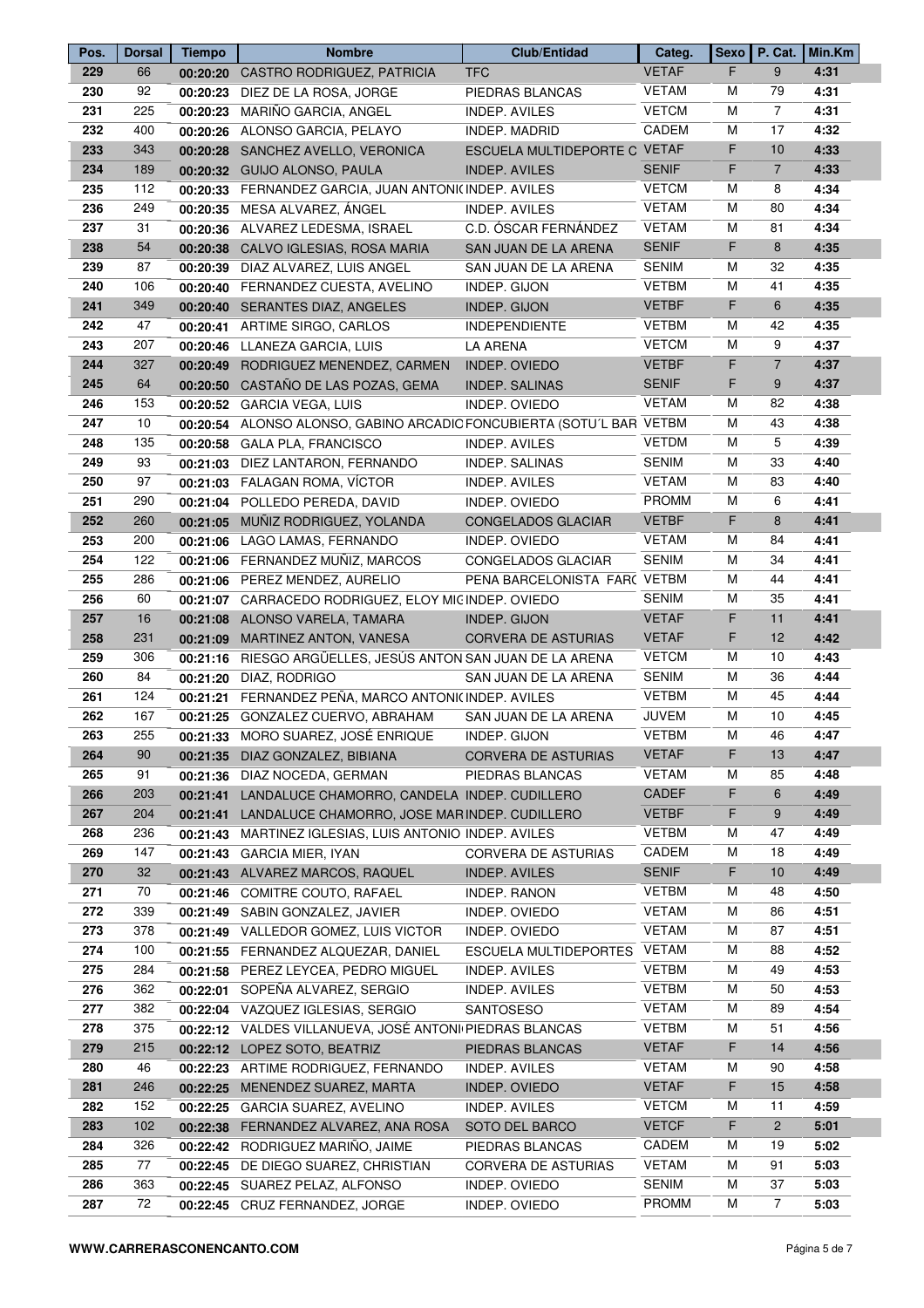| Pos. | <b>Dorsal</b> | <b>Tiempo</b> | <b>Nombre</b>                                                        | <b>Club/Entidad</b>            | Categ.       | <b>Sexo</b> |                | P. Cat.   Min.Km |
|------|---------------|---------------|----------------------------------------------------------------------|--------------------------------|--------------|-------------|----------------|------------------|
| 288  | 71            |               | 00:22:46 CRUZ FERNANDEZ, GUILLERMO                                   | INDEP. OVIEDO                  | <b>SENIM</b> | м           | 38             | 5:03             |
| 289  | 395           |               | 00:22:49 VIQUEIRA MARTINEZ, ADRIAN                                   | <b>INDEP. AVILES</b>           | <b>PROMM</b> | M           | 8              | 5:04             |
| 290  | 361           |               | 00:23:01 SUAREZ GARCIA, DIEGO                                        | <b>INDEP. BARCIA</b>           | <b>SENIM</b> | M           | 39             | 5:07             |
| 291  | 288           |               | 00:23:02 PINO MARTINEZ, MARINA                                       | INDEP. OVIEDO                  | <b>SENIF</b> | F           | 11             | 5:07             |
| 292  | 316           |               | 00:23:13 RODRIGUEZ ALONSO, ANTONIO                                   | <b>INDEP. AVILES</b>           | <b>VETAM</b> | M           | 92             | 5:09             |
| 293  | 287           |               | 00:23:13 PEREZ PEREZ, MERCEDES                                       | <b>INDEP. VALLADOLID</b>       | <b>PROMF</b> | F           | 3              | 5:09             |
| 294  | 257           |               | 00:23:14 MUÑIZ GONZALEZ, ALBERTO                                     | CLUB DE TENIS AVILÉS           | <b>VETBM</b> | м           | 52             | 5:09             |
| 295  | 170           |               | 00:23:15 GONZALEZ GRANDA, EDUARDO                                    | INDEP. OVIEDO                  | <b>PROMM</b> | M           | 9              | 5:10             |
| 296  | 280           |               | 00:23:20 PEREZ DIAZ, MARÍA DEL MAR                                   | <b>INDEP. AVILES</b>           | <b>VETBF</b> | F.          | 10             | 5:11             |
| 297  | 276           |               | 00:23:20 PARRO SANCHEZ, ANA ISABEL                                   | LATERAL SPORT CLUB             | <b>VETBF</b> | F           | 11             | 5:11             |
| 298  | 178           |               | 00:23:21 GONZALEZ RODRIGUEZ, VIRGINIA                                | <b>LATERAL SPORT CLUB</b>      | <b>VETAF</b> | F           | 16             | 5:11             |
| 299  | 329           | 00:23:21      | RODRIGUEZ RICO, JAIME                                                | PIEDRAS BLANCAS                | <b>VETBM</b> | M           | 53             | 5:11             |
| 300  | 296           | 00:23:21      | RABANAL POLO, ROSALÍA                                                | LA PELUQUERÍA DE ROSI          | <b>VETBF</b> | F           | 12             | 5:11             |
| 301  | 365           |               | 00:23:23 SUAREZ VALDES, OMAR                                         | SAN JUAN DE LA ARENA           | <b>VETAM</b> | М           | 93             | 5:11             |
| 302  | 129           |               | 00:23:25 FERNANDEZ SANCHEZ, OLAYA                                    | ASOCIACIÓN ATLÉTICA AVIL PROMF |              | F           | $\overline{4}$ | 5:12             |
| 303  | 12            |               | 00:23:28 ALONSO GARCIA, BEATRIZ                                      | SAN JUAN DE LA ARENA           | <b>SENIF</b> | F           | 12             | 5:13             |
| 304  | 88            |               | 00:23:32 DIAZ DELGADO, MARTA AURORA                                  | SICIEDAD DEPORTIVA Y CUI VETCF |              | F           | 3              | 5:13             |
| 305  | 132           |               | 00:23:33 FIDALGO RODRIGUEZ, SANTIAGO                                 | <b>ASTURHAWKS</b>              | VETAM        | M           | 94             | 5:14             |
| 306  | 59            |               | 00:23:34 CARRACEDO RODRIGUEZ, ANDREA INDEP. OVIEDO                   |                                | <b>SENIF</b> | F           | 13             | 5:14             |
| 307  | 229           |               | 00:23:37 MARTIN GONZALEZ, MARIA                                      | <b>INDEP. AVILES</b>           | <b>VETAF</b> | F           | 17             | 5:14             |
| 308  | 162           |               | 00:23:40 GONZALEZ ALONSO, MARIA TERESA CABO DE PEÑAS                 |                                | <b>VETDF</b> | F           | $\mathbf{1}$   | 5:15             |
| 309  | 29            |               | 00:23:40 ALVAREZ GONZALEZ, ADRIAN                                    | CABO DE PEÑAS                  | VETAM        | М           | 95             | 5:15             |
| 310  | 354           |               | 00:23:54 SOPEÑA VIGUERA, JESÚS                                       | <b>INDEP. AVILES</b>           | CADEM        | M           | 20             | 5:18             |
| 311  | 145           | 00:24:01      | GARCIA GONZALEZ, IVAN                                                | TACORONTE, TENERIFE            | <b>JUNIM</b> | M           | 11             | 5:20             |
| 312  | 384           |               | 00:24:13 VIGIL FERNANDEZ, MANUEL                                     | INDEP. OVIEDO                  | <b>SENIM</b> | M           | 40             | 5:22             |
| 313  | 322           |               | 00:24:16 RODRIGUEZ GONZALEZ, PATRICIA                                | <b>ESCUELA MULTIDEPORTES</b>   | <b>VETAF</b> | F           | 18             | 5:23             |
| 314  | 351           |               | 00:24:18 SIRGO ALVAREZ, MARIA                                        | <b>INDEP. MADRID</b>           | <b>SENIF</b> | F           | 14             | 5:24             |
| 315  | 48            |               | 00:24:19 ASTARIZ GONZALEZ, MIRIAM                                    | <b>INDEP. AVILES</b>           | <b>VETBF</b> | F           | 13             | 5:24             |
| 316  | 173           | 00:24:20      | GONZALEZ MORA, ALBERTO                                               | INDEP. AVILES                  | <b>VETBM</b> | M           | 54             | 5:24             |
| 317  | 233           | 00:24:21      | MARTINEZ BENITO, FRANCISCO JAV INDEP. AVILES                         |                                | <b>SENIM</b> | м           | 41             | 5:24             |
| 318  | 251           |               | 00:24:22 MESA PEREZ, CELIA                                           | <b>INDEP. AVILES</b>           | <b>SENIF</b> | F           | 15             | 5:24             |
| 319  | 43            |               | 00:24:26 ARROJO FERNANDEZ, LAURA                                     | <b>INDEP. AVILES</b>           | <b>SENIF</b> | F           | 16             | 5:25             |
| 320  | 210           |               | 00:24:26 LONGO ALONSO, SANTIAGO                                      | INDEP. GIJON                   | <b>SENIM</b> | М           | 42             | 5:25             |
| 321  | 30            |               | 00:24:28 ALVAREZ IGLESIAS, VÍCTOR M.                                 | PIEDRAS BLANCAS                | <b>VETAM</b> | M           | 96             | 5:26             |
| 322  | 172           |               | 00:24:29 GONZALEZ MON, FLOR AINARA                                   | <b>INDEP. GIJON</b>            | <b>SENIF</b> | F           | 17             | 5:26             |
| 323  | 206           |               | 00:24:31 LENZ GARCIA, SILVIA COVADONGA INDEP. MADRID                 |                                | <b>SENIF</b> | F           | 18             | 5:27             |
| 324  | 303           |               | 00:24:39 RIAL LOPEZ, DOROTEA                                         | SAN MIGUEL DE REINANTE         | <b>VETAF</b> | F           | 19             | 5:28             |
| 325  | 254           |               | 00:24:40 MORENO GARCIA, SHEILA                                       | LUANCO-GOZON                   | <b>SENIF</b> | F           | 19             | 5:28             |
| 326  | 347           |               | 00:24:43 SANCHEZ PEREZ, PATRICIA                                     | INDEP. OVIEDO                  | <b>SENIF</b> | F.          | 20             | 5:29             |
| 327  | 367           |               | 00:24:45 TELLECHEA BLANCO, CRISTINA                                  | INDEP. OVIEDO                  | <b>VETAF</b> | F           | 20             | 5:30             |
| 328  | 297           |               | 00:24:45 RAMIREZ ALONSO, SANDRA                                      | <b>INDEP. AVILES</b>           | <b>SENIF</b> | F           | 21             | 5:30             |
| 329  | 353           |               | 00:24:45 SOPEÑA CANO, HUGO                                           | SAN JUAN DE LA ARENA           | <b>SENIM</b> | M           | 43             | 5:30             |
| 330  | 396           |               | 00:24:45 VIQUERIA FERNANDEZ, JOSÉ ANTOMINDEP. AVILES                 |                                | <b>VETBM</b> | м           | 55             | 5:30             |
| 331  | 191           |               | 00:24:48 HERNANDEZ VALLINA, ANGEL MANU RAICES NUEVO-CASTRILLOI VETAM |                                |              | М           | 97             | 5:30             |
| 332  | 149           |               | 00:24:49 GARCIA PEREZ, SUSANA                                        | PIEDRAS BLANCAS                | <b>VETAF</b> | F           | 21             | 5:30             |
| 333  | 237           |               | 00:25:12 MARTINEZ MARTIN, JOSE FRANCISC INDEP. AVILES                |                                | <b>VETBM</b> | M           | 56             | 5:36             |
| 334  | 309           |               | 00:25:13 RIESGO FERNANDEZ, VANESA                                    | QUEDADA BTT SAN MARTIN VETAF   |              | F           | 22             | 5:36             |
| 335  | 307           |               | 00:25:14 RIESGO FERNANDEZ, ALEXIS                                    | QUEDADA BTT SAN MARTIN VETAM   |              | M           | 98             | 5:36             |
| 336  | 44            |               | 00:25:39 ARROJO GOMEZ, JENARO                                        | INDEP. AVILES                  | <b>VETCM</b> | м           | 12             | 5:42             |
| 337  | 386           |               | 00:25:42 VILLABRILLE DOMINGUEZ, JOSE LUI: PALMA DE MALLORCA          |                                | <b>VETBM</b> | M           | 57             | 5:42             |
| 338  | 281           | 00:26:00      | PEREZ FERNANDEZ, PILAR                                               | INDEP. OVIEDO                  | <b>VETBF</b> | F           | 14             | 5:46             |
| 339  | 261           |               | 00:26:01 MUÑIZ SILVESTRE, ANA                                        | INDEP. OVIEDO                  | <b>VETCF</b> | F           | $\overline{4}$ | 5:46             |
| 340  | 346           |               | 00:26:16 SANCHEZ MARTIN, FRANCISCO JAVI SAN MIGUEL DE REINANTE       |                                | VETCM        | M           | 13             | 5:50             |
| 341  | 385           |               | 00:26:32 VIGUERA SUAREZ, SUSANA                                      | <b>INDEP. AVILES</b>           | <b>VETAF</b> | F.          | 23             | 5:53             |
| 342  | 248           |               | 00:26:37 MERINO DIAZ, ALEJANDRO                                      | <b>INDEP. AVILES</b>           | <b>JUNIM</b> | М           | 12             | 5:54             |
| 343  | 325           | 00:26:39      | RODRIGUEZ MARIÑO, IRIS                                               | PIEDRAS BLANCAS                | <b>JUVEF</b> | F           | $\overline{2}$ | 5:55             |
| 344  | 224           |               | 00:26:43 MARIÑO CORRALES, SUSANA                                     | PIEDRAS BLANCAS                | <b>VETAF</b> | F           | 24             | 5:56             |
| 345  | 223           |               | 00:26:44 MARIÑO CORRALES, MANUEL JOSÉ TARIFA                         |                                | <b>VETAM</b> | М           | 99             | 5:56             |
| 346  | 292           |               | 00:27:15 PRAVIA MARTIN, RAQUEL                                       | <b>INDEP. OVIEDO</b>           | <b>VETCF</b> | F.          | 5              | 6:03             |
|      |               |               |                                                                      |                                |              |             |                |                  |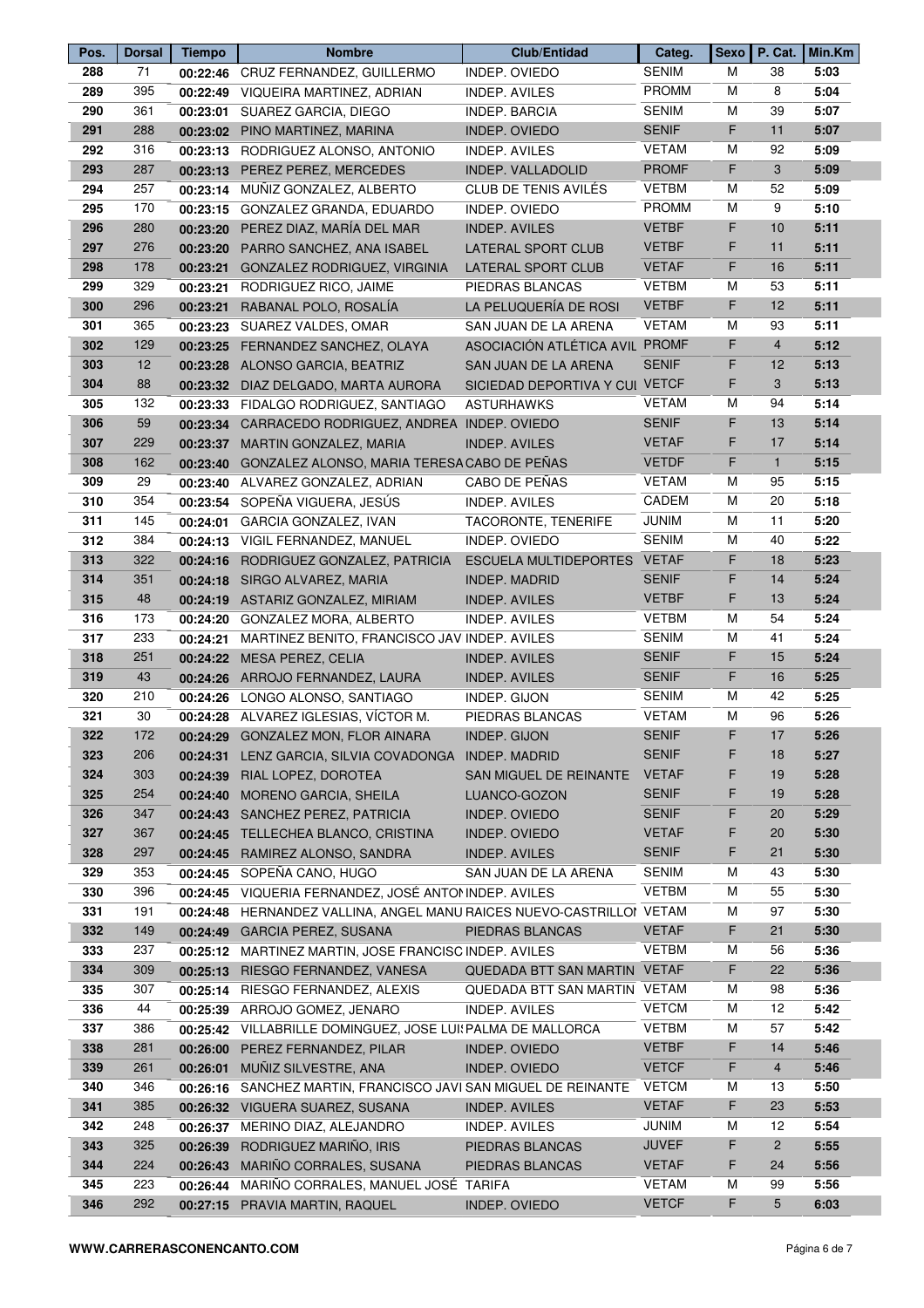| Pos. | <b>Dorsal</b> | <b>Tiempo</b> | <b>Nombre</b>               | <b>Club/Entidad</b>  | Categ.       |    | Sexo    P. Cat.    Min.Km |
|------|---------------|---------------|-----------------------------|----------------------|--------------|----|---------------------------|
| 347  | 368           |               | 00:27:15 TOYOS MARTINO, PAZ | INDEP. GIJON         | VFTRF        |    | 6:03                      |
| 348  | 19            |               | 00:27:46 ALVAREZ. JESUS     | <b>INDEPENDIENTE</b> | <b>SENIM</b> | 44 | 6:10                      |
| 349  | 186           | 00:28:22      | GRANDA BRAS, JAVIER         | SOTO DEL BARCO       | VETAM        | 00 | 6:18                      |

De 405 inscritos, 349 han terminado la carrera.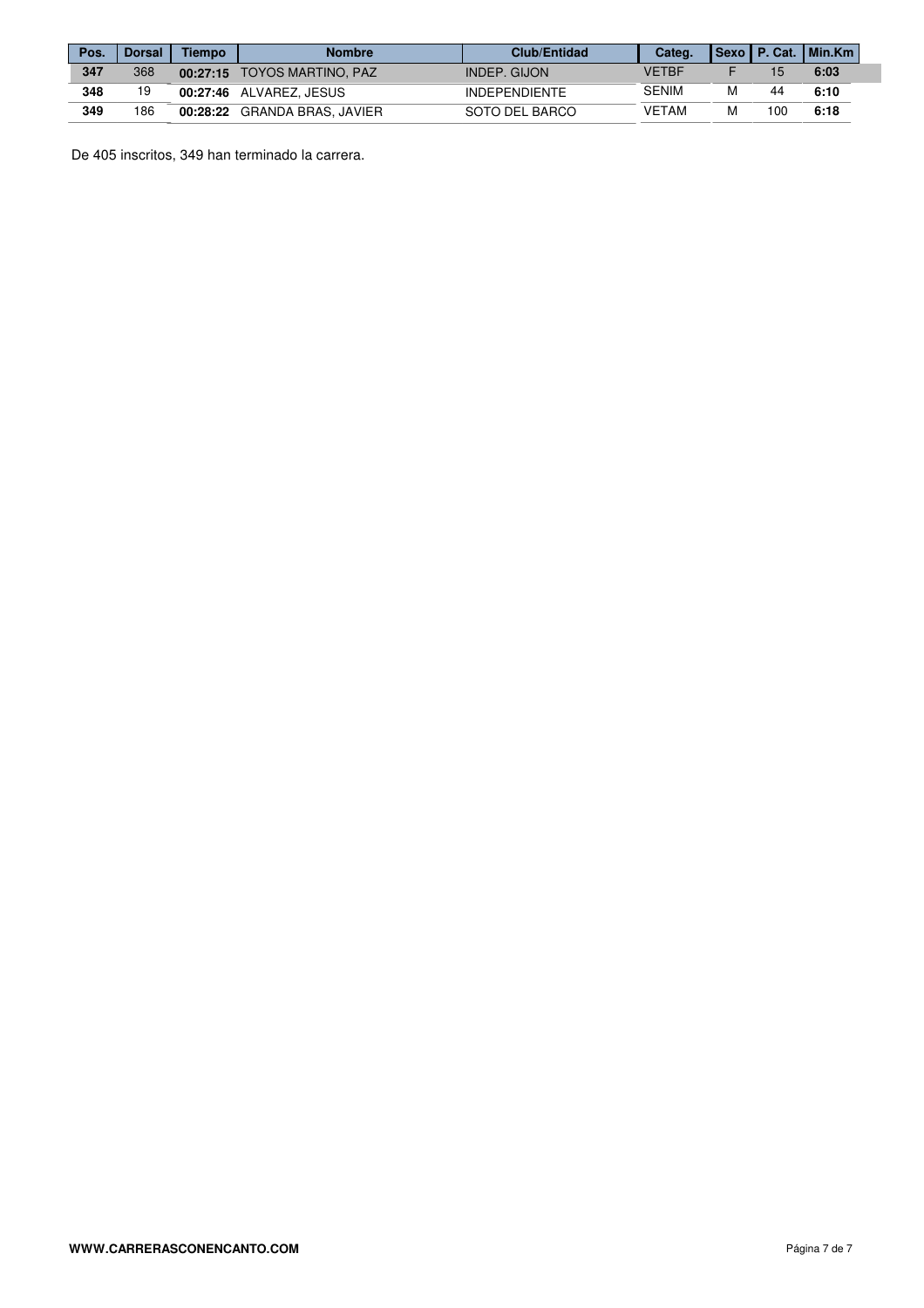

# **CLASIFICACIÓN ABSOLUTA MASCULINA**

## X SAN SILVESTRE ANGULERA



|                |               | Fecha 29/12/2019                 |                                  | 4500m<br>Distancia: |                | Senes landitin <i>Larena</i> |
|----------------|---------------|----------------------------------|----------------------------------|---------------------|----------------|------------------------------|
| P.Gen.         | <b>Dorsal</b> | <b>Nombre</b>                    | Equipo / Club                    | Categoría           | P.Cat.         | <b>Tiempo</b>                |
| $\mathbf{1}$   | 1             | ABASCAL FERNANDEZ, SAMUEL        | INDEP. SANTANDER                 | <b>SENIM</b>        | 1              | 00:12:13                     |
| 2              | 20            | ALVAREZ, RAUL                    | TEAM NESPRAL/ PLANTA SANA        | <b>SENIM</b>        | 2              | 00:12:25                     |
| 3              | 40            | ARBESÚ RAMOS, MIGUEL             | <b>MAG ENTRENAMIENTOS</b>        | <b>SENIM</b>        | 3              | 00:12:46                     |
| 4              | 317           | RODRIGUEZ ALVAREZ, ALEJANDRO     | ASOCIACIÓN ATLÉTICA AVILESINA    | <b>PROMM</b>        | $\mathbf{1}$   | 00:12:53                     |
| 5              | 244           | MENENDEZ FERNANDEZ, PELAYO       | <b>EVERY MAN JACK</b>            | SENIM               | $\overline{4}$ | 00:12:54                     |
| 6              | 253           | MIER ALONSO, JAVIER              | LA CEREZAL TEAM                  | <b>VETAM</b>        | $\mathbf{1}$   | 00:13:00                     |
| $\overline{7}$ | 113           | FERNANDEZ GARCIA, MANUEL ÁNGEL   | <b>SCD. RIBADESELLA</b>          | <b>VETAM</b>        | $\overline{c}$ | 00:13:06                     |
| 8              | 55            | CAMINO CASADO, PABLO             | INDEP. OVIEDO                    | <b>SENIM</b>        | 5              | 00:13:12                     |
| 9              | 238           | MARTINEZ MEDINA, MARIO           | INDEP. VILLAVICIOSA              | <b>VETBM</b>        | $\mathbf{1}$   | 00:13:14                     |
| $10$           | 142           | <b>GARCIA EIJO, JAVIER</b>       | RECTA FINAL TOSCAF               | <b>SENIM</b>        | 6              | 00:13:23                     |
| 11             | 275           | PAREDES VIRGOS, SERGIO           | <b>VETUSTA TRIATLÓN</b>          | <b>SENIM</b>        | $\overline{7}$ | 00:13:25                     |
| 12             | 360           | SUAREZ FERNANDEZ, JOSE           | TOSCAF RECTA FINAL LUARCA        | <b>VETAM</b>        | 3              | 00:13:29                     |
| 13             | 28            | ALVAREZ FERNANDEZ, MARCOS        | ORIENTE ATLETISMO                | <b>VETAM</b>        | 4              | 00:13:29                     |
| 14             | 4             | ALBA ALVAREZ, RUBEN              | ALKMAAR                          | <b>VETAM</b>        | 5              | 00:13:35                     |
| 15             | 310           | RIESGO GUARDADO, BORJA           | SAN JUAN DE LA ARENA             | SENIM               | 8              | 00:13:40                     |
| 16             | 103           | FERNANDEZ ALVAREZ, ANGEL         | <b>SCD RIBADESELLA</b>           | <b>SENIM</b>        | 9              | 00:13:41                     |
| 17             | 137           | GARCIA ALVAREZ, ADRIÁN           | <b>VETUSTA TRIATLÓN</b>          | <b>VETAM</b>        | 6              | 00:13:48                     |
| 18             | 193           | HEVIA GARCIA-BOBIA, LUIS         | INDEP. OVIEDO                    | <b>SENIM</b>        | 10             | 00:13:59                     |
| 19             | 393           | VILLOTA GRACIA, PELAYO           | <b>VETUSTA TRIATLON</b>          | <b>SENIM</b>        | 11             | 00:14:10                     |
| 20             | 143           | <b>GARCIA ENTRERRIOS, CARLOS</b> | <b>CORVERA DE ASTURIAS</b>       | <b>VETAM</b>        | $\overline{7}$ | 00:14:16                     |
| 21             | 214           | LOPEZ MARTINEZ, PEDRO            | INDEP. MADRID                    | <b>VETAM</b>        | 8              | 00:14:17                     |
| 22             | 250           | MESA GARCIA, LUCAS               | LLANERA ATLETISMO                | CADEM               | 1              | 00:14:21                     |
| 23             | 243           | MENENDEZ FERNANDEZ, ALBERTO      | INDEP. GIJON                     | <b>VETAM</b>        | 9              | 00:14:22                     |
| 24             | 270           | OROZCO GONZALEZ, MARIO           | INDEP. OVIEDO                    | <b>VETAM</b>        | 10             | 00:14:22                     |
| 25             | 380           | VAZQUEZ FLOREZ, JOSE MARIA       | INDEP. GIJON                     | <b>VETAM</b>        | 11             | 00:14:25                     |
| 26             | 154           | GARCIA VILLAVERDE, DIEGO         | ASOCIACIÓN ATLÉTICA AVILESINA    | CADEM               | $\overline{c}$ | 00:14:26                     |
| 27             | 161           | GONZALEZ ALONSO, DAVID           | <b>VETUSTA TRIATLON</b>          | <b>VETAM</b>        | 12             | 00:14:27                     |
| 28             | 264           | MURCIANO DE LA FUENTE, GREGORIO  | ASOCIACIÓN ATLÉTICA AVILESINA    | <b>VETBM</b>        | $\overline{c}$ | 00:14:28                     |
| 29             | 222           | MARIN, DAVID                     | INDEP. BURGOS                    | <b>VETAM</b>        | 13             | 00:14:30                     |
| 30             | 68            | CERRO CASTRO, ADRIÁN             | ASOCIACIÓN ATLÉTICA AVILESINA    | CADEM               | 3              | 00:14:30                     |
| 31             | 282           | PEREZ FERNANDEZ, ROBERTO         | A.D. MOAL                        | <b>VETBM</b>        | 3              | 00:14:31                     |
| 32             | 15            | ALONSO SIERRA, LUIS FERNANDO     | TOSCAF RECTA FINAL LUARCA        | <b>VETBM</b>        | $\overline{4}$ | 00:14:31                     |
| 33             | 294           | PRIETO FERNANDEZ, JOSE LUIS      | C.D. 2007 LLANERA                | <b>VETBM</b>        | 5              | 00:14:32                     |
| 34             | 57            | CANO GONZALEZ, JESÚS             | <b>QUINTES</b>                   | <b>VETAM</b>        | 14             | 00:14:37                     |
| 35             | 311           | RIESGO GUARDADO, JONATHAN        | SAN JUAN DE LA ARENA             | SENIM               | 12             | 00:14:38                     |
| 36             | 226           | MARIÑO GARCIA, EDUARDO           | <b>INDEPENDIENTE</b>             | SENIM               | 13             | 00:14:39                     |
| 37             | 302           | REYERO HERMOSILLA, RICARDO       | INDEP. AVILES                    | <b>VETBM</b>        | 6              | 00:14:40                     |
| 38             | 27            | ALVAREZ FERNANDEZ, ABEL          | <b>C.D. CARACOLES Y CAIMANES</b> | <b>VETAM</b>        | 15             | 00:14:40                     |
| 39             | 41            | ARECES FERNANDEZ, MANUEL         | LUANCO-GOZON                     | <b>VETAM</b>        | 16             | 00:14:42                     |
| 40             | 141           | <b>GARCIA CUETARA, JOTA</b>      | CHANWAS                          | <b>VETAM</b>        | 17             | 00:14:45                     |
| 41             | 3             | ALBA ALVAREZ, CARLOS             | INDEP. OVIEDO                    | SENIM               | 14             | 00:14:45                     |
| 42             | 350           | SERRANO POZUECO, JORGE           | INDEP. AVILES                    | SENIM               | 15             | 00:14:47                     |
| 43             | 194           | HIDALGO VAZQUEZ, VICTOR MANUEL   | INDEP. AVILES                    | <b>VETBM</b>        | 7              | 00:14:56                     |
| 44             | 61            | CARVAJAL BLANCO, MARTIN          | INDEP. SALINAS                   | <b>JUVEM</b>        | 1              | 00:15:03                     |
| 45             | 313           | RODIL, RUBÉN                     | INDEP. GIJON                     | SENIM               | 16             | 00:15:05                     |
| 46             | 230           | MARTIN YERGA, DANIEL             | STOCKHOLM CITY TRIATHLON         | SENIM               | 17             | 00:15:06                     |
| 47             | 111           | FERNANDEZ FERNANDEZ, MIGUEL      | SAN JUAN DE LA ARENA             | <b>VETAM</b>        | 18             | 00:15:08                     |
| 48             | 338           | RUBIO SUAREZ, VÍCTOR MANUEL      | TAMÓN, CARREÑO                   | <b>VETAM</b>        | 19             | 00:15:09                     |
| 49             | 81            | DEL ARCO RODRIGUEZ, PABLO        | AVILES STADIUM                   | CADEM               | 4              | 00:15:10                     |
| 50             | 5             | ALBUERNE ACEDO, DANIEL           | INDEP. AVILES                    | <b>JUNIM</b>        | 1              | 00:15:12                     |
| 51             | 197           | <b>IGLESIAS GONZALEZ, JESUS</b>  | <b>CHANWAS</b>                   | <b>VETBM</b>        | 8              | 00:15:13                     |
| 52             | 95            | ENRIQUEZ FERNANDEZ, BORJA        | <b>PRAVIA</b>                    | <b>VETAM</b>        | 20             | 00:15:19                     |
| 53             | 228           | MARTIN GARCIA, JOSE IGNACIO      | INDEP. AVILES                    | <b>VETBM</b>        | 9              | 00:15:20                     |
| 54             | 53            | CABEZA PEREZ, FRANCISCO MANUEL   | <b>CHANWAS</b>                   | <b>VETBM</b>        | 10             | 00:15:23                     |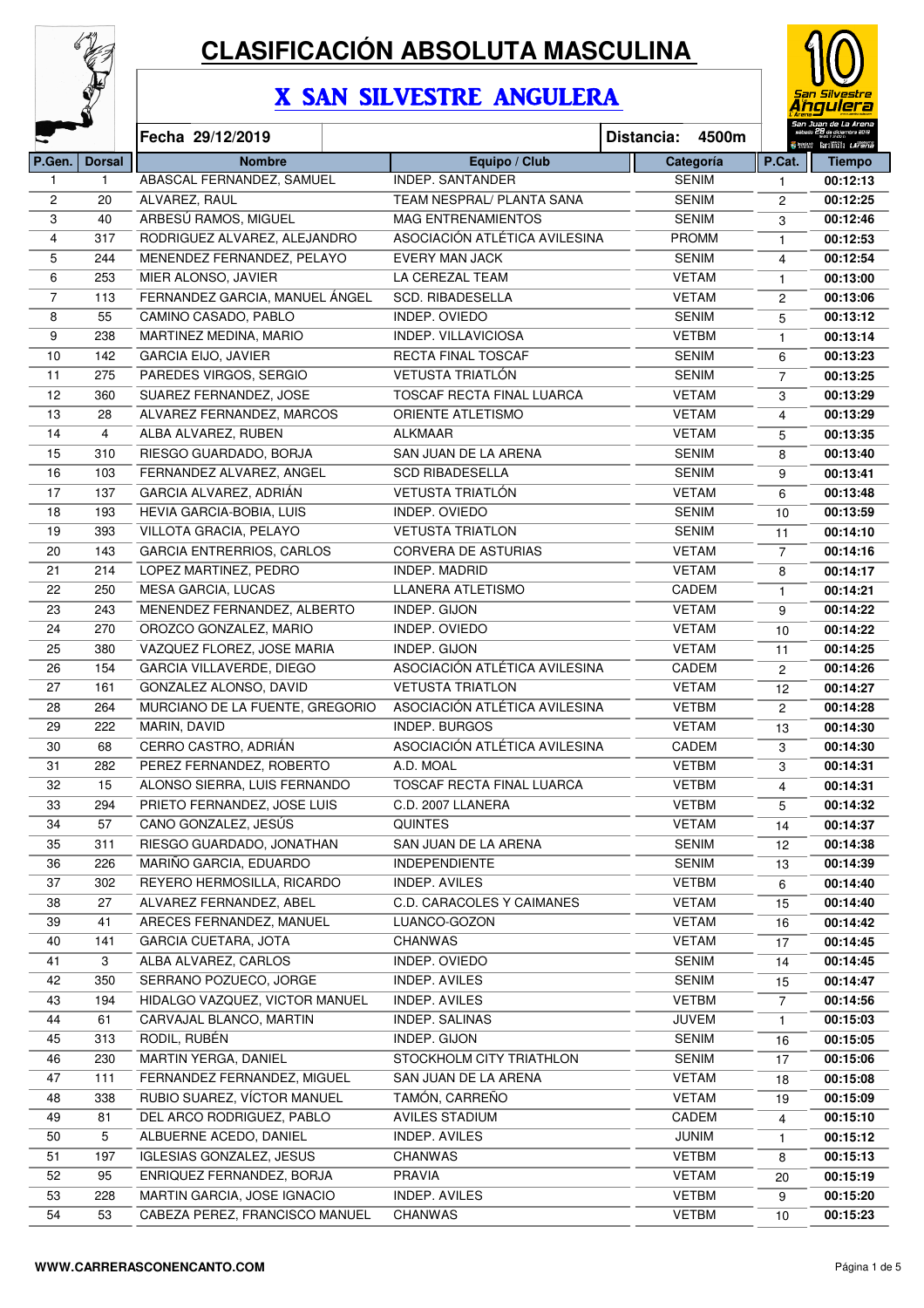| P.Gen. | Dorsal         | <b>Nombre</b>                                        | Equipo / Club                 | Categoría    | P.Cat.         | <b>Tiempo</b>        |
|--------|----------------|------------------------------------------------------|-------------------------------|--------------|----------------|----------------------|
| 55     | 13             | ALONSO PEREZ, VÍCTOR                                 | <b>SETIENES</b>               | <b>SENIM</b> | 18             | 00:15:26             |
| 56     | 76             | DA COSTA GARCIA, MARIO                               | INFICANT VILLA DE NOJA        | <b>VETAM</b> | 21             | 00:15:27             |
| 57     | 277            | PASTUR FERNANDEZ, JUAN MAURO                         | <b>INDEPENDIENTE</b>          | <b>VETAM</b> | 22             | 00:15:27             |
| 58     | 337            | RUBIO ORDOÑEZ, ÁLVARO                                | TAMÓN, CARREÑO                | <b>JUVEM</b> | 2              | 00:15:29             |
| 59     | 168            | GONZALEZ FERNANDEZ, JOSE                             | INDEP. AVILES                 | <b>VETBM</b> | 11             | 00:15:29             |
| 60     | 82             | DEL RIO FERNANDEZ, GABRIEL                           | ARNAO (CASTRILLON)            | CADEM        | 5              | 00:15:30             |
| 61     | 334            | ROJAS BARRIGON, MIGUEL ÁNGEL                         | TRASONA CORVERA DE ASTURIAS   | <b>VETAM</b> | 23             | 00:15:31             |
| 62     | 370            | TRIGO ALBARRAN, MARIO                                | <b>CORVERA DE ASTURIAS</b>    | <b>JUVEM</b> | 3              | 00:15:35             |
| 63     | 357            | SUAREZ ALVAREZ, CHRISTIAN                            | REMEROS DEL NALÓN             | <b>PROMM</b> | $\overline{2}$ | 00:15:37             |
| 64     | 364            | SUAREZ RODRIGUEZ, JAVIER                             | INDEP. CANDAS                 | <b>VETAM</b> | 24             | 00:15:37             |
| 65     | 209            | LOMBARDIA MEANA, CHEMA                               | <b>CHANWAS</b>                | <b>VETCM</b> | $\mathbf{1}$   | 00:15:40             |
| 66     | 180            | GONZALEZ SANCHEZ, LUIS ALBERTO                       | INDEP. AVILES                 | <b>VETAM</b> | 25             | 00:15:45             |
| 67     | 397            | WEIBLE MATA, XURDE                                   | <b>L'ARENA</b>                | <b>VETBM</b> | 12             | 00:15:46             |
| 68     | 510            | ORDOÑEZ LLANIO, OSCAR                                | INDEP. AVILES                 | CADEM        | 6              | 00:15:51             |
| 69     | 219            | LUPEI, GABRIEL                                       | INDEP. OVIEDO                 | <b>JUVEM</b> |                | 00:15:56             |
| 70     | 18             | ALVAREZ, EFREN                                       | INDEP. CUDILLERO              | <b>VETCM</b> | 4              |                      |
|        |                |                                                      |                               |              | 2              | 00:15:57             |
| 71     | 344            | SANCHEZ CLEMENTE, ADRIÁN                             | ASOCIACIÓN ATLÉTICA AVILESINA | <b>JUVEM</b> | 5              | 00:15:59             |
| 72     | 269            | ORDOÑEZ FERNANDEZ, JAVIER                            | <b>INDEP. AVILES</b>          | <b>VETAM</b> | 26             | 00:16:00             |
| 73     | 69             | COMITRE COUTO, DAVID                                 | INDEP. RANON                  | <b>JUNIM</b> | $\overline{2}$ | 00:16:03             |
| 74     | 52             | <b>BUSTO VEGA, MARCOS</b>                            | CASTRILLÓN TRIATLÓN           | <b>VETAM</b> | 27             | 00:16:04             |
| 75     | 227            | MARQUES GONZALEZ, CARLOS                             | INDEP. CUDILLERO              | <b>VETAM</b> | 28             | 00:16:05             |
| 76     | 315            | RODRIGUEZ GONZALEZ, FIDEL                            | SANTOSESO                     | <b>VETAM</b> | 29             | 00:16:05             |
| 77     | 301            | RENDUELES GARCIA, PABLO                              | <b>INDEP. GIJON</b>           | <b>VETAM</b> | 30             | 00:16:09             |
| 78     | 373            | TUSET FERNANDEZ, JAIRO                               | INDEP. AVILES                 | <b>JUNIM</b> | 3              | 00:16:09             |
| 79     | 58             | CANTERO RODRIGUEZ, IVAN                              | <b>TORRESOL</b>               | <b>VETAM</b> | 31             | 00:16:10             |
| 80     | 105            | FERNANDEZ CASTILLO, JAIRO                            | <b>CLUB NAUTICO ENSIDESA</b>  | <b>JUNIM</b> | 4              | 00:16:10             |
| 81     | 205            | LANZA PEREZ, ISAAC                                   | <b>INDEP. NAVIA</b>           | <b>VETAM</b> | 32             | 00:16:14             |
| 82     | 83             | DEL RIO FERNANDEZ, GABRIEL                           | INDEP. CASTRILLÓN             | CADEM        | $\overline{7}$ | 00:16:16             |
| 83     | 67             | CERRO CAMBERO, ALEJANDRO                             | <b>CASTRILLON TRIATLON</b>    | <b>VETBM</b> | 13             | 00:16:24             |
| 84     | 183            | GONZALEZ VALENTIN, JOSE MARIA                        | <b>VIVAC</b>                  | <b>VETAM</b> | 33             | 00:16:30             |
| 85     | $\overline{c}$ | ACEDO MARTINEZ, EDUARDO                              | INDEP. AVILES                 | <b>VETAM</b> | 34             | 00:16:33             |
| 86     | 213            | LOPEZ DE LA ROSA, IVÁN                               | EL ÁGUILA TEAM                | <b>PROMM</b> | 3              | 00:16:37             |
| 87     | 6              | ALFONSO GARCIA, JUAN JOSE                            | <b>INDEP. AVILES</b>          | <b>SENIM</b> | 19             | 00:16:40             |
| 88     | 241            | MENENDEZ BARRERA, DIEGO                              | CA VILLA DEL ADELANTADO       | CADEM        | 8              | 00:16:42             |
| 89     | 252            | MESA VILLABRILLE, FRANCISCO JAVIER LLANERA ATLETISMO |                               | VETBM        | 14             | 00:16:46             |
| 90     | 330            | RODRIGUEZ RODRIGUEZ, CARLOS                          | <b>INDEP. AVILES</b>          | <b>VETAM</b> | 35             | 00:16:47             |
| 91     | 293            | PRENDES FERNANDEZ, JOSÉ                              | TOSCAF RECTA FINAL LUARCA     | CADEM        | 9              | 00:16:49             |
| 92     | 199            | LAGO ALVAREZ, DIEGO                                  | ASOCIACIÓN ATLÉTICA AVILESINA | CADEM        | 10             | 00:16:50             |
| 93     | 117            | FERNANDEZ LEON, ALEJANDRO                            | INDEP. GIJON                  | <b>VETAM</b> | 36             | 00:16:50             |
| 94     | 174            | GONZALEZ MUÑOZ, DIEGO                                | <b>HEROS ATLETISMO</b>        | PROMM        | 4              | 00:16:59             |
| 95     | 136            | GALLARDO BRUZOS, JONATAN                             | LA CAMOCHA                    | <b>VETAM</b> | 37             | 00:17:00             |
| 96     | 115            | FERNANDEZ GONZALEZ, SANTIAGO                         | <b>INDEPENDIENTE</b>          | <b>JUNIM</b> |                |                      |
|        |                | GARCIA RODRIGUEZ, EDUARDO                            | <b>OVETUS CROSSFIT</b>        |              | 5              | 00:17:02<br>00:17:03 |
| 97     | 150            |                                                      |                               | <b>VETAM</b> | 38             |                      |
| 98     | 148            | GARCIA PEREZ, ALBERTO                                | <b>INDEPENDIENTE</b>          | <b>VETBM</b> | 15             | 00:17:05             |
| 99     | 49             | BARTSCH CASARES, CHRISTIAN                           | INDEP. AVILES                 | <b>VETAM</b> | 39             | 00:17:06             |
| 100    | 274            | PALOMARES VARELA, SERGIO                             | LA ARENA                      | <b>JUNIM</b> | 6              | 00:17:07             |
| 101    | 273            | PALACIOS SANCHEZ, MANUEL                             | INDEP. GIJON                  | <b>JUNIM</b> | 7              | 00:17:09             |
| 102    | 114            | FERNANDEZ GONZALEZ, MARCO                            | INDEP. RANON                  | <b>VETBM</b> | 16             | 00:17:15             |
| 103    | 118            | FERNANDEZ LLERA, ROBERTO                             | <b>INDEP. AVILES</b>          | <b>VETAM</b> | 40             | 00:17:17             |
| 104    | 98             | FERNADEZ ARENAS, MIGUEL                              | PIEDRAS BLANCAS               | <b>VETAM</b> | 41             | 00:17:17             |
| 105    | 314            | RODRIGO PERALES, JOSE MANUEL                         | PEÑA BARCELONISTA FARO DE     | <b>VETBM</b> | 17             | 00:17:20             |
| 106    | 22             | ALVAREZ ALVAREZ, RUBÉN                               | <b>LA ARENA</b>               | <b>JUNIM</b> | 8              | 00:17:20             |
| 107    | 80             | DEL ARCO DE SOUSA, JOSE MANUEL                       | INDEP. AVILES                 | <b>VETBM</b> | 18             | 00:17:23             |
| 108    | 202            | LAMA CAMPOS, RAFEL                                   | <b>CD RELIEVE</b>             | <b>VETAM</b> | 42             | 00:17:23             |
| 109    | 263            | MUÑIZ SUAREZ, SERGIO                                 | LATERAL SPORT CLUB            | <b>VETAM</b> | 43             | 00:17:26             |
| 110    | $\overline{7}$ | ALIJA, ALEJANDRO                                     | INDEP. MAJADAHONDA            | <b>VETAM</b> | 44             | 00:17:28             |
| 111    | 348            | SANDOVAL, MANUEL                                     | INDEP. AVILES                 | CADEM        | 11             | 00:17:28             |
| 112    | 379            | VAZQUEZ ALONSO, ANTONIO JOAQUÍN                      | LOS CAMPOS - CORVERA          | <b>VETBM</b> | 19             | 00:17:28             |
| 113    | 157            | GOMEZ SAEZ, ANGEL                                    | MEDINA DE POMAR               | SENIM        | 20             | 00:17:34             |
| 114    | 9              | ALONSO ALBUERNE, RAUL                                | SOTO DEL BARCO                | <b>VETBM</b> | 20             | 00:17:36             |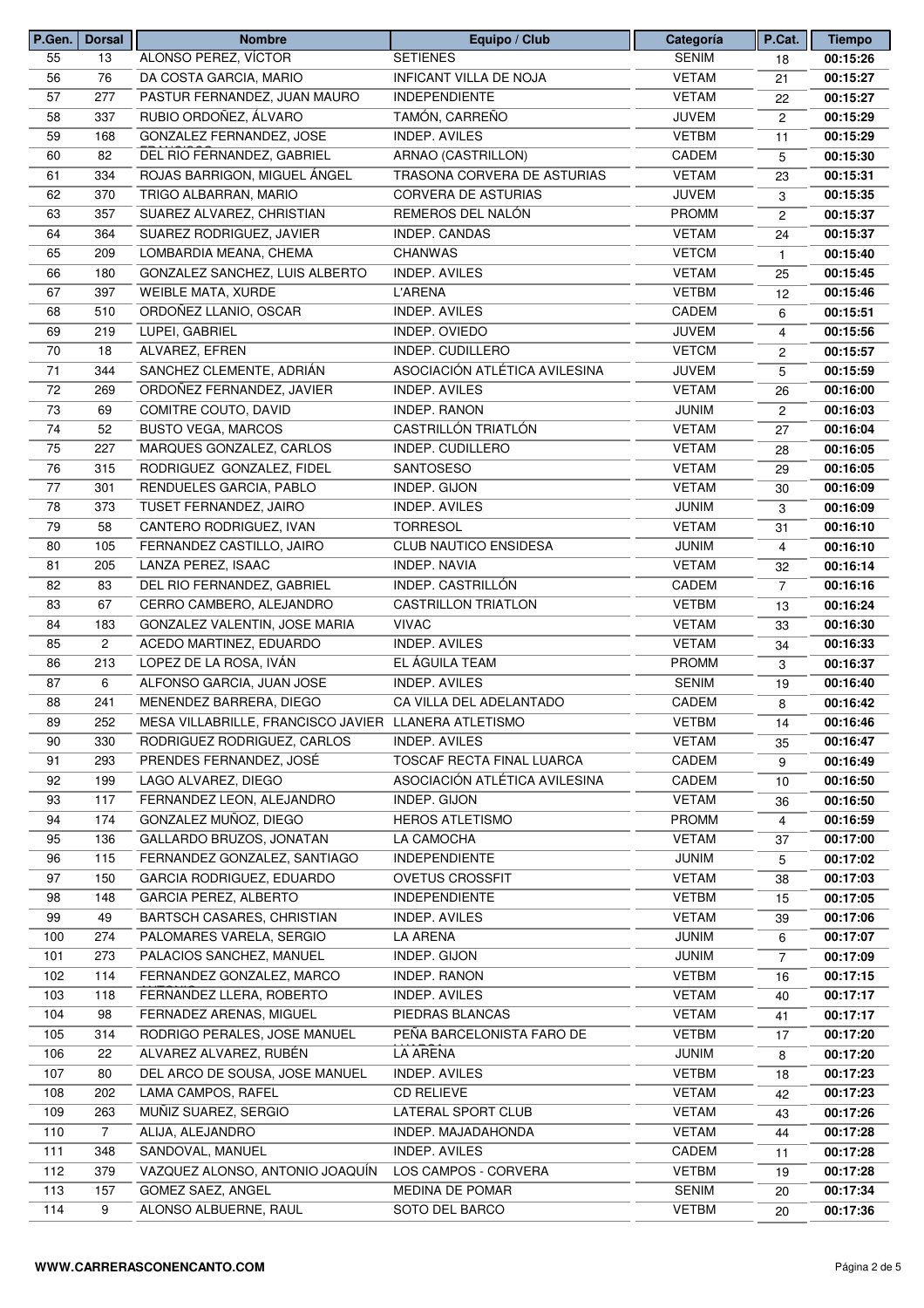| P.Gen. | <b>Dorsal</b> | <b>Nombre</b>                  | Equipo / Club                 | Categoría    | P.Cat.         | <b>Tiempo</b> |
|--------|---------------|--------------------------------|-------------------------------|--------------|----------------|---------------|
| 115    | 11            | ALONSO BUSTO, JOSÉ RAMÓN       | <b>CORRER ASTURIAS</b>        | <b>VETAM</b> | 45             | 00:17:36      |
| 116    | 26            | ALVAREZ DOSANTOS, DIEGO        | <b>INDEP. MADRID</b>          | <b>VETAM</b> | 46             | 00:17:39      |
| 117    | 175           | <b>GONZALEZ NIDO, MANUEL</b>   | INDEP. AVILES                 | <b>VETBM</b> | 21             | 00:17:39      |
| 118    | 79            | DE LA HOZ TERNERO, PABLO       | <b>DEPORTES MLBLACK</b>       | <b>VETAM</b> | 47             | 00:17:39      |
| 119    | 130           | FERNANDEZ SUAREZ, LUIS RAMÓN   | SOCIEDAD CULTURAL Y DEPORTIVA | <b>VETDM</b> | 1              | 00:17:39      |
| 120    | 505           | GARCIA SANCHEZ, JULIO CESAR    | PEÑA FARO DE LUARCA           | <b>VETBM</b> | 22             | 00:17:48      |
| 121    | 201           | LALAGUNA CASADO, ADRIAN        | <b>CORVERA DE ASTURIAS</b>    | <b>SENIM</b> | 21             | 00:17:48      |
| 122    | 159           | GOMEZ SANTAMARIA, ÁNGEL        | INDEP. SANTANDER              | <b>SENIM</b> | 22             | 00:17:51      |
| 123    | 247           | MERINO BARREÑADA, MIGUEL       | ASOCIACIÓN ATLÉTICA AVILESINA | <b>VETBM</b> | 23             | 00:17:52      |
| 124    | 336           | RUBIO MARTINEZ, PABLO          | ASOCIACIÓN ATLÉTICA AVILESINA | CADEM        | 12             | 00:17:55      |
| 125    | 372           | TUSET FERNANDEZ, GABRIEL       | INDEP. AVILES                 | <b>PROMM</b> | 5              | 00:17:55      |
| 126    | 272           | PADILLA CANTERO, MANUEL        | CORVERA DE ASTURIAS           | <b>VETAM</b> | 48             | 00:17:56      |
| 127    | 232           | MARTINEZ ARIAS, FRANCISCO      | INDEP. OVIEDO                 | <b>VETAM</b> |                | 00:17:57      |
| 128    | 333           | RODRIGUEZ SUAREZ, PABLO        | INDEP. AVILES                 | <b>VETBM</b> | 49             | 00:17:58      |
|        |               |                                |                               |              | 24             |               |
| 129    | 78            | DE LA CALLE DIAZ, JAVIER       | ESCUELA DE NATACIÓN CORVERA   | <b>VETAM</b> | 50             | 00:17:59      |
| 130    | 387           | VILLABRILLE PATALLO, DIEGO     | <b>CLUB ATLETISMO PALMA</b>   | <b>JUVEM</b> | 6              | 00:17:59      |
| 131    | 234           | MARTINEZ GIRALDA, JESUS ANGEL  | SANTA MARIA DEL MAR           | <b>VETAM</b> | 51             | 00:18:00      |
| 132    | 151           | <b>GARCIA RODRIGUEZ, NACHO</b> | SANTOSESO                     | <b>VETAM</b> | 52             | 00:18:00      |
| 133    | 37            | ALVAREZ RODRIGUEZ, PABLO       | INDEP. AVILES                 | <b>VETAM</b> | 53             | 00:18:00      |
| 134    | 51            | BUSTO MENENDEZ, CARLOS ANDRÉS  | INDEP. GIJON                  | <b>VETCM</b> | 3              | 00:18:01      |
| 135    | 140           | GARCIA CORCOS, MIGUEL ANGEL    | TACORONTE, TENERIFE           | <b>VETBM</b> | 25             | 00:18:02      |
| 136    | 319           | RODRIGUEZ CAL, ENRIQUE         | ASOCIACIÓN ATLÉTICA AVILESINA | <b>VETDM</b> | 2              | 00:18:03      |
| 137    | 295           | PULIDO FERNANDEZ, MIGUEL       | BTT PEÑA LA DEVA              | <b>VETAM</b> | 54             | 00:18:07      |
| 138    | 332           | RODRIGUEZ SUAREZ, NACHO        | SAN JUAN DE LA ARENA          | <b>SENIM</b> | 23             | 00:18:10      |
| 139    | 331           | RODRIGUEZ SUAREZ, JUAN LUIS    | <b>PRAVIA</b>                 | <b>VETAM</b> | 55             | 00:18:11      |
| 140    | 176           | GONZALEZ PERIANES, JOSE JULIO  | INDEP. AVILES                 | <b>VETAM</b> | 56             | 00:18:14      |
| 141    | 342           | SANCHEZ ALVAREZ, LUIS          | INDEP. AVILES                 | <b>VETAM</b> | 57             | 00:18:14      |
| 142    | 160           | GONZALEZ ALONSO, ARSENIO       | <b>CORVERA DE ASTURIAS</b>    | <b>VETBM</b> | 26             | 00:18:15      |
| 143    | 265           | NAVARRO BRAGA, JOSÉ ANTONIO    | <b>CHANWAS</b>                | <b>VETBM</b> | 27             | 00:18:19      |
| 144    | 381           | VAZQUEZ FREIRE, JUAN CARLOS    | INDEP. GIJON                  | <b>VETAM</b> | 58             | 00:18:22      |
| 145    | 179           | GONZALEZ ROMAN, ANTONIO        | LOS CAMPOS - CORVERA          | <b>VETAM</b> | 59             | 00:18:23      |
| 146    | 366           | TARRIO ALADRO, DANIEL          | INDEP. OVIEDO                 | <b>VETBM</b> | 28             | 00:18:24      |
| 147    | 62            | CARVAJAL HERNANDEZ, RUBEN      | INDEP. SALINAS                | <b>VETBM</b> | 29             | 00:18:35      |
| 148    | 101           | FERNANDEZ ALVAREZ, ALEJANDRO   | INDEP. OVIEDO                 | <b>JUVEM</b> | $\overline{7}$ | 00:18:38      |
| 149    | 75            | CUERVO RODRIGUEZ, IVAN         | BTT PEÑA LA DEVA              | <b>VETAM</b> |                |               |
|        |               |                                |                               |              | 60             | 00:18:40      |
| 150    | 163           | GONZALEZ AZCARATE, GONZALO     | RUN04                         | <b>VETBM</b> | 30             | 00:18:44      |
| 151    | 131           | FERNANDEZ VAZQUEZ, DANIEL      | INDEP. AVILES                 | <b>VETCM</b> | 4              | 00:18:45      |
| 152    | 171           | GONZALEZ LOPEZ, GONZALO        | C.R.L.                        | <b>VETAM</b> | 61             | 00:18:48      |
| 153    | 144           | <b>GARCIA GARCIA, JAVIER</b>   | INDEP. CANDAS                 | <b>VETAM</b> | 62             | 00:18:49      |
| 154    | 110           | FERNANDEZ FERNANDEZ, DIEGO     | SAN JUAN DE LA ARENA          | <b>JUVEM</b> | 8              | 00:18:50      |
| 155    | 128           | FERNANDEZ SAN MARTIN, ALFREDO  | <b>CASTRILLON TRIATLON</b>    | <b>VETBM</b> | 31             | 00:18:55      |
| 156    | 116           | FERNANDEZ IZQUIERDO, ALFREDO   | <b>GORILAS CANDAS</b>         | <b>JUNIM</b> | 9              | 00:18:55      |
| 157    | 599           | DOVAO SOLIS, HECTOR            | <b>AVILES</b>                 | <b>SENIM</b> | 24             | 00:18:56      |
| 158    | 216           | LOPEZ VEGA, LEONARDO           | INDEP. MADRID                 | <b>VETAM</b> | 63             | 00:18:57      |
| 159    | 304           | RICO ROCES, SERGIO             | INDEP. MADRID                 | <b>SENIM</b> | 25             | 00:18:57      |
| 160    | 120           | FERNANDEZ LOPEZ, JUAN MANUEL   | SAN JUAN DE LA ARENA          | <b>VETAM</b> | 64             | 00:18:59      |
| 161    | 299           | REEDS, KEN                     | BOSTON-MASSACHUSETTS          | <b>VETAM</b> | 65             | 00:18:59      |
| 162    | 86            | DIAZ ALVAREZ, GONZALO          | SAN JUAN DE LA ARENA          | <b>VETAM</b> | 66             | 00:19:00      |
| 163    | 34            | ALVAREZ ONDINA, PAULINO        | RANERS                        | <b>VETAM</b> | 67             | 00:19:01      |
| 164    | 217           | LUCIO ARAUJO, ALEJANDRO        | INDEP. AVILES                 | CADEM        | 13             | 00:19:02      |
| 165    | 218           | LUCIO SUAREZ, CARLOS           | INDEP. AVILES                 | <b>VETBM</b> | 32             | 00:19:02      |
| 166    | 104           | FERNANDEZ ARTACHO, JONATHAN    | <b>GRASIAS</b>                | <b>VETAM</b> | 68             | 00:19:03      |
| 167    | 8             | ALONSO, SERGIO                 | INDEP. AVILES                 | <b>VETBM</b> | 33             | 00:19:04      |
| 168    | 390           | VILLANUEVA GONZALEZ, SERGIO    | ASOCIACIÓN ATLÉTICA AVILESINA | <b>VETDM</b> | 3              | 00:19:04      |
| 169    | 35            | ALVAREZ ONDINA, PEDRO          | <b>INDEP. MADRID</b>          | <b>VETAM</b> | 69             | 00:19:06      |
| 170    | 89            | DIAZ GARCIA, FRANCISCO ELADIO  | <b>GRASIAS</b>                | <b>VETBM</b> |                | 00:19:08      |
| 171    | 258           | MUÑIZ RODRIGUEZ, ALBERTO       | JUDO SANFER                   | <b>JUVEM</b> | 34             |               |
|        |               |                                |                               |              | 9              | 00:19:09      |
| 172    | 285           | PEREZ MARTINEZ, CARLOS         | INDEP. MADRID                 | <b>VETAM</b> | 70             | 00:19:19      |
| 173    | 109           | FERNANDEZ FERNANDEZ, DAVID     | <b>INDP. PINTO</b>            | <b>VETAM</b> | 71             | 00:19:25      |
| 174    | 25            | ALVAREZ CASTAÑON, JOSÉ RAMÓN   | INDEP. MAJADAHONDA            | <b>VETBM</b> | 35             | 00:19:27      |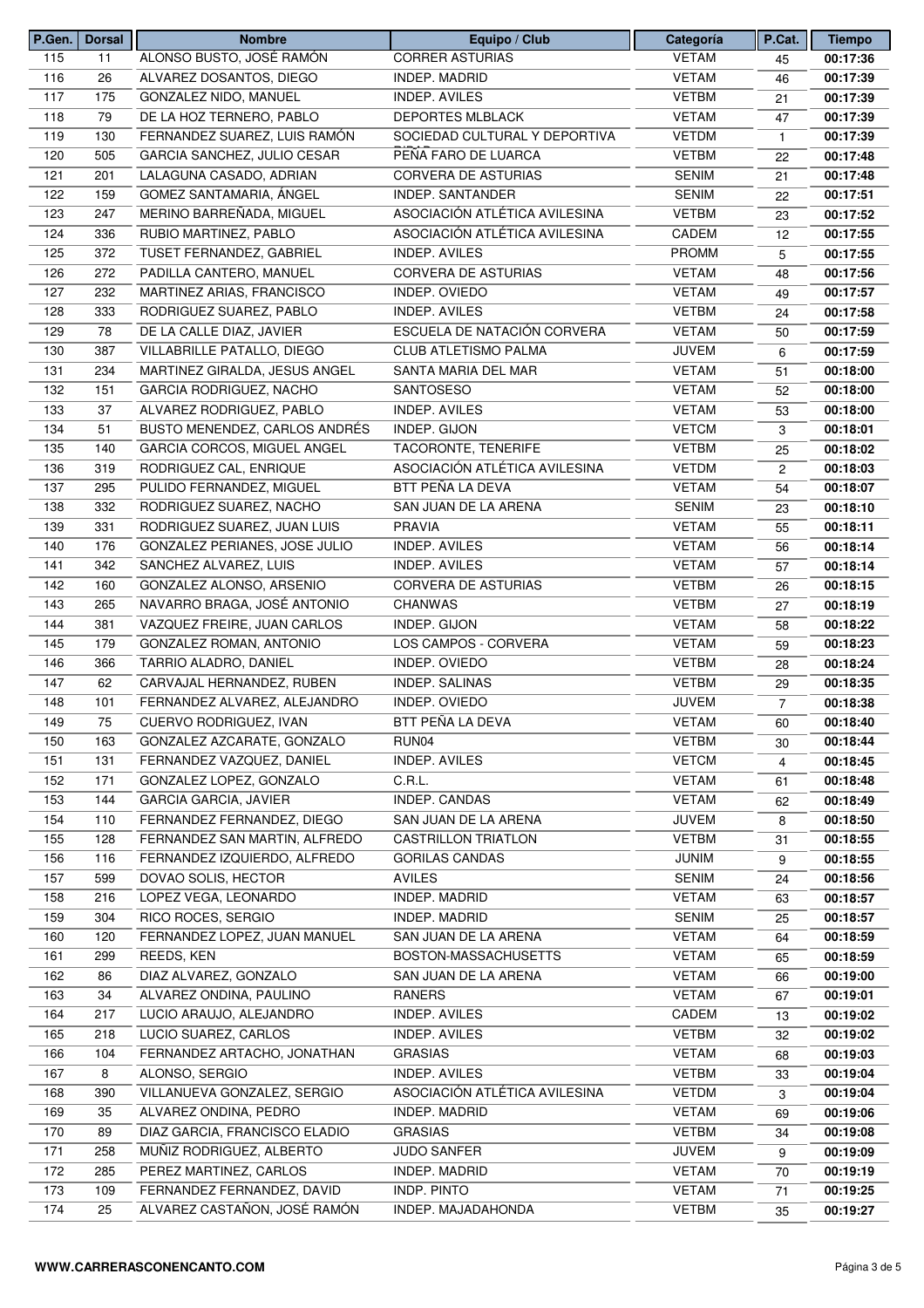| P.Gen. | Dorsal | <b>Nombre</b>                                  | Equipo / Club                  | Categoría    | P.Cat.         | <b>Tiempo</b> |
|--------|--------|------------------------------------------------|--------------------------------|--------------|----------------|---------------|
| 175    | 65     | CASTRO MANSO, FRANCISCO JOSE                   | CLUB ATLETISMO OCCIDENTE NAVIA | <b>VETCM</b> | 5              | 00:19:29      |
| 176    | 221    | MADRID VEGA, OSCAR                             | PIEDRAS BLANCAS                | <b>VETAM</b> | 72             | 00:19:29      |
| 177    | 220    | MADRID GARCIA, LUCAS                           | PIEDRAS BLANCAS                | CADEM        | 14             | 00:19:29      |
| 178    | 123    | FERNANDEZ PEÑA, AITOR                          | <b>LA ARENA</b>                | <b>SENIM</b> | 26             | 00:19:30      |
| 179    | 321    | RODRIGUEZ GONZALEZ, MARCOS                     | INDEP. MADRID                  | <b>SENIM</b> | 27             | 00:19:34      |
| 180    | 340    | SACRISTAN HERAS, JAVIER                        | <b>INDEP. MADRID</b>           | <b>VETBM</b> | 36             | 00:19:37      |
| 181    | 169    | GONZALEZ GOMEZ, JORGE                          | #PROBITINOS                    | <b>VETAM</b> | 73             | 00:19:38      |
| 182    | 138    | <b>GARCIA ALVAREZ, JORGE</b>                   | LIBERBANK                      | <b>VETAM</b> | 74             | 00:19:39      |
| 183    | 108    | FERNANDEZ FERNANDEZ, ANDRES                    | L'ARENA                        | <b>SENIM</b> | 28             | 00:19:39      |
| 184    | 235    | MARTINEZ GONZALEZ, SERGIO                      | PILLARNO                       | <b>VETAM</b> | 75             | 00:19:40      |
| 185    | 96     | ESCALADA GONZALEZ, SERGIO                      | <b>INDEP. AVILES</b>           | <b>SENIM</b> | 29             | 00:19:42      |
| 186    | 324    | RODRIGUEZ LOPEZ, VÍCTOR MANUEL                 | <b>BTT LA DEVA</b>             | <b>VETAM</b> | 76             | 00:19:44      |
| 187    | 501    | SUAREA PANDIELLO, ESTEBAN                      | <b>INDEP. AVILES</b>           | <b>VETBM</b> | 37             | 00:19:47      |
| 188    | 119    | FERNANDEZ LOPEZ, FRANCISCO                     | ESCUELA MULTIDEPORTES CORVERA  | <b>VETBM</b> | 38             | 00:19:48      |
| 189    | 212    | LOPEZ CAMPO, ANTONIO                           | EL ÁGUILA TEAM                 | <b>VETCM</b> |                |               |
|        |        | PELAEZ ABELLA, JONATHAN                        |                                |              | 6              | 00:19:49      |
| 190    | 278    |                                                | <b>INDEP. AVILES</b>           | <b>VETAM</b> | 77             | 00:19:53      |
| 191    | 383    | <b>VEGA GARCIA, LUIS</b>                       | <b>NIKE AMERICA</b>            | <b>VETBM</b> | 39             | 00:19:55      |
| 192    | 242    | MENENDEZ DE LUARCA, PABLO                      | OCLE SOTO DEL BARCO            | <b>VETDM</b> | $\overline{4}$ | 00:19:57      |
| 193    | 335    | RUBIA CALVO, LUIS FELIPE                       | YO NO ENTRENO                  | <b>VETAM</b> | 78             | 00:20:03      |
| 194    | 45     | ARTIME GONZALEZ, PABLO                         | <b>INDEPENDIENTE</b>           | CADEM        | 15             | 00:20:03      |
| 195    | 506    | ROMERO PEREZ, MARTIN                           | INDEP. AVILES                  | CADEM        | 16             | 00:20:03      |
| 196    | 305    | RIESCO VILLAR, JOSE                            | C.A.P                          | <b>JUNIM</b> | 10             | 00:20:04      |
| 197    | 166    | GONZALEZ CORUGEDO, PAULINO                     | INDEP. AVILES                  | <b>VETBM</b> | 40             | 00:20:09      |
| 198    | 56     | CANDAS, JAVIER                                 | LATERAL SPORT CLUB             | <b>SENIM</b> | 30             | 00:20:10      |
| 199    | 358    | SUAREZ BAYON, GUILLERMO                        | INDEP. SALINAS                 | <b>SENIM</b> | 31             | 00:20:11      |
| 200    | 92     | DIEZ DE LA ROSA, JORGE                         | PIEDRAS BLANCAS                | <b>VETAM</b> | 79             | 00:20:23      |
| 201    | 225    | MARIÑO GARCIA, ANGEL                           | INDEP. AVILES                  | <b>VETCM</b> | $\overline{7}$ | 00:20:23      |
| 202    | 400    | ALONSO GARCIA, PELAYO                          | INDEP. MADRID                  | CADEM        | 17             | 00:20:26      |
| 203    | 112    | FERNANDEZ GARCIA, JUAN ANTONIO                 | INDEP. AVILES                  | <b>VETCM</b> | 8              | 00:20:33      |
| 204    | 249    | MESA ALVAREZ, ÁNGEL                            | <b>INDEP. AVILES</b>           | <b>VETAM</b> | 80             | 00:20:35      |
| 205    | 31     | ALVAREZ LEDESMA, ISRAEL                        | C.D. ÓSCAR FERNÁNDEZ           | <b>VETAM</b> | 81             | 00:20:36      |
| 206    | 87     | DIAZ ALVAREZ, LUIS ANGEL                       | SAN JUAN DE LA ARENA           | <b>SENIM</b> | 32             | 00:20:39      |
| 207    | 106    | FERNANDEZ CUESTA, AVELINO                      | INDEP. GIJON                   | <b>VETBM</b> | 41             | 00:20:40      |
| 208    | 47     | ARTIME SIRGO, CARLOS                           | <b>INDEPENDIENTE</b>           | <b>VETBM</b> | 42             | 00:20:41      |
| 209    | 207    | LLANEZA GARCIA, LUIS                           | LA ARENA                       | <b>VETCM</b> | 9              | 00:20:46      |
| 210    | 153    | <b>GARCIA VEGA, LUIS</b>                       | INDEP. OVIEDO                  | <b>VETAM</b> | 82             | 00:20:52      |
| 211    | 10     | ALONSO ALONSO, GABINO ARCADIO                  | FONCUBIERTA (SOTU'L BARCU)     | <b>VETBM</b> |                | 00:20:54      |
| 212    | 135    | GALA PLA, FRANCISCO                            | INDEP. AVILES                  | <b>VETDM</b> | 43             | 00:20:58      |
|        |        |                                                |                                |              | 5              |               |
| 213    | 93     | DIEZ LANTARON, FERNANDO                        | INDEP. SALINAS                 | SENIM        | 33             | 00:21:03      |
| 214    | 97     | FALAGAN ROMA, VÍCTOR                           | INDEP. AVILES                  | <b>VETAM</b> | 83             | 00:21:03      |
| 215    | 290    | POLLEDO PEREDA, DAVID                          | INDEP. OVIEDO                  | <b>PROMM</b> | 6              | 00:21:04      |
| 216    | 200    | LAGO LAMAS, FERNANDO                           | INDEP. OVIEDO                  | <b>VETAM</b> | 84             | 00:21:06      |
| 217    | 122    | FERNANDEZ MUÑIZ, MARCOS                        | CONGELADOS GLACIAR             | <b>SENIM</b> | 34             | 00:21:06      |
| 218    | 286    | PEREZ MENDEZ, AURELIO                          | PEÑA BARCELONISTA FARO DE      | <b>VETBM</b> | 44             | 00:21:06      |
| 219    | 60     | CARRACEDO RODRIGUEZ, ELOY MIGUEL INDEP. OVIEDO |                                | <b>SENIM</b> | 35             | 00:21:07      |
| 220    | 306    | RIESGO ARGÜELLES, JESÚS ANTONIO                | SAN JUAN DE LA ARENA           | <b>VETCM</b> | 10             | 00:21:16      |
| 221    | 84     | DIAZ, RODRIGO                                  | SAN JUAN DE LA ARENA           | SENIM        | 36             | 00:21:20      |
| 222    | 124    | FERNANDEZ PEÑA, MARCO ANTONIO                  | <b>INDEP. AVILES</b>           | <b>VETBM</b> | 45             | 00:21:21      |
| 223    | 167    | GONZALEZ CUERVO, ABRAHAM                       | SAN JUAN DE LA ARENA           | <b>JUVEM</b> | 10             | 00:21:25      |
| 224    | 255    | MORO SUAREZ, JOSÉ ENRIQUE                      | INDEP. GIJON                   | <b>VETBM</b> | 46             | 00:21:33      |
| 225    | 91     | DIAZ NOCEDA, GERMAN                            | PIEDRAS BLANCAS                | <b>VETAM</b> | 85             | 00:21:36      |
| 226    | 236    | MARTINEZ IGLESIAS, LUIS ANTONIO                | INDEP. AVILES                  | <b>VETBM</b> | 47             | 00:21:43      |
| 227    | 147    | GARCIA MIER, IYAN                              | CORVERA DE ASTURIAS            | CADEM        | 18             | 00:21:43      |
| 228    | 70     | COMITRE COUTO, RAFAEL                          | INDEP. RANON                   | <b>VETBM</b> | 48             | 00:21:46      |
| 229    | 339    | SABIN GONZALEZ, JAVIER                         | INDEP. OVIEDO                  | <b>VETAM</b> | 86             | 00:21:49      |
| 230    | 378    | VALLEDOR GOMEZ, LUIS VICTOR                    | INDEP. OVIEDO                  | <b>VETAM</b> | 87             | 00:21:49      |
| 231    | 100    | FERNANDEZ ALQUEZAR, DANIEL                     | ESCUELA MULTIDEPORTES CORVERA  | <b>VETAM</b> | 88             | 00:21:55      |
| 232    | 284    | PEREZ LEYCEA, PEDRO MIGUEL                     | <b>INDEP. AVILES</b>           | <b>VETBM</b> | 49             | 00:21:58      |
| 233    | 362    | SOPEÑA ALVAREZ, SERGIO                         | INDEP. AVILES                  | <b>VETBM</b> | 50             | 00:22:01      |
| 234    | 382    | VAZQUEZ IGLESIAS, SERGIO                       | SANTOSESO                      | <b>VETAM</b> | 89             | 00:22:04      |
|        |        |                                                |                                |              |                |               |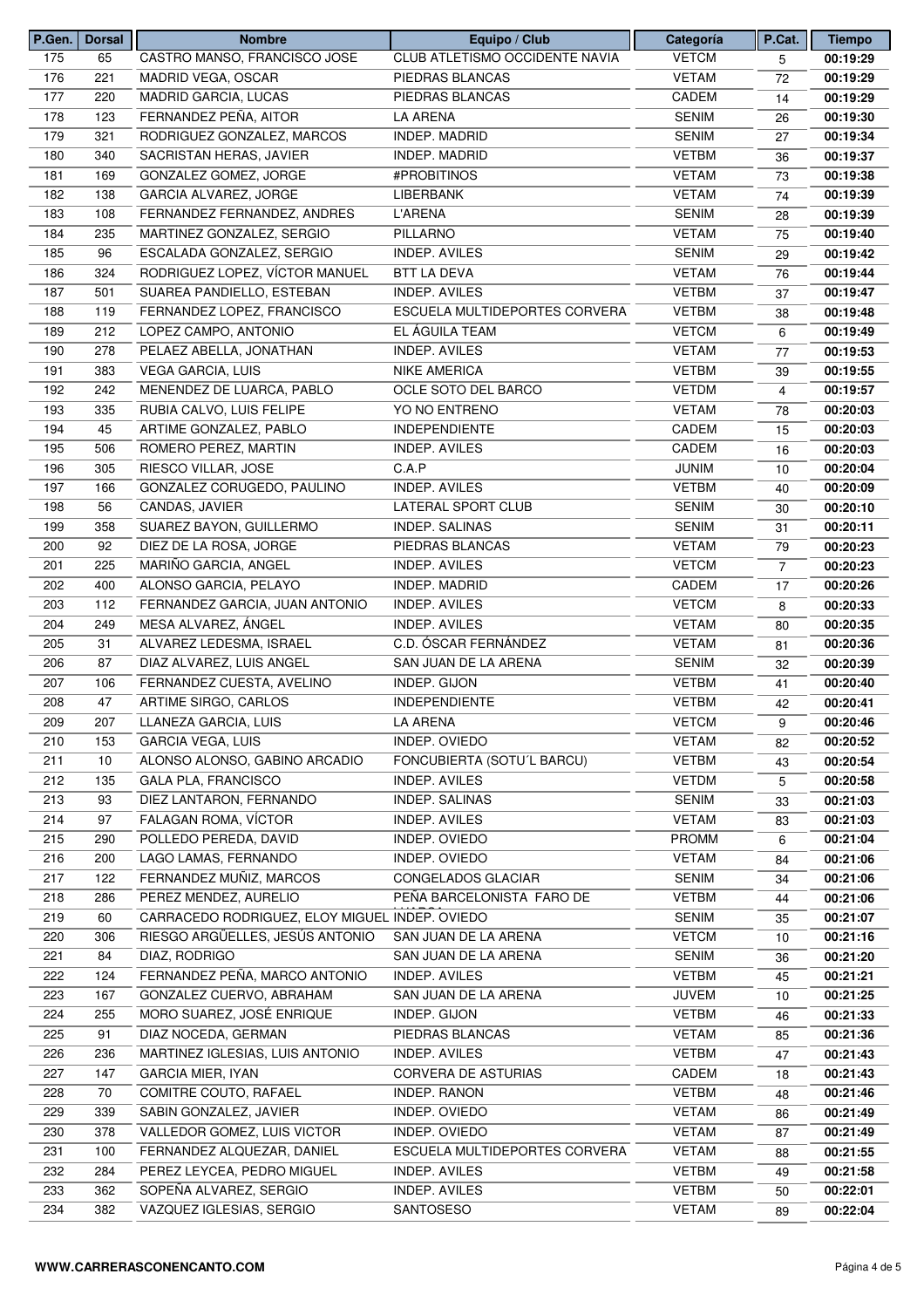| P.Gen. | <b>Dorsal</b> | <b>Nombre</b>                                   | Equipo / Club                   | Categoría    | P.Cat.         | <b>Tiempo</b> |
|--------|---------------|-------------------------------------------------|---------------------------------|--------------|----------------|---------------|
| 235    | 375           | VALDES VILLANUEVA, JOSÉ ANTONIO                 | PIEDRAS BLANCAS                 | <b>VETBM</b> | 51             | 00:22:12      |
| 236    | 46            | ARTIME RODRIGUEZ, FERNANDO                      | <b>INDEP. AVILES</b>            | <b>VETAM</b> | 90             | 00:22:23      |
| 237    | 152           | GARCIA SUAREZ, AVELINO                          | INDEP. AVILES                   | <b>VETCM</b> | 11             | 00:22:25      |
| 238    | 326           | RODRIGUEZ MARIÑO, JAIME                         | PIEDRAS BLANCAS                 | CADEM        | 19             | 00:22:42      |
| 239    | 77            | DE DIEGO SUAREZ, CHRISTIAN                      | CORVERA DE ASTURIAS             | <b>VETAM</b> | 91             | 00:22:45      |
| 240    | 363           | SUAREZ PELAZ, ALFONSO                           | INDEP. OVIEDO                   | <b>SENIM</b> | 37             | 00:22:45      |
| 241    | 72            | CRUZ FERNANDEZ, JORGE                           | INDEP. OVIEDO                   | <b>PROMM</b> | $\overline{7}$ | 00:22:45      |
| 242    | 71            | CRUZ FERNANDEZ, GUILLERMO                       | INDEP. OVIEDO                   | <b>SENIM</b> | 38             | 00:22:46      |
| 243    | 395           | VIQUEIRA MARTINEZ, ADRIAN                       | INDEP. AVILES                   | <b>PROMM</b> | 8              | 00:22:49      |
| 244    | 361           | SUAREZ GARCIA, DIEGO                            | INDEP. BARCIA                   | <b>SENIM</b> | 39             | 00:23:01      |
| 245    | 316           | RODRIGUEZ ALONSO, ANTONIO                       | <b>INDEP. AVILES</b>            | <b>VETAM</b> | 92             | 00:23:13      |
| 246    | 257           | MUÑIZ GONZALEZ, ALBERTO                         | <b>CLUB DE TENIS AVILÉS</b>     | <b>VETBM</b> | 52             | 00:23:14      |
| 247    | 170           | GONZALEZ GRANDA, EDUARDO                        | INDEP. OVIEDO                   | <b>PROMM</b> | 9              | 00:23:15      |
| 248    | 329           | RODRIGUEZ RICO, JAIME                           | PIEDRAS BLANCAS                 | <b>VETBM</b> | 53             | 00:23:21      |
| 249    | 365           | SUAREZ VALDES, OMAR                             | SAN JUAN DE LA ARENA            | <b>VETAM</b> | 93             | 00:23:23      |
| 250    | 132           | FIDALGO RODRIGUEZ, SANTIAGO                     | <b>ASTURHAWKS</b>               | <b>VETAM</b> | 94             | 00:23:33      |
| 251    | 29            | ALVAREZ GONZALEZ, ADRIAN                        | CABO DE PEÑAS                   | <b>VETAM</b> | 95             | 00:23:40      |
| 252    | 354           | SOPEÑA VIGUERA, JESÚS                           | INDEP. AVILES                   | CADEM        | 20             | 00:23:54      |
| 253    | 145           | GARCIA GONZALEZ, IVAN                           | TACORONTE, TENERIFE             | <b>JUNIM</b> | 11             | 00:24:01      |
| 254    | 384           | VIGIL FERNANDEZ, MANUEL                         | INDEP. OVIEDO                   | <b>SENIM</b> | 40             | 00:24:13      |
| 255    | 173           | GONZALEZ MORA, ALBERTO                          | INDEP. AVILES                   | <b>VETBM</b> | 54             | 00:24:20      |
| 256    | 233           | MARTINEZ BENITO, FRANCISCO JAVIER INDEP. AVILES |                                 | <b>SENIM</b> | 41             | 00:24:21      |
| 257    | 210           | LONGO ALONSO, SANTIAGO                          | INDEP. GIJON                    | <b>SENIM</b> | 42             | 00:24:26      |
| 258    | 30            | ALVAREZ IGLESIAS, VÍCTOR M.                     | PIEDRAS BLANCAS                 | <b>VETAM</b> | 96             | 00:24:28      |
| 259    | 353           | SOPEÑA CANO, HUGO                               | SAN JUAN DE LA ARENA            | <b>SENIM</b> | 43             | 00:24:45      |
| 260    | 396           | VIQUERIA FERNANDEZ, JOSÉ ANTONIO                | INDEP. AVILES                   | <b>VETBM</b> | 55             | 00:24:45      |
| 261    | 191           | HERNANDEZ VALLINA, ANGEL MANUEL                 | RAICES NUEVO-CASTRILLON         | <b>VETAM</b> | 97             | 00:24:48      |
| 262    | 237           | MARTINEZ MARTIN, JOSE FRANCISCO                 | INDEP. AVILES                   | <b>VETBM</b> | 56             | 00:25:12      |
| 263    | 307           | RIESGO FERNANDEZ, ALEXIS                        | QUEDADA BTT SAN MARTIN DE LUIÑA | <b>VETAM</b> | 98             | 00:25:14      |
| 264    | 44            | ARROJO GOMEZ, JENARO                            | <b>INDEP. AVILES</b>            | <b>VETCM</b> | 12             | 00:25:39      |
| 265    | 386           | VILLABRILLE DOMINGUEZ, JOSE LUIS                | PALMA DE MALLORCA               | <b>VETBM</b> | 57             | 00:25:42      |
| 266    | 346           | SANCHEZ MARTIN, FRANCISCO JAVIER                | SAN MIGUEL DE REINANTE          | <b>VETCM</b> | 13             | 00:26:16      |
| 267    | 248           | MERINO DIAZ, ALEJANDRO                          | <b>INDEP. AVILES</b>            | <b>JUNIM</b> | 12             | 00:26:37      |
| 268    | 223           | MARIÑO CORRALES, MANUEL JOSÉ                    | <b>TARIFA</b>                   | <b>VETAM</b> | 99             | 00:26:44      |
| 269    | 19            | ALVAREZ, JESUS                                  | <b>INDEPENDIENTE</b>            | <b>SENIM</b> | 44             | 00:27:46      |
| 270    | 186           | GRANDA BRAS, JAVIER                             | SOTO DEL BARCO                  | <b>VETAM</b> | 100            | 00:28:22      |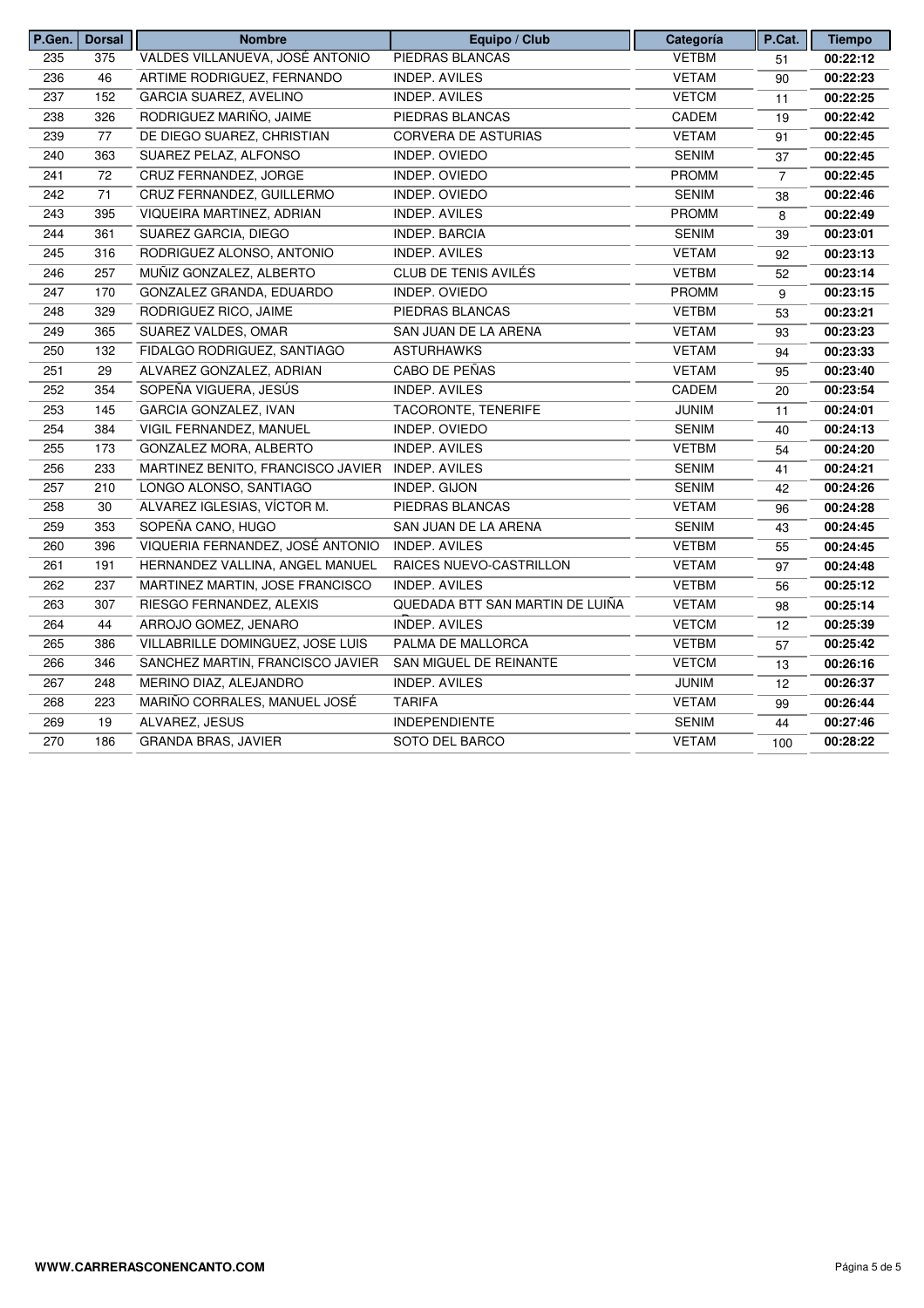

# **CLASIFICACIÓN ABSOLUTA FEMENINA**

## X SAN SILVESTRE ANGULERA



|              |               | Fecha 29/12/2019                                  | 4500m<br>Distancia:                                    |                              |                |          |
|--------------|---------------|---------------------------------------------------|--------------------------------------------------------|------------------------------|----------------|----------|
| P.Gen.       | <b>Dorsal</b> | <b>Nombre</b>                                     | Categoría                                              | P.Cat.                       | <b>Tiempo</b>  |          |
| $\mathbf{1}$ | 164           | GONZALEZ BLANCO, PAULA                            | <b>GIJÓN ATLETISMO</b>                                 | <b>SENIF</b>                 | 1              | 00:13:25 |
| 2            | 192           | HERRERO AGUIRRE, PAULA                            | <b>CLUB ORIENTE ATLETISMO</b>                          | <b>SENIF</b>                 | 2              | 00:13:28 |
| 3            | 377           | VALLE VILLANUEVA, NURIA                           | <b>AVILES ATLETISMO</b>                                | <b>PROMF</b>                 | $\mathbf{1}$   | 00:15:18 |
| 4            | 50            | BLANCO JUBETE, BLANCA MAR                         | ASOCIACIÓN ATLÉTICA AVILESINA                          | <b>VETBF</b>                 | $\mathbf{1}$   | 00:15:23 |
| 5            | 298           | REDONDO ALVAREZ, MIRIAM                           | <b>INDEP. AVILES</b>                                   | <b>VETAF</b>                 | 1              | 00:16:38 |
| 6            | 374           | TUSET FERNANDEZ, LLARA                            | ASOCIACIÓN ATLÉTICA AVILESINA                          | CADEF                        | 1              | 00:16:54 |
| 7            | 345           | SANCHEZ CLEMENTE, AITANA                          | ASOCIACIÓN ATLÉTICA AVILESINA                          | CADEF                        | $\overline{c}$ | 00:16:56 |
| 8            | 398           | DE LA MANO GIL, ANDREA                            | <b>INDEP. AVILES</b>                                   | <b>JUVEF</b>                 | $\mathbf{1}$   | 00:16:59 |
| 9            | 85            | DIAZ ALBA, LAURA                                  | <b>INDEP. SOTO DEL BARCO</b>                           | <b>VETAF</b>                 | $\overline{c}$ | 00:17:06 |
| 10           | 125           | FERNANDEZ RATERO, MARIA                           | ESCUELA MULTIDEPORTES CORVERA                          | <b>SENIF</b>                 | 3              | 00:17:18 |
| 11           | 389           | VILLANUEVA FERNANDEZ, LUCIA                       | INDEP. LUARCA                                          | <b>SENIF</b>                 | 4              | 00:17:19 |
| 12           | 369           | TRIGO ALBARRAN, ANDREA                            | <b>CORVERA DE ASTURIAS</b>                             | <b>JUNIF</b>                 | $\mathbf{1}$   | 00:17:25 |
| 13           | 268           | OCHOA TAMARGO, RAQUEL                             | <b>OVIEDO ATLETISMO</b>                                | <b>SENIF</b>                 | 5              | 00:17:35 |
| 14           | 133           | FOLGUEIRAS ARTIME, MARIA                          | <b>INDEP. AVILES</b>                                   | <b>VETAF</b>                 | 3              | 00:18:15 |
| 15           | 17            | ALONSO VEGA, ANA                                  | <b>ASOCIACION ATLETICA AVILESINA</b>                   | CADEF                        | 3              | 00:18:19 |
| 16           | 156           | <b>GOMEZ MARTIN, SONIA</b>                        | <b>CHANWAS</b>                                         | <b>VETBF</b>                 | $\overline{c}$ | 00:18:19 |
| 17           | 190           | GUTIERREZ FERNANDEZ, ESTEFANIA                    | MIRANDA- AVILES                                        | <b>SENIF</b>                 | 6              | 00:18:52 |
| 18           | 165           | GONZALEZ CORUGEDO, FÁTIMA                         | INDEP. AVILES                                          | <b>VETCF</b>                 | $\mathbf{1}$   | 00:18:58 |
| 19           | 271           | OSORIO SECADES, AITANA                            | ESCUELA DE NATACIÓN CORVERA                            | <b>VETAF</b>                 | 4              | 00:19:10 |
| 20           | 328           | RODRIGUEZ PRIETO, MARIA GLORIA                    | INDEP. OVIEDO                                          | <b>VETBF</b>                 | 3              | 00:19:10 |
| 21           | 177           | GONZALEZ REGUEIRO, LEIRE                          | ASOCIACIÓN ATLÉTICA AVILESINA                          | CADEF                        | 4              | 00:19:10 |
| 22           | 158           | GOMEZ SALAS, MARÍA MAGDALENA                      | LATERAL SPORT CLUB                                     | <b>VETAF</b>                 | 5              | 00:19:13 |
| 23           | 208           | LLERA DIAZ, BEGOÑA                                | <b>INDEP. SALINAS</b>                                  | <b>VETBF</b>                 | 4              | 00:19:13 |
| 24           | 24            | ALVAREZ BRANDI, MARÍA                             | ASOCIACION ATLETICA AVILESINA                          | <b>PROMF</b>                 | $\mathbf{2}$   | 00:19:28 |
| 25           | 198           | IZQUIERDO ALONSO, CELIA                           | <b>CASTRILLON TRIATLON</b>                             | <b>VETBF</b>                 | 5              | 00:19:40 |
| 26           | 185           | GONZALEZ VICENTE, CONCHI                          | <b>CD RELIEVE</b>                                      | <b>VETAF</b>                 | 6              | 00:19:47 |
| 27           | 391           | VILLAR GARCIA, ROCIO                              | INDEP. AGONES                                          | <b>VETAF</b>                 | $\overline{7}$ | 00:20:02 |
| 28           | 74            | CUERVO DE LA UZ, MARÍA TERESA                     | CALLE CASTILLA LA MANCHA N°28                          | <b>VETAF</b>                 | 8              | 00:20:02 |
| 29           | 266           | NAVARRO GOMEZ, MARTA                              | <b>CHANWAS</b>                                         | CADEF                        | 5              | 00:20:06 |
| 30           | 66            | CASTRO RODRIGUEZ, PATRICIA                        | <b>TFC</b>                                             | <b>VETAF</b>                 | 9              | 00:20:20 |
| 31           | 343           | SANCHEZ AVELLO, VERONICA                          | ESCUELA MULTIDEPORTE CORVERA                           | <b>VETAF</b>                 | 10             | 00:20:28 |
| 32           | 189           | GUIJO ALONSO, PAULA                               | <b>INDEP. AVILES</b>                                   | <b>SENIF</b>                 | 7              | 00:20:32 |
| 33           | 54            | CALVO IGLESIAS, ROSA MARIA                        | SAN JUAN DE LA ARENA                                   | <b>SENIF</b>                 | 8              | 00:20:38 |
| 34           | 349           | SERANTES DIAZ, ANGELES                            | INDEP. GIJON                                           | <b>VETBF</b>                 | 6              | 00:20:40 |
| 35           | 327           | RODRIGUEZ MENENDEZ, CARMEN                        | INDEP. OVIEDO                                          | <b>VETBF</b>                 | $\overline{7}$ | 00:20:49 |
| 36           | 64            | CASTAÑO DE LAS POZAS, GEMA                        | INDEP. SALINAS                                         | <b>SENIF</b>                 | 9              | 00:20:50 |
| 37           | 260           | MUÑIZ RODRIGUEZ, YOLANDA                          | CONGELADOS GLACIAR                                     | <b>VETBF</b>                 | 8              | 00:21:05 |
| 38           | 16            | ALONSO VARELA, TAMARA                             | INDEP. GIJON                                           | <b>VETAF</b>                 | 11             | 00:21:08 |
| 39           | 231           | MARTINEZ ANTON, VANESA                            | CORVERA DE ASTURIAS                                    | <b>VETAF</b>                 | 12             | 00:21:09 |
| 40           | 90            | DIAZ GONZALEZ, BIBIANA                            | CORVERA DE ASTURIAS                                    | <b>VETAF</b>                 | 13             | 00:21:35 |
| 41           | 203           | LANDALUCE CHAMORRO, CANDELA                       | INDEP. CUDILLERO                                       | CADEF                        | 6              | 00:21:41 |
| 42           | 204           | LANDALUCE CHAMORRO, JOSE MARÍA                    | INDEP. CUDILLERO                                       | <b>VETBF</b>                 | 9              | 00:21:41 |
| 43           | 32            | ALVAREZ MARCOS, RAQUEL<br>INDEP. AVILES           |                                                        | <b>SENIF</b>                 | 10             | 00:21:43 |
| 44           | 215           | LOPEZ SOTO, BEATRIZ<br>PIEDRAS BLANCAS            |                                                        | <b>VETAF</b>                 | 14             | 00:22:12 |
| 45           | 246           | MENENDEZ SUAREZ, MARTA                            | INDEP. OVIEDO                                          | <b>VETAF</b>                 | 15             | 00:22:25 |
| 46           | 102           | FERNANDEZ ALVAREZ, ANA ROSA                       | SOTO DEL BARCO                                         | <b>VETCF</b>                 | $\overline{2}$ | 00:22:38 |
| 47           | 288           | PINO MARTINEZ, MARINA                             | INDEP. OVIEDO                                          | <b>SENIF</b>                 | 11             | 00:23:02 |
| 48           | 287           | PEREZ PEREZ, MERCEDES                             | INDEP. VALLADOLID                                      | <b>PROMF</b>                 |                | 00:23:13 |
| 49           | 280           | PEREZ DIAZ, MARÍA DEL MAR                         | <b>VETBF</b>                                           | 3                            |                |          |
|              |               |                                                   |                                                        | 10                           | 00:23:20       |          |
| 50           | 276           | PARRO SANCHEZ, ANA ISABEL                         | <b>VETBF</b>                                           | 11                           | 00:23:20       |          |
| 51           | 178           | GONZALEZ RODRIGUEZ, VIRGINIA                      | LATERAL SPORT CLUB                                     | <b>VETAF</b>                 | 16             | 00:23:21 |
| 52           | 296           | RABANAL POLO, ROSALÍA<br>FERNANDEZ SANCHEZ, OLAYA | LA PELUQUERÍA DE ROSI<br>ASOCIACIÓN ATLÉTICA AVILESINA | <b>VETBF</b><br><b>PROMF</b> | 12             | 00:23:21 |
| 53           | 129           |                                                   |                                                        |                              | 4              | 00:23:25 |
| 54           | 12            | ALONSO GARCIA, BEATRIZ                            | SAN JUAN DE LA ARENA                                   | <b>SENIF</b>                 | 12             | 00:23:28 |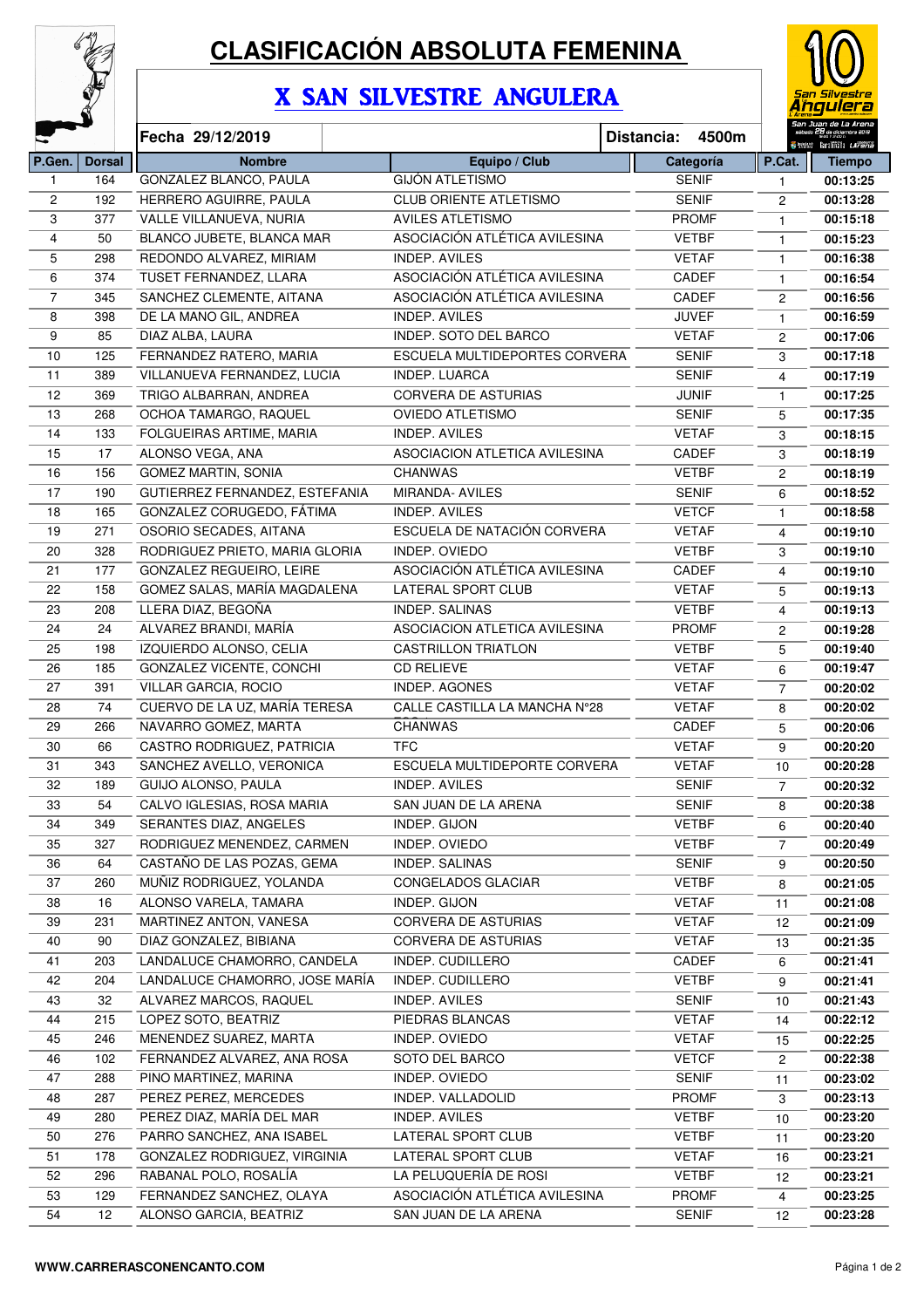| P.Gen. | <b>Dorsal</b> | <b>Nombre</b>                 | Categoría                       | P.Cat.       | <b>Tiempo</b>  |          |
|--------|---------------|-------------------------------|---------------------------------|--------------|----------------|----------|
| 55     | 88            | DIAZ DELGADO, MARTA AURORA    | SICIEDAD DEPORTIVA Y CULTURAL   | <b>VETCF</b> | 3              | 00:23:32 |
| 56     | 59            | CARRACEDO RODRIGUEZ, ANDREA   | INDEP. OVIEDO                   | <b>SENIF</b> | 13             | 00:23:34 |
| 57     | 229           | MARTIN GONZALEZ, MARIA        | <b>INDEP. AVILES</b>            | <b>VETAF</b> | 17             | 00:23:37 |
| 58     | 162           | GONZALEZ ALONSO, MARIA TERESA | CABO DE PEÑAS                   | <b>VETDF</b> |                | 00:23:40 |
| 59     | 322           | RODRIGUEZ GONZALEZ, PATRICIA  | ESCUELA MULTIDEPORTES CORVERA   | <b>VETAF</b> | 18             | 00:24:16 |
| 60     | 351           | SIRGO ALVAREZ, MARIA          | INDEP. MADRID                   | <b>SENIF</b> | 14             | 00:24:18 |
| 61     | 48            | ASTARIZ GONZALEZ, MIRIAM      | <b>INDEP. AVILES</b>            | <b>VETBF</b> | 13             | 00:24:19 |
| 62     | 251           | MESA PEREZ, CELIA             | <b>INDEP. AVILES</b>            | <b>SENIF</b> | 15             | 00:24:22 |
| 63     | 43            | ARROJO FERNANDEZ, LAURA       | <b>INDEP. AVILES</b>            | <b>SENIF</b> | 16             | 00:24:26 |
| 64     | 172           | GONZALEZ MON, FLOR AINARA     | INDEP. GIJON                    | <b>SENIF</b> | 17             | 00:24:29 |
| 65     | 206           | LENZ GARCIA, SILVIA COVADONGA | <b>INDEP. MADRID</b>            | <b>SENIF</b> | 18             | 00:24:31 |
| 66     | 303           | RIAL LOPEZ, DOROTEA           | SAN MIGUEL DE REINANTE          | <b>VETAF</b> | 19             | 00:24:39 |
| 67     | 254           | MORENO GARCIA, SHEILA         | LUANCO-GOZON                    | <b>SENIF</b> | 19             | 00:24:40 |
| 68     | 347           | SANCHEZ PEREZ, PATRICIA       | INDEP. OVIEDO                   | <b>SENIF</b> | 20             | 00:24:43 |
| 69     | 367           | TELLECHEA BLANCO, CRISTINA    | INDEP. OVIEDO                   | <b>VETAF</b> | 20             | 00:24:45 |
| 70     | 297           | RAMIREZ ALONSO, SANDRA        | <b>INDEP. AVILES</b>            | <b>SENIF</b> | 21             | 00:24:45 |
| 71     | 149           | <b>GARCIA PEREZ, SUSANA</b>   | PIEDRAS BLANCAS                 | <b>VETAF</b> | 21             | 00:24:49 |
| 72     | 309           | RIESGO FERNANDEZ, VANESA      | QUEDADA BTT SAN MARTIN DE LUIÑA | <b>VETAF</b> | 22             | 00:25:13 |
| 73     | 281           | PEREZ FERNANDEZ, PILAR        | INDEP. OVIEDO                   | <b>VETBF</b> | 14             | 00:26:00 |
| 74     | 261           | MUÑIZ SILVESTRE, ANA          | INDEP. OVIEDO                   | <b>VETCF</b> | 4              | 00:26:01 |
| 75     | 385           | VIGUERA SUAREZ, SUSANA        | <b>INDEP. AVILES</b>            | <b>VETAF</b> | 23             | 00:26:32 |
| 76     | 325           | RODRIGUEZ MARIÑO. IRIS        | PIEDRAS BLANCAS                 | <b>JUVEF</b> | $\overline{c}$ | 00:26:39 |
| 77     | 224           | MARIÑO CORRALES, SUSANA       | PIEDRAS BLANCAS                 | <b>VETAF</b> | 24             | 00:26:43 |
| 78     | 292           | PRAVIA MARTIN, RAQUEL         | INDEP. OVIEDO                   | <b>VETCF</b> | 5              | 00:27:15 |
| 79     | 368           | TOYOS MARTINO, PAZ            | INDEP. GIJON                    | <b>VETBF</b> | 15             | 00:27:15 |
|        |               |                               |                                 |              |                |          |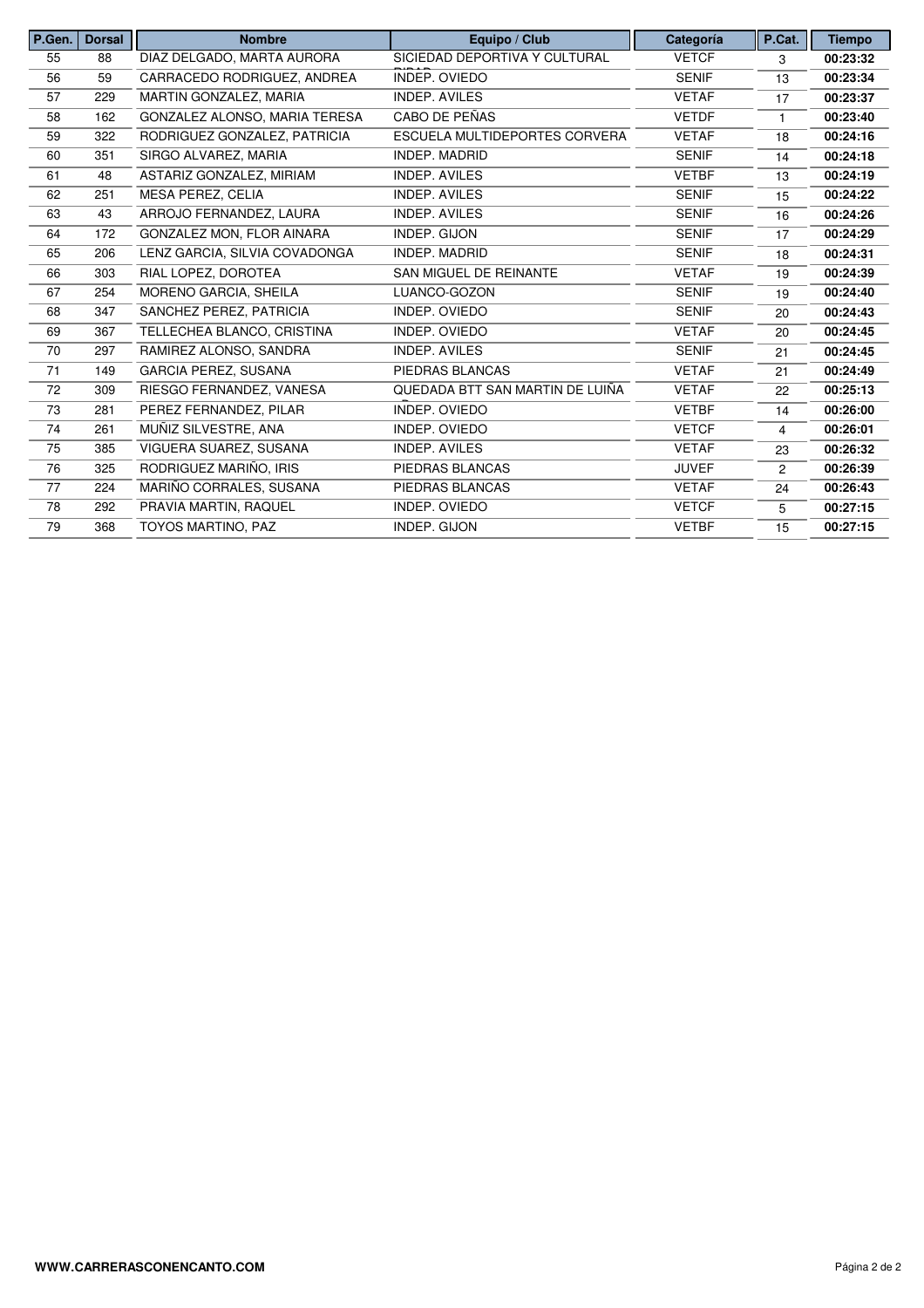

## **X SAN SILVESTRE ANGULERA**



## **CLASIFICACIÓN POR CATEGORIAS**

**Fecha**

**29/12/2019 Distancia por vuelta 4500 m**

#### **CADETE FEMENINO**

| Pos.Cat. | P.Gen. | Dorsal | <b>Tiempo</b> | <b>Nombre</b>                   | Equipo / Club                 |
|----------|--------|--------|---------------|---------------------------------|-------------------------------|
|          | 99     | 374    | 00:16:54      | TUSET FERNANDEZ, LLARA          | ASOCIACIÓN ATLÉTICA AVILESINA |
| 2        | 100    | 345    | 00:16:56      | SANCHEZ CLEMENTE, AITANA        | ASOCIACIÓN ATLÉTICA AVILESINA |
| 3        | 157    | 17     | 00:18:19      | ALONSO VEGA, ANA                | ASOCIACION ATLETICA AVILESINA |
| 4        | 192    | 177    | 00:19:10      | <b>GONZALEZ REGUEIRO. LEIRE</b> | ASOCIACIÓN ATLÉTICA AVILESINA |
| 5        | 225    | 266    | 00:20:06      | NAVARRO GOMEZ, MARTA            | <b>CHANWAS</b>                |
| 6        | 266    | 203    | 00:21:41      | LANDALUCE CHAMORRO, CANDELA     | INDEP. CUDILLERO              |

#### **CADETE MASCULINO**

| Pos.Cat.       | P.Gen. | Dorsal | <b>Tiempo</b> | Nombre                          | Equipo / Club                 |
|----------------|--------|--------|---------------|---------------------------------|-------------------------------|
| 1              | 24     | 250    | 00:14:21      | <b>MESA GARCIA, LUCAS</b>       | <b>LLANERA ATLETISMO</b>      |
| 2              | 28     | 154    | 00:14:26      | <b>GARCIA VILLAVERDE, DIEGO</b> | ASOCIACIÓN ATLÉTICA AVILESINA |
| 3              | 32     | 68     | 00:14:30      | CERRO CASTRO, ADRIÁN            | ASOCIACIÓN ATLÉTICA AVILESINA |
| 4              | 51     | 81     | 00:15:10      | DEL ARCO RODRIGUEZ, PABLO       | <b>AVILES STADIUM</b>         |
| 5              | 64     | 82     | 00:15:30      | DEL RIO FERNANDEZ, GABRIEL      | ARNAO (CASTRILLON)            |
| 6              | 72     | 510    | 00:15:51      | ORDOÑEZ LLANIO, OSCAR           | <b>INDEP. AVILES</b>          |
| $\overline{7}$ | 86     | 83     | 00:16:16      | DEL RIO FERNANDEZ, GABRIEL      | INDEP. CASTRILLÓN             |
| 8              | 93     | 241    | 00:16:42      | MENENDEZ BARRERA, DIEGO         | CA VILLA DEL ADELANTADO       |
| 9              | 96     | 293    | 00:16:49      | PRENDES FERNANDEZ, JOSÉ         | TOSCAF RECTA FINAL LUARCA     |
| 10             | 97     | 199    | 00:16:50      | LAGO ALVAREZ, DIEGO             | ASOCIACIÓN ATLÉTICA AVILESINA |
| 11             | 123    | 348    | 00:17:28      | SANDOVAL, MANUEL                | INDEP. AVILES                 |
| 12             | 137    | 336    | 00:17:55      | RUBIO MARTINEZ, PABLO           | ASOCIACIÓN ATLÉTICA AVILESINA |
| 13             | 182    | 217    | 00:19:02      | LUCIO ARAUJO, ALEJANDRO         | <b>INDEP. AVILES</b>          |
| 14             | 201    | 220    | 00:19:29      | <b>MADRID GARCIA, LUCAS</b>     | PIEDRAS BLANCAS               |
| 15             | 222    | 45     | 00:20:03      | ARTIME GONZALEZ, PABLO          | <b>INDEPENDIENTE</b>          |
| 16             | 223    | 506    | 00:20:03      | ROMERO PEREZ, MARTIN            | <b>INDEP. AVILES</b>          |
| 17             | 232    | 400    | 00:20:26      | ALONSO GARCIA, PELAYO           | <b>INDEP, MADRID</b>          |
| 18             | 269    | 147    | 00:21:43      | <b>GARCIA MIER, IYAN</b>        | <b>CORVERA DE ASTURIAS</b>    |
| 19             | 284    | 326    | 00:22:42      | RODRIGUEZ MARIÑO, JAIME         | PIEDRAS BLANCAS               |
| 20             | 310    | 354    | 00:23:54      | SOPEÑA VIGUERA, JESÚS           | INDEP. AVILES                 |

### **JUNIOR FEMENINO**

| Pos.Cat. P.Gen. |     | <b>Dorsal</b> | Tiempo   | Nombre                 | Equipo / Club              |
|-----------------|-----|---------------|----------|------------------------|----------------------------|
|                 | 120 | 369           | 00:17:25 | TRIGO ALBARRAN. ANDREA | <b>CORVERA DE ASTURIAS</b> |

**JUNIOR MASCULINO**

| Pos.Cat. | P.Gen. | Dorsal | Tiempo   | <b>Nombre</b>                   | Equipo / Club                |
|----------|--------|--------|----------|---------------------------------|------------------------------|
|          | 52     | 5      |          | 00:15:12 ALBUERNE ACEDO, DANIEL | INDEP. AVILES                |
| 2        | 77     | 69     | 00:16:03 | COMITRE COUTO, DAVID            | INDEP, RANON                 |
| 3        | 82     | 373    | 00:16:09 | TUSET FERNANDEZ, JAIRO          | INDEP, AVILES                |
| 4        | 84     | 105    | 00:16:10 | FERNANDEZ CASTILLO, JAIRO       | <b>CLUB NAUTICO ENSIDESA</b> |
| 5        | 104    | 115    | 00:17:02 | FERNANDEZ GONZALEZ, SANTIAGO    | <b>INDEPENDIENTE</b>         |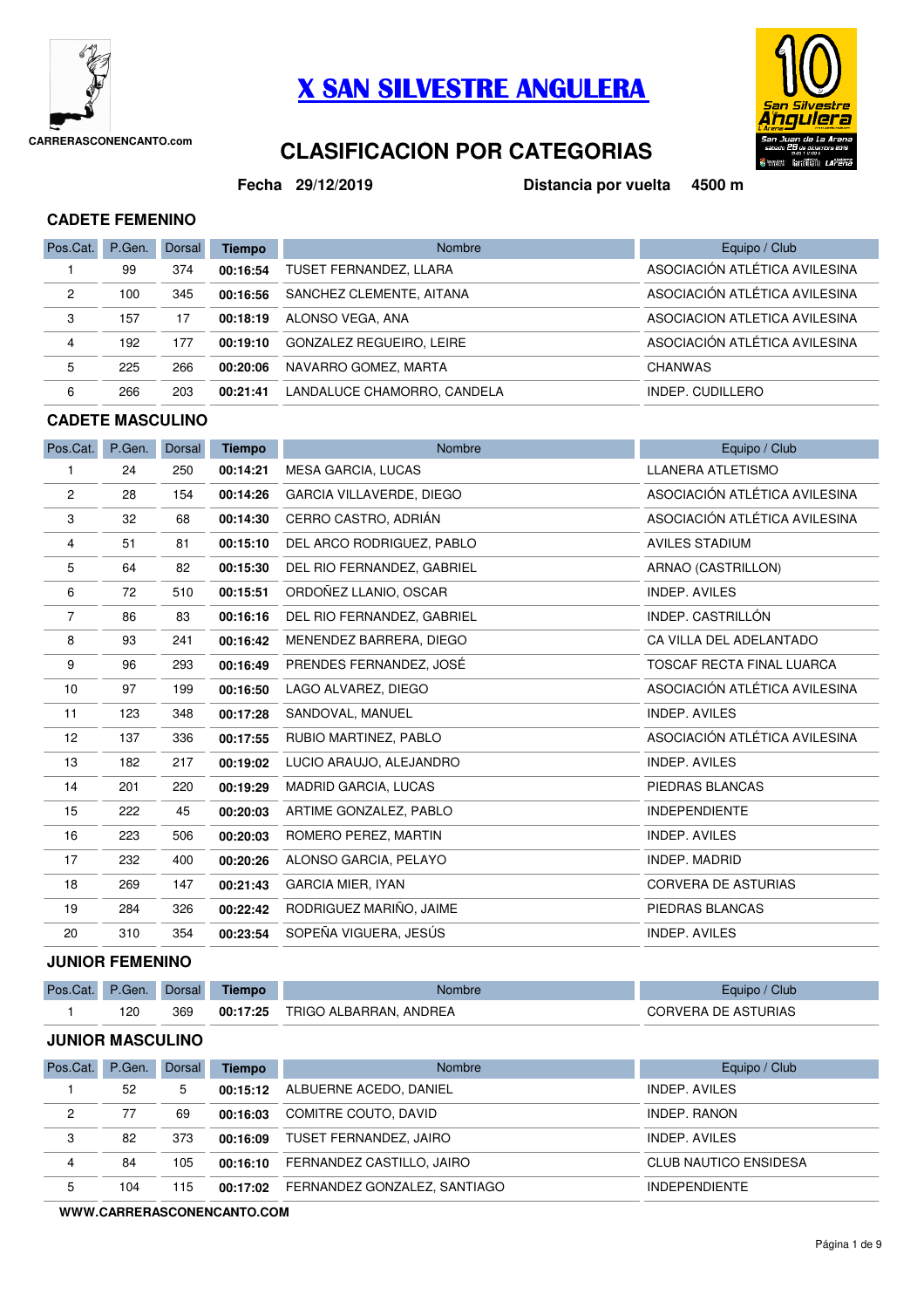#### **JUNIOR MASCULINO**

| Pos.Cat. | P.Gen. | Dorsal | <b>Tiempo</b> | <b>Nombre</b>                | Equipo / Club         |
|----------|--------|--------|---------------|------------------------------|-----------------------|
| 6        | 109    | 274    | 00:17:07      | PALOMARES VARELA, SERGIO     | LA ARENA              |
|          | 110    | 273    | 00:17:09      | PALACIOS SANCHEZ, MANUEL     | INDEP. GIJON          |
| 8        | 117    | 22     | 00:17:20      | ALVAREZ ALVAREZ, RUBÉN       | <b>LA ARENA</b>       |
| 9        | 173    | 116    | 00:18:55      | FERNANDEZ IZQUIERDO, ALFREDO | <b>GORILAS CANDAS</b> |
| 10       | 224    | 305    | 00:20:04      | RIESCO VILLAR, JOSE          | C.A.P                 |
| 11       | 311    | 145    | 00:24:01      | GARCIA GONZALEZ, IVAN        | TACORONTE. TENERIFE   |
| 12       | 342    | 248    | 00:26:37      | MERINO DIAZ, ALEJANDRO       | INDEP. AVILES         |

### **JUVENIL FEMENINO**

| Pos.Cat. | P.Gen. | Dorsal | <b>Tiempo</b> | <b>Nombre</b>                   | Equipo / Club   |
|----------|--------|--------|---------------|---------------------------------|-----------------|
|          | 102    | 398    |               | 00:16:59 DE LA MANO GIL, ANDREA | INDEP. AVILES   |
|          | 343    | 325    | 00:26:39      | RODRIGUEZ MARIÑO. IRIS          | PIEDRAS BLANCAS |

#### **JUVENIL MASCULINO**

| Pos.Cat.       | P.Gen. | Dorsal | <b>Tiempo</b> | <b>Nombre</b>                | Equipo / Club                 |
|----------------|--------|--------|---------------|------------------------------|-------------------------------|
|                | 46     | 61     | 00:15:03      | CARVAJAL BLANCO, MARTIN      | <b>INDEP. SALINAS</b>         |
| $\overline{c}$ | 62     | 337    | 00:15:29      | RUBIO ORDOÑEZ, ÁLVARO        | TAMÓN, CARREÑO                |
| 3              | 66     | 370    | 00:15:35      | TRIGO ALBARRAN, MARIO        | <b>CORVERA DE ASTURIAS</b>    |
| 4              | 73     | 219    | 00:15:56      | LUPEI, GABRIEL               | INDEP. OVIEDO                 |
| 5              | 75     | 344    | 00:15:59      | SANCHEZ CLEMENTE, ADRIÁN     | ASOCIACIÓN ATLÉTICA AVILESINA |
| 6              | 143    | 387    | 00:17:59      | VILLABRILLE PATALLO, DIEGO   | <b>CLUB ATLETISMO PALMA</b>   |
| $\overline{7}$ | 164    | 101    | 00:18:38      | FERNANDEZ ALVAREZ, ALEJANDRO | INDEP. OVIEDO                 |
| 8              | 170    | 110    | 00:18:50      | FERNANDEZ FERNANDEZ, DIEGO   | SAN JUAN DE LA ARENA          |
| 9              | 189    | 258    | 00:19:09      | MUÑIZ RODRIGUEZ, ALBERTO     | <b>JUDO SANFER</b>            |
| 10             | 262    | 167    | 00:21:25      | GONZALEZ CUERVO, ABRAHAM     | SAN JUAN DE LA ARENA          |

#### **PROMESA FEMENINO**

| Pos.Cat.       | P.Gen. | Dorsal | Tiempo | Nombre                            | Equipo / Club                 |
|----------------|--------|--------|--------|-----------------------------------|-------------------------------|
|                | 54     | 377    |        | 00:15:18 VALLE VILLANUEVA, NURIA  | AVILES ATLETISMO              |
| $\overline{c}$ | 198    | 24     |        | 00:19:28 ALVAREZ BRANDI, MARÍA    | ASOCIACION ATLETICA AVILESINA |
| 3              | 293    | 287    |        | 00:23:13 PEREZ PEREZ, MERCEDES    | INDEP. VALLADOLID             |
| 4              | 302    | 129    |        | 00:23:25 FERNANDEZ SANCHEZ, OLAYA | ASOCIACIÓN ATLÉTICA AVILESINA |

#### **PROMESA MASCULINO**

| Pos.Cat.       | P.Gen. | <b>Dorsal</b> | <b>Tiempo</b> | Nombre                       | Equipo / Club                 |
|----------------|--------|---------------|---------------|------------------------------|-------------------------------|
|                | 4      | 317           | 00:12:53      | RODRIGUEZ ALVAREZ, ALEJANDRO | ASOCIACIÓN ATLÉTICA AVILESINA |
| $\overline{2}$ | 67     | 357           | 00:15:37      | SUAREZ ALVAREZ, CHRISTIAN    | REMEROS DEL NALÓN             |
| 3              | 90     | 213           | 00:16:37      | LOPEZ DE LA ROSA, IVÁN       | EL ÁGUILA TEAM                |
| $\overline{4}$ | 101    | 174           | 00:16:59      | GONZALEZ MUÑOZ, DIEGO        | <b>HEROS ATLETISMO</b>        |
| 5              | 138    | 372           | 00:17:55      | TUSET FERNANDEZ, GABRIEL     | INDEP. AVILES                 |
| 6              | 251    | 290           | 00:21:04      | POLLEDO PEREDA, DAVID        | INDEP. OVIEDO                 |
| $\overline{7}$ | 287    | 72            | 00:22:45      | CRUZ FERNANDEZ, JORGE        | INDEP. OVIEDO                 |
| 8              | 289    | 395           | 00:22:49      | VIQUEIRA MARTINEZ, ADRIAN    | INDEP. AVILES                 |
| 9              | 295    | 170           | 00:23:15      | GONZALEZ GRANDA, EDUARDO     | INDEP. OVIEDO                 |

#### **SENIOR FEMENINO**

| Pos.Cat. | P.Gen. Dorsal |     | Tiempo   | <b>Nombre</b>                   | Equipo / Club          |
|----------|---------------|-----|----------|---------------------------------|------------------------|
|          |               | 164 |          | 00:13:25 GONZALEZ BLANCO, PAULA | <b>GIJON ATLETISMO</b> |
|          |               | 192 | 00:13:28 | HERRERO AGUIRRE. PAULA          | CLUB ORIENTE ATLETISMO |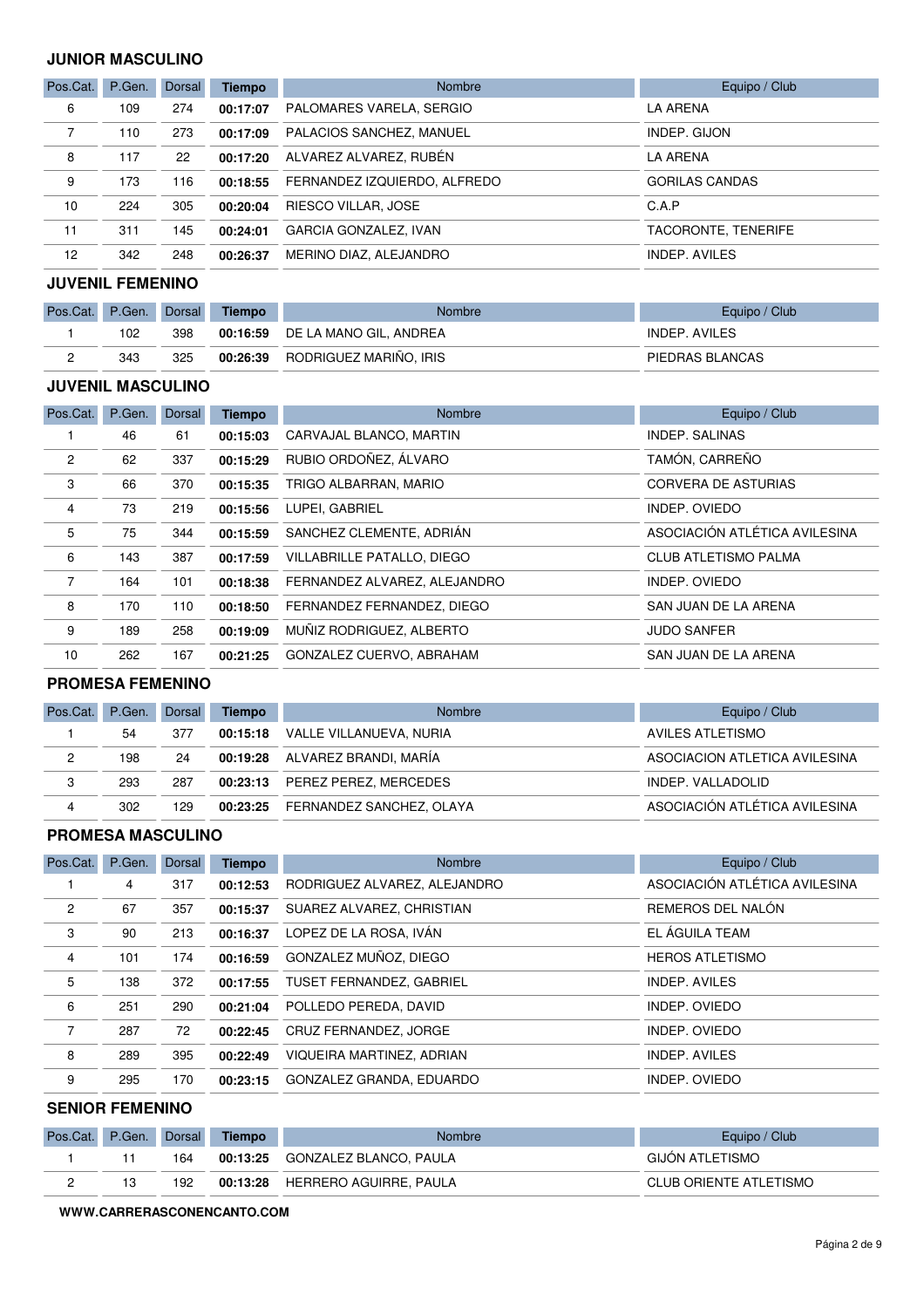#### **SENIOR FEMENINO**

| Pos.Cat. | P.Gen. | <b>Dorsal</b> | <b>Tiempo</b> | Nombre                         | Equipo / Club                        |
|----------|--------|---------------|---------------|--------------------------------|--------------------------------------|
| 3        | 114    | 125           | 00:17:18      | FERNANDEZ RATERO, MARIA        | <b>ESCUELA MULTIDEPORTES CORVERA</b> |
| 4        | 115    | 389           | 00:17:19      | VILLANUEVA FERNANDEZ, LUCIA    | <b>INDEP. LUARCA</b>                 |
| 5        | 126    | 268           | 00:17:35      | OCHOA TAMARGO, RAQUEL          | <b>OVIEDO ATLETISMO</b>              |
| 6        | 171    | 190           | 00:18:52      | GUTIERREZ FERNANDEZ, ESTEFANIA | MIRANDA- AVILES                      |
| 7        | 234    | 189           | 00:20:32      | GUIJO ALONSO, PAULA            | <b>INDEP. AVILES</b>                 |
| 8        | 238    | 54            | 00:20:38      | CALVO IGLESIAS, ROSA MARIA     | SAN JUAN DE LA ARENA                 |
| 9        | 245    | 64            | 00:20:50      | CASTAÑO DE LAS POZAS, GEMA     | <b>INDEP. SALINAS</b>                |
| 10       | 270    | 32            | 00:21:43      | ALVAREZ MARCOS, RAQUEL         | <b>INDEP. AVILES</b>                 |
| 11       | 291    | 288           | 00:23:02      | PINO MARTINEZ, MARINA          | INDEP. OVIEDO                        |
| 12       | 303    | 12            | 00:23:28      | ALONSO GARCIA, BEATRIZ         | SAN JUAN DE LA ARENA                 |
| 13       | 306    | 59            | 00:23:34      | CARRACEDO RODRIGUEZ, ANDREA    | INDEP. OVIEDO                        |
| 14       | 314    | 351           | 00:24:18      | SIRGO ALVAREZ, MARIA           | <b>INDEP. MADRID</b>                 |
| 15       | 318    | 251           | 00:24:22      | MESA PEREZ, CELIA              | <b>INDEP. AVILES</b>                 |
| 16       | 319    | 43            | 00:24:26      | ARROJO FERNANDEZ, LAURA        | <b>INDEP. AVILES</b>                 |
| 17       | 322    | 172           | 00:24:29      | GONZALEZ MON, FLOR AINARA      | INDEP. GIJON                         |
| 18       | 323    | 206           | 00:24:31      | LENZ GARCIA, SILVIA COVADONGA  | <b>INDEP. MADRID</b>                 |
| 19       | 325    | 254           | 00:24:40      | MORENO GARCIA, SHEILA          | LUANCO-GOZON                         |
| 20       | 326    | 347           | 00:24:43      | SANCHEZ PEREZ, PATRICIA        | <b>INDEP. OVIEDO</b>                 |
| 21       | 328    | 297           | 00:24:45      | RAMIREZ ALONSO, SANDRA         | <b>INDEP. AVILES</b>                 |

#### **SENIOR MASCULINO**

| Pos.Cat.       | P.Gen. | Dorsal       | <b>Tiempo</b> | Nombre                     | Equipo / Club              |
|----------------|--------|--------------|---------------|----------------------------|----------------------------|
| $\mathbf{1}$   | 1      | $\mathbf{1}$ | 00:12:13      | ABASCAL FERNANDEZ, SAMUEL  | <b>INDEP. SANTANDER</b>    |
| $\overline{c}$ | 2      | 20           | 00:12:25      | ALVAREZ, RAUL              | TEAM NESPRAL/ PLANTA SANA  |
| 3              | 3      | 40           | 00:12:46      | ARBESÚ RAMOS, MIGUEL       | <b>MAG ENTRENAMIENTOS</b>  |
| 4              | 5      | 244          | 00:12:54      | MENENDEZ FERNANDEZ, PELAYO | <b>EVERY MAN JACK</b>      |
| 5              | 8      | 55           | 00:13:12      | CAMINO CASADO, PABLO       | INDEP. OVIEDO              |
| 6              | 10     | 142          | 00:13:23      | <b>GARCIA EIJO, JAVIER</b> | RECTA FINAL TOSCAF         |
| $\overline{7}$ | 12     | 275          | 00:13:25      | PAREDES VIRGOS, SERGIO     | <b>VETUSTA TRIATLÓN</b>    |
| 8              | 17     | 310          | 00:13:40      | RIESGO GUARDADO, BORJA     | SAN JUAN DE LA ARENA       |
| 9              | 18     | 103          | 00:13:41      | FERNANDEZ ALVAREZ, ANGEL   | <b>SCD RIBADESELLA</b>     |
| 10             | 20     | 193          | 00:13:59      | HEVIA GARCIA-BOBIA, LUIS   | INDEP. OVIEDO              |
| 11             | 21     | 393          | 00:14:10      | VILLOTA GRACIA, PELAYO     | <b>VETUSTA TRIATLON</b>    |
| 12             | 37     | 311          | 00:14:38      | RIESGO GUARDADO, JONATHAN  | SAN JUAN DE LA ARENA       |
| 13             | 38     | 226          | 00:14:39      | MARIÑO GARCIA, EDUARDO     | <b>INDEPENDIENTE</b>       |
| 14             | 43     | 3            | 00:14:45      | ALBA ALVAREZ, CARLOS       | INDEP. OVIEDO              |
| 15             | 44     | 350          | 00:14:47      | SERRANO POZUECO, JORGE     | <b>INDEP. AVILES</b>       |
| 16             | 47     | 313          | 00:15:05      | RODIL, RUBÉN               | INDEP. GIJON               |
| 17             | 48     | 230          | 00:15:06      | MARTIN YERGA, DANIEL       | STOCKHOLM CITY TRIATHLON   |
| 18             | 59     | 13           | 00:15:26      | ALONSO PEREZ, VÍCTOR       | <b>SETIENES</b>            |
| 19             | 92     | 6            | 00:16:40      | ALFONSO GARCIA, JUAN JOSE  | INDEP. AVILES              |
| 20             | 125    | 157          | 00:17:34      | <b>GOMEZ SAEZ, ANGEL</b>   | MEDINA DE POMAR            |
| 21             | 134    | 201          | 00:17:48      | LALAGUNA CASADO, ADRIAN    | <b>CORVERA DE ASTURIAS</b> |
| 22             | 135    | 159          | 00:17:51      | GOMEZ SANTAMARIA, ÁNGEL    | INDEP. SANTANDER           |
| 23             | 151    | 332          | 00:18:10      | RODRIGUEZ SUAREZ, NACHO    | SAN JUAN DE LA ARENA       |
| 24             | 174    | 599          | 00:18:56      | DOVAO SOLIS, HECTOR        | <b>AVILES</b>              |
|                |        |              |               |                            |                            |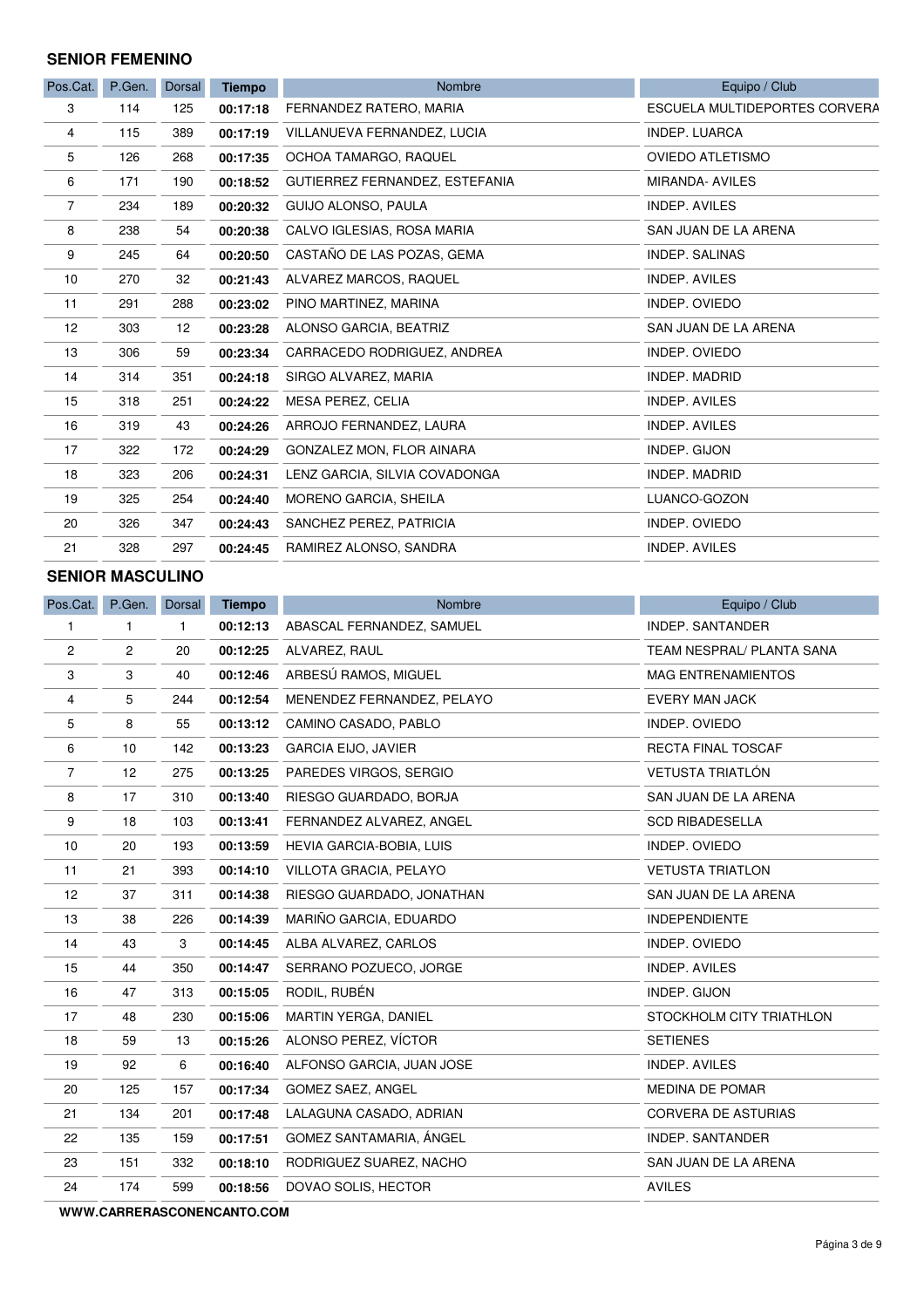#### **SENIOR MASCULINO**

| Pos.Cat. | P.Gen. | <b>Dorsal</b> | <b>Tiempo</b> | Nombre                            | Equipo / Club         |
|----------|--------|---------------|---------------|-----------------------------------|-----------------------|
| 25       | 176    | 304           | 00:18:57      | RICO ROCES, SERGIO                | <b>INDEP. MADRID</b>  |
| 26       | 202    | 123           | 00:19:30      | FERNANDEZ PEÑA, AITOR             | <b>LA ARENA</b>       |
| 27       | 203    | 321           | 00:19:34      | RODRIGUEZ GONZALEZ, MARCOS        | <b>INDEP. MADRID</b>  |
| 28       | 207    | 108           | 00:19:39      | FERNANDEZ FERNANDEZ, ANDRES       | L'ARENA               |
| 29       | 210    | 96            | 00:19:42      | ESCALADA GONZALEZ, SERGIO         | INDEP. AVILES         |
| 30       | 227    | 56            | 00:20:10      | CANDAS, JAVIER                    | LATERAL SPORT CLUB    |
| 31       | 228    | 358           | 00:20:11      | SUAREZ BAYON, GUILLERMO           | <b>INDEP. SALINAS</b> |
| 32       | 239    | 87            | 00:20:39      | DIAZ ALVAREZ, LUIS ANGEL          | SAN JUAN DE LA ARENA  |
| 33       | 249    | 93            | 00:21:03      | DIEZ LANTARON, FERNANDO           | <b>INDEP. SALINAS</b> |
| 34       | 254    | 122           | 00:21:06      | FERNANDEZ MUÑIZ, MARCOS           | CONGELADOS GLACIAR    |
| 35       | 256    | 60            | 00:21:07      | CARRACEDO RODRIGUEZ, ELOY MIGUEL  | INDEP. OVIEDO         |
| 36       | 260    | 84            | 00:21:20      | DIAZ, RODRIGO                     | SAN JUAN DE LA ARENA  |
| 37       | 286    | 363           | 00:22:45      | SUAREZ PELAZ, ALFONSO             | INDEP. OVIEDO         |
| 38       | 288    | 71            | 00:22:46      | CRUZ FERNANDEZ, GUILLERMO         | <b>INDEP. OVIEDO</b>  |
| 39       | 290    | 361           | 00:23:01      | SUAREZ GARCIA, DIEGO              | <b>INDEP, BARCIA</b>  |
| 40       | 312    | 384           | 00:24:13      | VIGIL FERNANDEZ, MANUEL           | <b>INDEP. OVIEDO</b>  |
| 41       | 317    | 233           | 00:24:21      | MARTINEZ BENITO, FRANCISCO JAVIER | <b>INDEP. AVILES</b>  |
| 42       | 320    | 210           | 00:24:26      | LONGO ALONSO, SANTIAGO            | INDEP. GIJON          |
| 43       | 329    | 353           | 00:24:45      | SOPEÑA CANO, HUGO                 | SAN JUAN DE LA ARENA  |
| 44       | 348    | 19            | 00:27:46      | ALVAREZ, JESUS                    | <b>INDEPENDIENTE</b>  |

#### **VETERANAS "A" +35 FEMENINO**

| Pos.Cat.       | P.Gen. | Dorsal | <b>Tiempo</b> | <b>Nombre</b>                   | Equipo / Club                                     |
|----------------|--------|--------|---------------|---------------------------------|---------------------------------------------------|
| 1              | 91     | 298    | 00:16:38      | REDONDO ALVAREZ, MIRIAM         | <b>INDEP. AVILES</b>                              |
| $\overline{c}$ | 108    | 85     | 00:17:06      | DIAZ ALBA, LAURA                | INDEP. SOTO DEL BARCO                             |
| 3              | 155    | 133    | 00:18:15      | FOLGUEIRAS ARTIME, MARIA        | <b>INDEP. AVILES</b>                              |
| 4              | 190    | 271    | 00:19:10      | OSORIO SECADES, AITANA          | ESCUELA DE NATACIÓN CORVERA                       |
| 5              | 193    | 158    | 00:19:13      | GOMEZ SALAS, MARÍA MAGDALENA    | LATERAL SPORT CLUB                                |
| 6              | 213    | 185    | 00:19:47      | <b>GONZALEZ VICENTE, CONCHI</b> | <b>CD RELIEVE</b>                                 |
| $\overline{7}$ | 219    | 391    | 00:20:02      | VILLAR GARCIA, ROCIO            | <b>INDEP. AGONES</b>                              |
| 8              | 220    | 74     | 00:20:02      | CUERVO DE LA UZ, MARÍA TERESA   | CALLE CASTILLA LA MANCHA N°28<br>ESC <sub>1</sub> |
| 9              | 229    | 66     | 00:20:20      | CASTRO RODRIGUEZ, PATRICIA      | <b>TFC</b>                                        |
| 10             | 233    | 343    | 00:20:28      | SANCHEZ AVELLO, VERONICA        | ESCUELA MULTIDEPORTE CORVERA                      |
| 11             | 257    | 16     | 00:21:08      | ALONSO VARELA, TAMARA           | INDEP. GIJON                                      |
| 12             | 258    | 231    | 00:21:09      | MARTINEZ ANTON, VANESA          | CORVERA DE ASTURIAS                               |
| 13             | 264    | 90     | 00:21:35      | DIAZ GONZALEZ, BIBIANA          | <b>CORVERA DE ASTURIAS</b>                        |
| 14             | 279    | 215    | 00:22:12      | LOPEZ SOTO, BEATRIZ             | PIEDRAS BLANCAS                                   |
| 15             | 281    | 246    | 00:22:25      | MENENDEZ SUAREZ, MARTA          | INDEP. OVIEDO                                     |
| 16             | 298    | 178    | 00:23:21      | GONZALEZ RODRIGUEZ, VIRGINIA    | LATERAL SPORT CLUB                                |
| 17             | 307    | 229    | 00:23:37      | MARTIN GONZALEZ, MARIA          | INDEP. AVILES                                     |
| 18             | 313    | 322    | 00:24:16      | RODRIGUEZ GONZALEZ, PATRICIA    | ESCUELA MULTIDEPORTES CORVERA                     |
| 19             | 324    | 303    | 00:24:39      | RIAL LOPEZ, DOROTEA             | SAN MIGUEL DE REINANTE                            |
| 20             | 327    | 367    | 00:24:45      | TELLECHEA BLANCO, CRISTINA      | INDEP. OVIEDO                                     |
| 21             | 332    | 149    | 00:24:49      | <b>GARCIA PEREZ, SUSANA</b>     | PIEDRAS BLANCAS                                   |
| 22             | 334    | 309    | 00:25:13      | RIESGO FERNANDEZ, VANESA        | QUEDADA BTT SAN MARTIN DE LUINA<br>- D            |
| 23             | 341    | 385    | 00:26:32      | VIGUERA SUAREZ, SUSANA          | INDEP. AVILES                                     |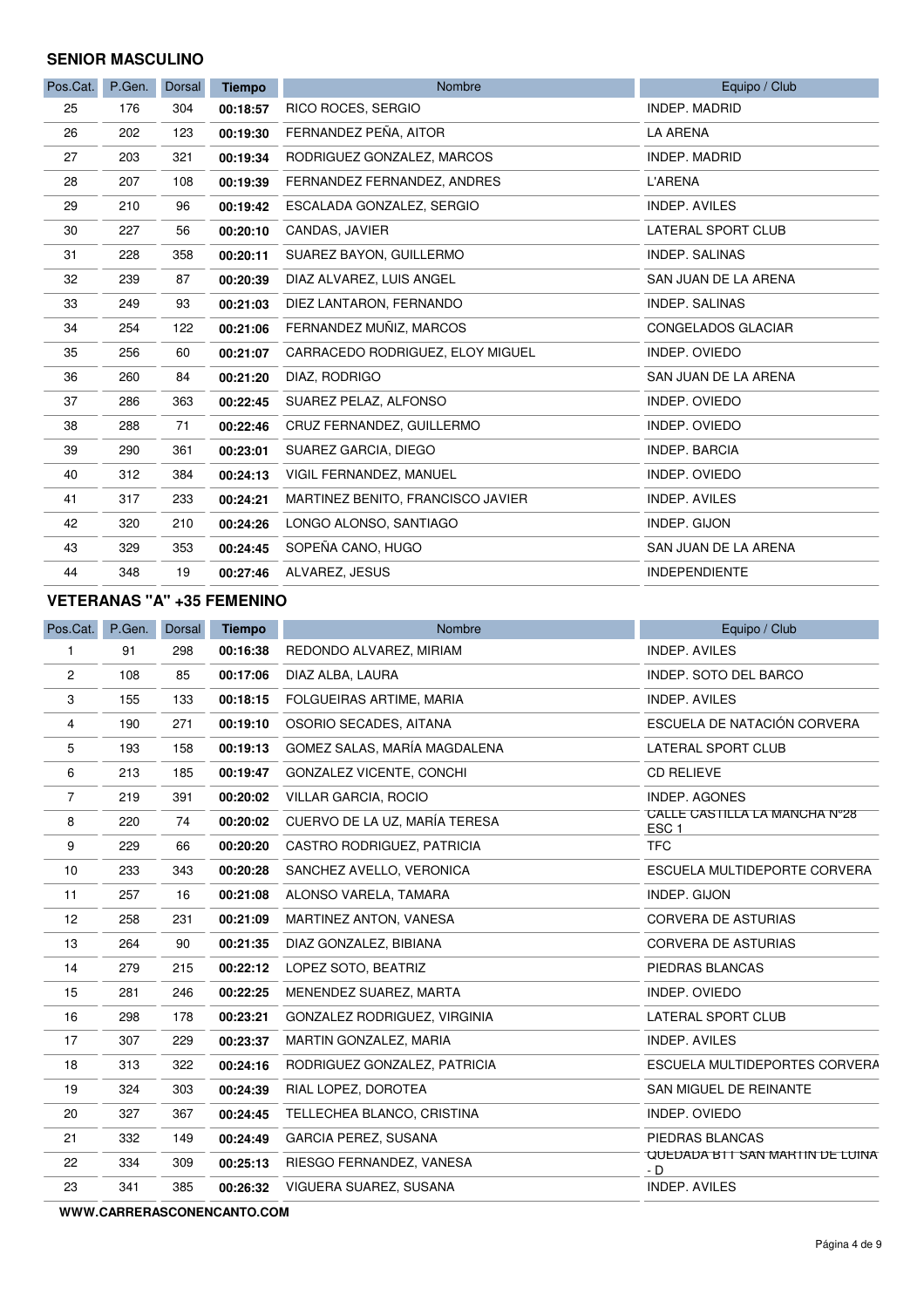#### **VETERANAS "A" +35 FEMENINO**

| Pos.Cat.                           | P.Gen. | Dorsal | <b>Tiempo</b> | Nombre                           | Equipo / Club               |  |  |  |
|------------------------------------|--------|--------|---------------|----------------------------------|-----------------------------|--|--|--|
| 24                                 | 344    | 224    | 00:26:43      | MARIÑO CORRALES, SUSANA          | PIEDRAS BLANCAS             |  |  |  |
| <b>VETERANOS "A" +35 MASCULINO</b> |        |        |               |                                  |                             |  |  |  |
| Pos.Cat.                           | P.Gen. | Dorsal | <b>Tiempo</b> | Nombre                           | Equipo / Club               |  |  |  |
| 1                                  | 6      | 253    | 00:13:00      | MIER ALONSO, JAVIER              | LA CEREZAL TEAM             |  |  |  |
| 2                                  | 7      | 113    | 00:13:06      | FERNANDEZ GARCIA, MANUEL ANGEL   | <b>SCD. RIBADESELLA</b>     |  |  |  |
| 3                                  | 14     | 360    | 00:13:29      | SUAREZ FERNANDEZ, JOSE           | TOSCAF RECTA FINAL LUARCA   |  |  |  |
| 4                                  | 15     | 28     | 00:13:29      | ALVAREZ FERNANDEZ, MARCOS        | <b>ORIENTE ATLETISMO</b>    |  |  |  |
| 5                                  | 16     | 4      | 00:13:35      | ALBA ALVAREZ, RUBEN              | ALKMAAR                     |  |  |  |
| 6                                  | 19     | 137    | 00:13:48      | GARCIA ALVAREZ, ADRIAN           | <b>VETUSTA TRIATLÓN</b>     |  |  |  |
| $\overline{7}$                     | 22     | 143    | 00:14:16      | <b>GARCIA ENTRERRIOS, CARLOS</b> | CORVERA DE ASTURIAS         |  |  |  |
| 8                                  | 23     | 214    | 00:14:17      | LOPEZ MARTINEZ, PEDRO            | INDEP. MADRID               |  |  |  |
| 9                                  | 25     | 243    | 00:14:22      | MENENDEZ FERNANDEZ, ALBERTO      | INDEP. GIJON                |  |  |  |
| 10                                 | 26     | 270    | 00:14:22      | OROZCO GONZALEZ, MARIO           | INDEP. OVIEDO               |  |  |  |
| 11                                 | 27     | 380    | 00:14:25      | VAZQUEZ FLOREZ, JOSE MARIA       | INDEP. GIJON                |  |  |  |
| 12                                 | 29     | 161    | 00:14:27      | GONZALEZ ALONSO, DAVID           | <b>VETUSTA TRIATLON</b>     |  |  |  |
| 13                                 | 31     | 222    | 00:14:30      | MARIN, DAVID                     | INDEP. BURGOS               |  |  |  |
| 14                                 | 36     | 57     | 00:14:37      | CANO GONZALEZ, JESÚS             | <b>QUINTES</b>              |  |  |  |
| 15                                 | 40     | 27     | 00:14:40      | ALVAREZ FERNANDEZ, ABEL          | C.D. CARACOLES Y CAIMANES   |  |  |  |
| 16                                 | 41     | 41     | 00:14:42      | ARECES FERNANDEZ, MANUEL         | LUANCO-GOZON                |  |  |  |
| 17                                 | 42     | 141    | 00:14:45      | <b>GARCIA CUETARA, JOTA</b>      | <b>CHANWAS</b>              |  |  |  |
| 18                                 | 49     | 111    | 00:15:08      | FERNANDEZ FERNANDEZ, MIGUEL      | SAN JUAN DE LA ARENA        |  |  |  |
| 19                                 | 50     | 338    | 00:15:09      | RUBIO SUAREZ, VÍCTOR MANUEL      | TAMÓN, CARREÑO              |  |  |  |
| 20                                 | 55     | 95     | 00:15:19      | ENRIQUEZ FERNANDEZ, BORJA        | <b>PRAVIA</b>               |  |  |  |
| 21                                 | 60     | 76     | 00:15:27      | DA COSTA GARCIA, MARIO           | INFICANT VILLA DE NOJA      |  |  |  |
| 22                                 | 61     | 277    | 00:15:27      | PASTUR FERNANDEZ, JUAN MAURO     | <b>INDEPENDIENTE</b>        |  |  |  |
| 23                                 | 65     | 334    | 00:15:31      | ROJAS BARRIGON, MIGUEL ÁNGEL     | TRASONA CORVERA DE ASTURIAS |  |  |  |
| 24                                 | 68     | 364    | 00:15:37      | SUAREZ RODRIGUEZ, JAVIER         | INDEP. CANDAS               |  |  |  |
| 25                                 | 70     | 180    | 00:15:45      | GONZALEZ SANCHEZ, LUIS ALBERTO   | INDEP. AVILES               |  |  |  |
| 26                                 | 76     | 269    | 00:16:00      | ORDOÑEZ FERNANDEZ, JAVIER        | INDEP. AVILES               |  |  |  |
| 27                                 | 78     | 52     | 00:16:04      | <b>BUSTO VEGA, MARCOS</b>        | CASTRILLÓN TRIATLÓN         |  |  |  |
| 28                                 | 79     | 227    | 00:16:05      | MARQUES GONZALEZ, CARLOS         | INDEP. CUDILLERO            |  |  |  |
| 29                                 | 80     | 315    | 00:16:05      | RODRIGUEZ GONZALEZ, FIDEL        | SANTOSESO                   |  |  |  |
| 30                                 | 81     | 301    | 00:16:09      | RENDUELES GARCIA, PABLO          | INDEP. GIJON                |  |  |  |
| 31                                 | 83     | 58     | 00:16:10      | CANTERO RODRIGUEZ, IVAN          | <b>TORRESOL</b>             |  |  |  |
| 32                                 | 85     | 205    | 00:16:14      | LANZA PEREZ, ISAAC               | INDEP. NAVIA                |  |  |  |
| 33                                 | 88     | 183    | 00:16:30      | GONZALEZ VALENTIN, JOSE MARIA    | <b>VIVAC</b>                |  |  |  |
| 34                                 | 89     | 2      | 00:16:33      | ACEDO MARTINEZ, EDUARDO          | INDEP. AVILES               |  |  |  |
| 35                                 | 95     | 330    | 00:16:47      | RODRIGUEZ RODRIGUEZ, CARLOS      | INDEP. AVILES               |  |  |  |
| 36                                 | 98     | 117    | 00:16:50      | FERNANDEZ LEON, ALEJANDRO        | INDEP. GIJON                |  |  |  |
| 37                                 | 103    | 136    | 00:17:00      | GALLARDO BRUZOS, JONATAN         | LA CAMOCHA                  |  |  |  |
| 38                                 | 105    | 150    | 00:17:03      | <b>GARCIA RODRIGUEZ, EDUARDO</b> | <b>OVETUS CROSSFIT</b>      |  |  |  |
| 39                                 | 107    | 49     | 00:17:06      | BARTSCH CASARES, CHRISTIAN       | INDEP. AVILES               |  |  |  |
| 40                                 | 112    | 118    | 00:17:17      | FERNANDEZ LLERA, ROBERTO         | INDEP. AVILES               |  |  |  |
| 41                                 | 113    | 98     | 00:17:17      | FERNADEZ ARENAS, MIGUEL          | PIEDRAS BLANCAS             |  |  |  |
| 42                                 | 119    | 202    | 00:17:23      | LAMA CAMPOS, RAFEL               | <b>CD RELIEVE</b>           |  |  |  |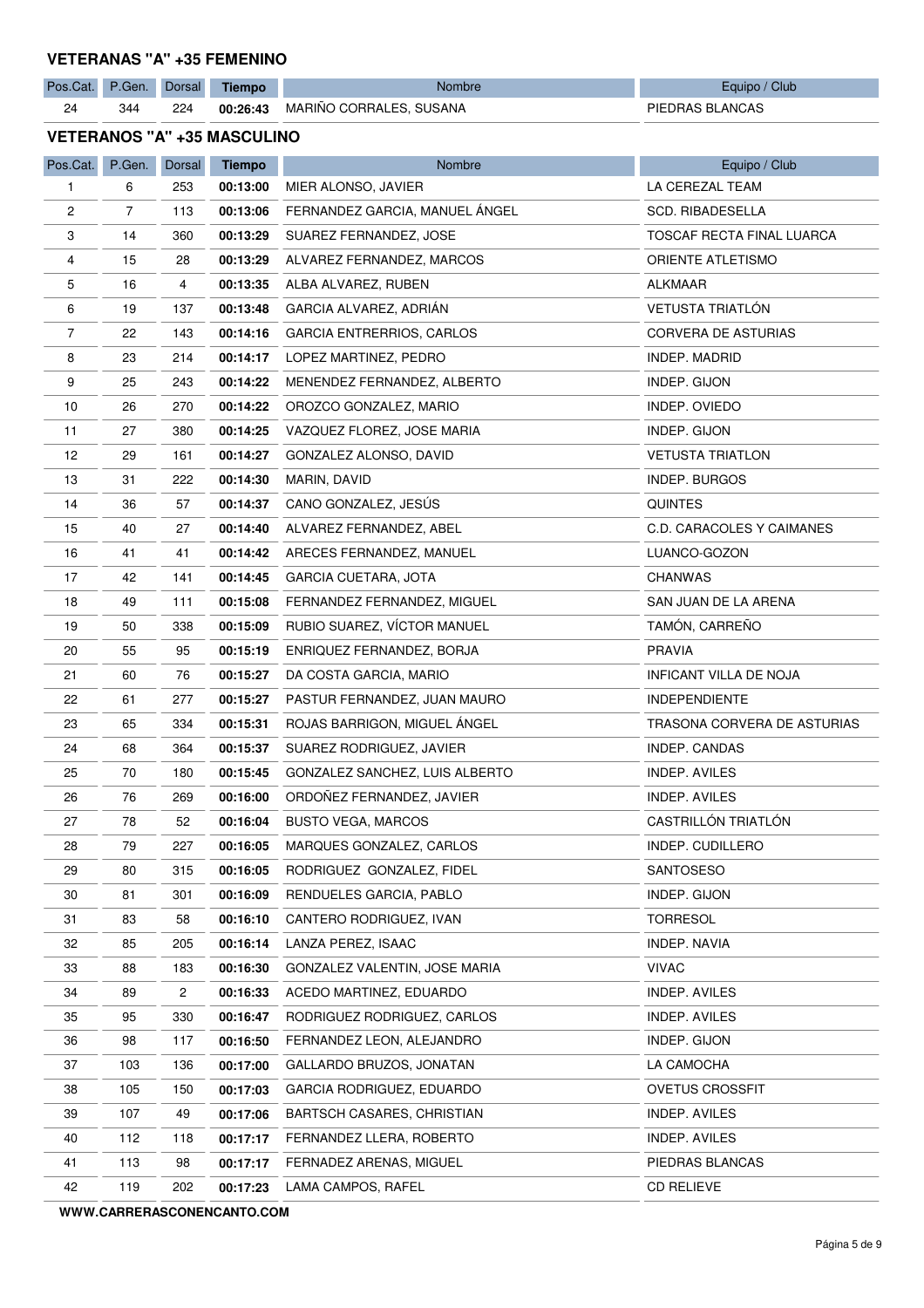#### **VETERANOS "A" +35 MASCULINO**

| Pos.Cat. | P.Gen. | Dorsal | <b>Tiempo</b> | Nombre                         | Equipo / Club               |
|----------|--------|--------|---------------|--------------------------------|-----------------------------|
| 43       | 121    | 263    | 00:17:26      | MUÑIZ SUAREZ, SERGIO           | LATERAL SPORT CLUB          |
| 44       | 122    | 7      | 00:17:28      | ALIJA, ALEJANDRO               | INDEP. MAJADAHONDA          |
| 45       | 128    | 11     | 00:17:36      | ALONSO BUSTO, JOSÉ RAMÓN       | <b>CORRER ASTURIAS</b>      |
| 46       | 129    | 26     | 00:17:39      | ALVAREZ DOSANTOS, DIEGO        | INDEP. MADRID               |
| 47       | 131    | 79     | 00:17:39      | DE LA HOZ TERNERO, PABLO       | DEPORTES MLBLACK            |
| 48       | 139    | 272    | 00:17:56      | PADILLA CANTERO, MANUEL        | <b>CORVERA DE ASTURIAS</b>  |
| 49       | 140    | 232    | 00:17:57      | MARTINEZ ARIAS, FRANCISCO      | INDEP. OVIEDO               |
| 50       | 142    | 78     | 00:17:59      | DE LA CALLE DIAZ, JAVIER       | ESCUELA DE NATACIÓN CORVERA |
| 51       | 144    | 234    | 00:18:00      | MARTINEZ GIRALDA, JESUS ANGEL  | SANTA MARIA DEL MAR         |
| 52       | 145    | 151    | 00:18:00      | GARCIA RODRIGUEZ, NACHO        | SANTOSESO                   |
| 53       | 146    | 37     | 00:18:00      | ALVAREZ RODRIGUEZ, PABLO       | INDEP. AVILES               |
| 54       | 150    | 295    | 00:18:07      | PULIDO FERNANDEZ, MIGUEL       | BTT PEÑA LA DEVA            |
| 55       | 152    | 331    | 00:18:11      | RODRIGUEZ SUAREZ, JUAN LUIS    | PRAVIA                      |
| 56       | 153    | 176    | 00:18:14      | GONZALEZ PERIANES, JOSE JULIO  | INDEP. AVILES               |
| 57       | 154    | 342    | 00:18:14      | SANCHEZ ALVAREZ, LUIS          | INDEP. AVILES               |
| 58       | 160    | 381    | 00:18:22      | VAZQUEZ FREIRE, JUAN CARLOS    | INDEP. GIJON                |
| 59       | 161    | 179    | 00:18:23      | GONZALEZ ROMAN, ANTONIO        | LOS CAMPOS - CORVERA        |
| 60       | 165    | 75     | 00:18:40      | CUERVO RODRIGUEZ, IVAN         | BTT PEÑA LA DEVA            |
| 61       | 168    | 171    | 00:18:48      | GONZALEZ LOPEZ, GONZALO        | C.R.L.                      |
| 62       | 169    | 144    | 00:18:49      | GARCIA GARCIA, JAVIER          | INDEP. CANDAS               |
| 63       | 175    | 216    | 00:18:57      | LOPEZ VEGA, LEONARDO           | INDEP. MADRID               |
| 64       | 178    | 120    | 00:18:59      | FERNANDEZ LOPEZ, JUAN MANUEL   | SAN JUAN DE LA ARENA        |
| 65       | 179    | 299    | 00:18:59      | REEDS, KEN                     | BOSTON-MASSACHUSETTS        |
| 66       | 180    | 86     | 00:19:00      | DIAZ ALVAREZ, GONZALO          | SAN JUAN DE LA ARENA        |
| 67       | 181    | 34     | 00:19:01      | ALVAREZ ONDINA, PAULINO        | <b>RANERS</b>               |
| 68       | 184    | 104    | 00:19:03      | FERNANDEZ ARTACHO, JONATHAN    | <b>GRASIAS</b>              |
| 69       | 187    | 35     | 00:19:06      | ALVAREZ ONDINA, PEDRO          | INDEP. MADRID               |
| 70       | 195    | 285    | 00:19:19      | PEREZ MARTINEZ, CARLOS         | INDEP. MADRID               |
| 71       | 196    | 109    | 00:19:25      | FERNANDEZ FERNANDEZ, DAVID     | <b>INDP. PINTO</b>          |
| 72       | 200    | 221    | 00:19:29      | MADRID VEGA, OSCAR             | PIEDRAS BLANCAS             |
| 73       | 205    | 169    | 00:19:38      | GONZALEZ GOMEZ, JORGE          | #PROBITINOS                 |
| 74       | 206    | 138    | 00:19:39      | GARCIA ALVAREZ, JORGE          | LIBERBANK                   |
| 75       | 209    | 235    | 00:19:40      | MARTINEZ GONZALEZ, SERGIO      | PILLARNO                    |
| 76       | 211    | 324    | 00:19:44      | RODRIGUEZ LOPEZ, VÍCTOR MANUEL | BTT LA DEVA                 |
| 77       | 216    | 278    | 00:19:53      | PELAEZ ABELLA, JONATHAN        | INDEP. AVILES               |
| 78       | 221    | 335    | 00:20:03      | RUBIA CALVO, LUIS FELIPE       | YO NO ENTRENO               |
| 79       | 230    | 92     | 00:20:23      | DIEZ DE LA ROSA, JORGE         | PIEDRAS BLANCAS             |
| 80       | 236    | 249    | 00:20:35      | MESA ALVAREZ, ÁNGEL            | INDEP. AVILES               |
| 81       | 237    | 31     | 00:20:36      | ALVAREZ LEDESMA, ISRAEL        | C.D. ÓSCAR FERNÁNDEZ        |
| 82       | 246    | 153    | 00:20:52      | GARCIA VEGA, LUIS              | INDEP. OVIEDO               |
| 83       | 250    | 97     | 00:21:03      | FALAGAN ROMA, VICTOR           | INDEP. AVILES               |
| 84       | 253    | 200    | 00:21:06      | LAGO LAMAS, FERNANDO           | INDEP. OVIEDO               |
| 85       | 265    | 91     | 00:21:36      | DIAZ NOCEDA, GERMAN            | PIEDRAS BLANCAS             |
| 86       | 272    | 339    | 00:21:49      | SABIN GONZALEZ, JAVIER         | INDEP. OVIEDO               |
| 87       | 273    | 378    | 00:21:49      | VALLEDOR GOMEZ, LUIS VICTOR    | INDEP. OVIEDO               |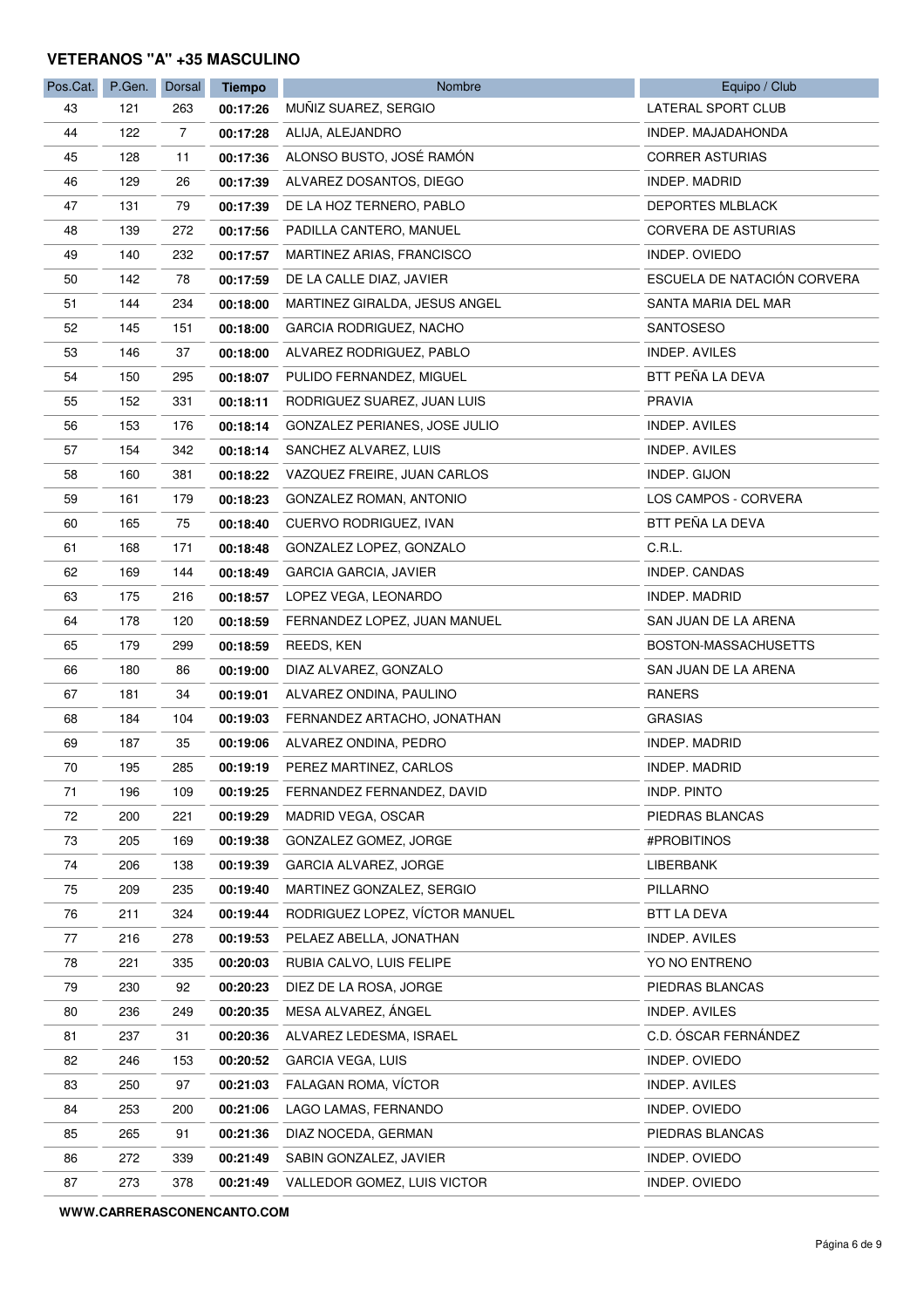#### **VETERANOS "A" +35 MASCULINO**

| Pos.Cat. | P.Gen. | Dorsal | <b>Tiempo</b> | <b>Nombre</b>                   | Equipo / Club                          |
|----------|--------|--------|---------------|---------------------------------|----------------------------------------|
| 88       | 274    | 100    | 00:21:55      | FERNANDEZ ALQUEZAR, DANIEL      | ESCUELA MULTIDEPORTES CORVERA          |
| 89       | 277    | 382    | 00:22:04      | VAZQUEZ IGLESIAS, SERGIO        | <b>SANTOSESO</b>                       |
| 90       | 280    | 46     | 00:22:23      | ARTIME RODRIGUEZ, FERNANDO      | <b>INDEP. AVILES</b>                   |
| 91       | 285    | 77     | 00:22:45      | DE DIEGO SUAREZ, CHRISTIAN      | CORVERA DE ASTURIAS                    |
| 92       | 292    | 316    | 00:23:13      | RODRIGUEZ ALONSO, ANTONIO       | INDEP. AVILES                          |
| 93       | 301    | 365    | 00:23:23      | SUAREZ VALDES, OMAR             | SAN JUAN DE LA ARENA                   |
| 94       | 305    | 132    | 00:23:33      | FIDALGO RODRIGUEZ, SANTIAGO     | <b>ASTURHAWKS</b>                      |
| 95       | 309    | 29     | 00:23:40      | ALVAREZ GONZALEZ, ADRIAN        | CABO DE PEÑAS                          |
| 96       | 321    | 30     | 00:24:28      | ALVAREZ IGLESIAS, VÍCTOR M.     | PIEDRAS BLANCAS                        |
| 97       | 331    | 191    | 00:24:48      | HERNANDEZ VALLINA, ANGEL MANUEL | RAICES NUEVO-CASTRILLON                |
| 98       | 335    | 307    | 00:25:14      | RIESGO FERNANDEZ, ALEXIS        | QUEDADA BTT SAN MARTIN DE LUINA<br>- D |
| 99       | 345    | 223    | 00:26:44      | MARIÑO CORRALES, MANUEL JOSÉ    | <b>TARIFA</b>                          |
| 100      | 349    | 186    | 00:28:22      | <b>GRANDA BRAS, JAVIER</b>      | SOTO DEL BARCO                         |

#### **VETERANAS "B" +45 FEMENINO**

| Pos.Cat.       | P.Gen. | Dorsal | <b>Tiempo</b> | Nombre                         | Equipo / Club                 |
|----------------|--------|--------|---------------|--------------------------------|-------------------------------|
|                | 57     | 50     | 00:15:23      | BLANCO JUBETE, BLANCA MAR      | ASOCIACIÓN ATLÉTICA AVILESINA |
| $\overline{c}$ | 159    | 156    | 00:18:19      | <b>GOMEZ MARTIN, SONIA</b>     | <b>CHANWAS</b>                |
| 3              | 191    | 328    | 00:19:10      | RODRIGUEZ PRIETO, MARIA GLORIA | INDEP. OVIEDO                 |
| 4              | 194    | 208    | 00:19:13      | LLERA DIAZ, BEGOÑA             | <b>INDEP. SALINAS</b>         |
| 5              | 208    | 198    | 00:19:40      | IZQUIERDO ALONSO, CELIA        | <b>CASTRILLON TRIATLON</b>    |
| 6              | 241    | 349    | 00:20:40      | SERANTES DIAZ, ANGELES         | INDEP. GIJON                  |
| $\overline{7}$ | 244    | 327    | 00:20:49      | RODRIGUEZ MENENDEZ, CARMEN     | INDEP. OVIEDO                 |
| 8              | 252    | 260    | 00:21:05      | MUÑIZ RODRIGUEZ, YOLANDA       | CONGELADOS GLACIAR            |
| 9              | 267    | 204    | 00:21:41      | LANDALUCE CHAMORRO, JOSE MARÍA | INDEP. CUDILLERO              |
| 10             | 296    | 280    | 00:23:20      | PEREZ DIAZ, MARÍA DEL MAR      | INDEP. AVILES                 |
| 11             | 297    | 276    | 00:23:20      | PARRO SANCHEZ, ANA ISABEL      | LATERAL SPORT CLUB            |
| 12             | 300    | 296    | 00:23:21      | RABANAL POLO, ROSALIA          | LA PELUQUERÍA DE ROSI         |
| 13             | 315    | 48     | 00:24:19      | ASTARIZ GONZALEZ, MIRIAM       | INDEP. AVILES                 |
| 14             | 338    | 281    | 00:26:00      | PEREZ FERNANDEZ, PILAR         | INDEP. OVIEDO                 |
| 15             | 347    | 368    | 00:27:15      | TOYOS MARTINO, PAZ             | INDEP. GIJON                  |

### **VETERANOS "B" +45 MASCULINO**

| Pos.Cat.                   | P.Gen. | Dorsal | <b>Tiempo</b> | Nombre                             | Equipo / Club                 |  |
|----------------------------|--------|--------|---------------|------------------------------------|-------------------------------|--|
|                            | 9      | 238    | 00:13:14      | MARTINEZ MEDINA, MARIO             | <b>INDEP. VILLAVICIOSA</b>    |  |
| $\overline{2}$             | 30     | 264    | 00:14:28      | MURCIANO DE LA FUENTE, GREGORIO    | ASOCIACIÓN ATLÉTICA AVILESINA |  |
| 3                          | 33     | 282    | 00:14:31      | PEREZ FERNANDEZ, ROBERTO           | A.D. MOAL                     |  |
| 4                          | 34     | 15     | 00:14:31      | ALONSO SIERRA, LUIS FERNANDO       | TOSCAF RECTA FINAL LUARCA     |  |
| 5                          | 35     | 294    | 00:14:32      | PRIETO FERNANDEZ, JOSE LUIS        | C.D. 2007 LLANERA             |  |
| 6                          | 39     | 302    | 00:14:40      | REYERO HERMOSILLA, RICARDO         | INDEP. AVILES                 |  |
| $\overline{7}$             | 45     | 194    | 00:14:56      | HIDALGO VAZQUEZ, VICTOR MANUEL     | <b>INDEP. AVILES</b>          |  |
| 8                          | 53     | 197    | 00:15:13      | IGLESIAS GONZALEZ, JESUS           | <b>CHANWAS</b>                |  |
| 9                          | 56     | 228    | 00:15:20      | MARTIN GARCIA, JOSE IGNACIO        | <b>INDEP. AVILES</b>          |  |
| 10                         | 58     | 53     | 00:15:23      | CABEZA PEREZ, FRANCISCO MANUEL     | <b>CHANWAS</b>                |  |
| 11                         | 63     | 168    | 00:15:29      | GONZALEZ FERNANDEZ, JOSE FRANCISCO | <b>INDEP. AVILES</b>          |  |
| 12                         | 71     | 397    | 00:15:46      | <b>WEIBLE MATA, XURDE</b>          | <b>L'ARENA</b>                |  |
| 13                         | 87     | 67     | 00:16:24      | CERRO CAMBERO, ALEJANDRO           | CASTRILLON TRIATLON           |  |
| WWW.CARRERASCONENCANTO.COM |        |        |               |                                    |                               |  |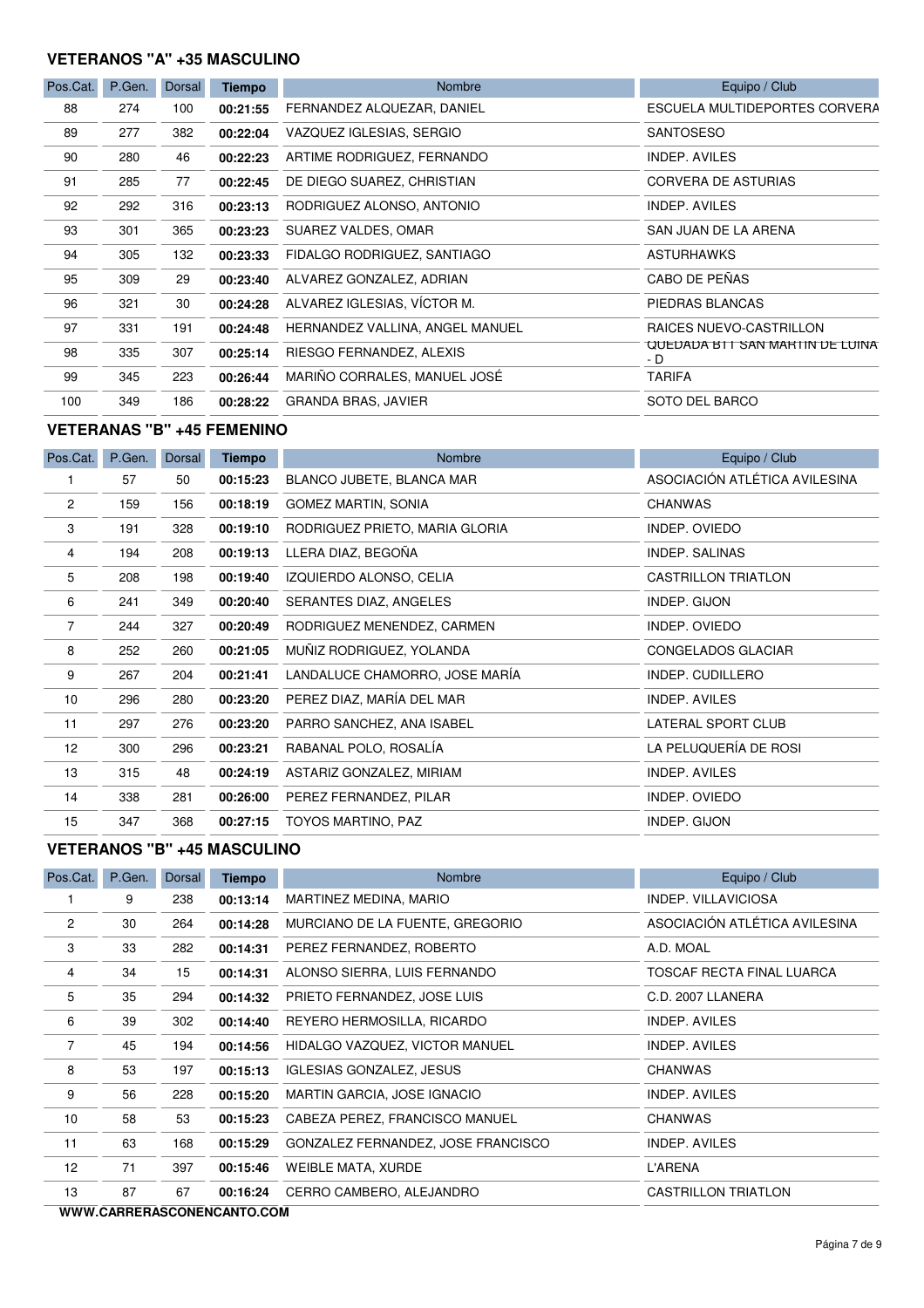#### **VETERANOS "B" +45 MASCULINO**

| Pos.Cat. | P.Gen. | Dorsal | <b>Tiempo</b> | Nombre                             | Equipo / Club                              |
|----------|--------|--------|---------------|------------------------------------|--------------------------------------------|
| 14       | 94     | 252    | 00:16:46      | MESA VILLABRILLE, FRANCISCO JAVIER | LLANERA ATLETISMO                          |
| 15       | 106    | 148    | 00:17:05      | GARCIA PEREZ, ALBERTO              | <b>INDEPENDIENTE</b>                       |
| 16       | 111    | 114    | 00:17:15      | FERNANDEZ GONZALEZ, MARCO ANTONIO  | INDEP. RANON                               |
| 17       | 116    | 314    | 00:17:20      | RODRIGO PERALES, JOSE MANUEL       | PENA BARCELONISTA FARO DE<br>LUARCA        |
| 18       | 118    | 80     | 00:17:23      | DEL ARCO DE SOUSA, JOSE MANUEL     | <b>INDEP. AVILES</b>                       |
| 19       | 124    | 379    | 00:17:28      | VAZQUEZ ALONSO, ANTONIO JOAQUÍN    | LOS CAMPOS - CORVERA                       |
| 20       | 127    | 9      | 00:17:36      | ALONSO ALBUERNE, RAUL              | SOTO DEL BARCO                             |
| 21       | 130    | 175    | 00:17:39      | GONZALEZ NIDO, MANUEL              | <b>INDEP. AVILES</b>                       |
| 22       | 133    | 505    | 00:17:48      | GARCIA SANCHEZ, JULIO CESAR        | PEÑA FARO DE LUARCA                        |
| 23       | 136    | 247    | 00:17:52      | MERINO BARREÑADA, MIGUEL           | ASOCIACIÓN ATLÉTICA AVILESINA              |
| 24       | 141    | 333    | 00:17:58      | RODRIGUEZ SUAREZ, PABLO            | INDEP. AVILES                              |
| 25       | 148    | 140    | 00:18:02      | GARCIA CORCOS, MIGUEL ANGEL        | TACORONTE, TENERIFE                        |
| 26       | 156    | 160    | 00:18:15      | GONZALEZ ALONSO, ARSENIO           | CORVERA DE ASTURIAS                        |
| 27       | 158    | 265    | 00:18:19      | NAVARRO BRAGA, JOSÉ ANTONIO        | <b>CHANWAS</b>                             |
| 28       | 162    | 366    | 00:18:24      | TARRIO ALADRO, DANIEL              | INDEP. OVIEDO                              |
| 29       | 163    | 62     | 00:18:35      | CARVAJAL HERNANDEZ, RUBEN          | INDEP. SALINAS                             |
| 30       | 166    | 163    | 00:18:44      | GONZALEZ AZCARATE, GONZALO         | RUN04                                      |
| 31       | 172    | 128    | 00:18:55      | FERNANDEZ SAN MARTIN, ALFREDO      | <b>CASTRILLON TRIATLON</b>                 |
| 32       | 183    | 218    | 00:19:02      | LUCIO SUAREZ, CARLOS               | INDEP. AVILES                              |
| 33       | 185    | 8      | 00:19:04      | ALONSO, SERGIO                     | <b>INDEP. AVILES</b>                       |
| 34       | 188    | 89     | 00:19:08      | DIAZ GARCIA, FRANCISCO ELADIO      | <b>GRASIAS</b>                             |
| 35       | 197    | 25     | 00:19:27      | ALVAREZ CASTAÑON, JOSÉ RAMÓN       | INDEP. MAJADAHONDA                         |
| 36       | 204    | 340    | 00:19:37      | SACRISTAN HERAS, JAVIER            | INDEP. MADRID                              |
| 37       | 212    | 501    | 00:19:47      | SUAREA PANDIELLO, ESTEBAN          | INDEP. AVILES                              |
| 38       | 214    | 119    | 00:19:48      | FERNANDEZ LOPEZ, FRANCISCO         | ESCUELA MULTIDEPORTES CORVERA              |
| 39       | 217    | 383    | 00:19:55      | <b>VEGA GARCIA, LUIS</b>           | <b>NIKE AMERICA</b>                        |
| 40       | 226    | 166    | 00:20:09      | GONZALEZ CORUGEDO, PAULINO         | INDEP. AVILES                              |
| 41       | 240    | 106    | 00:20:40      | FERNANDEZ CUESTA, AVELINO          | INDEP. GIJON                               |
| 42       | 242    | 47     | 00:20:41      | ARTIME SIRGO, CARLOS               | <b>INDEPENDIENTE</b>                       |
| 43       | 247    | 10     | 00:20:54      | ALONSO ALONSO, GABINO ARCADIO      | FONCUBIERTA (SOTU'L BARCU)                 |
| 44       | 255    | 286    | 00:21:06      | PEREZ MENDEZ, AURELIO              | PENA BARCELONISTA FARO DE<br><b>LUARCA</b> |
| 45       | 261    | 124    | 00:21:21      | FERNANDEZ PEÑA, MARCO ANTONIO      | INDEP. AVILES                              |
| 46       | 263    | 255    | 00:21:33      | MORO SUAREZ, JOSÉ ENRIQUE          | INDEP. GIJON                               |
| 47       | 268    | 236    | 00:21:43      | MARTINEZ IGLESIAS, LUIS ANTONIO    | INDEP. AVILES                              |
| 48       | 271    | 70     | 00:21:46      | COMITRE COUTO, RAFAEL              | INDEP. RANON                               |
| 49       | 275    | 284    | 00:21:58      | PEREZ LEYCEA, PEDRO MIGUEL         | INDEP. AVILES                              |
| 50       | 276    | 362    | 00:22:01      | SOPEÑA ALVAREZ, SERGIO             | INDEP. AVILES                              |
| 51       | 278    | 375    | 00:22:12      | VALDES VILLANUEVA, JOSÉ ANTONIO    | PIEDRAS BLANCAS                            |
| 52       | 294    | 257    | 00:23:14      | MUÑIZ GONZALEZ, ALBERTO            | CLUB DE TENIS AVILÉS                       |
| 53       | 299    | 329    | 00:23:21      | RODRIGUEZ RICO, JAIME              | PIEDRAS BLANCAS                            |
| 54       | 316    | 173    | 00:24:20      | GONZALEZ MORA, ALBERTO             | <b>INDEP. AVILES</b>                       |
| 55       | 330    | 396    | 00:24:45      | VIQUERIA FERNANDEZ, JOSÉ ANTONIO   | INDEP. AVILES                              |
| 56       | 333    | 237    | 00:25:12      | MARTINEZ MARTIN, JOSE FRANCISCO    | INDEP. AVILES                              |
| 57       | 337    | 386    | 00:25:42      | VILLABRILLE DOMINGUEZ, JOSE LUIS   | PALMA DE MALLORCA                          |